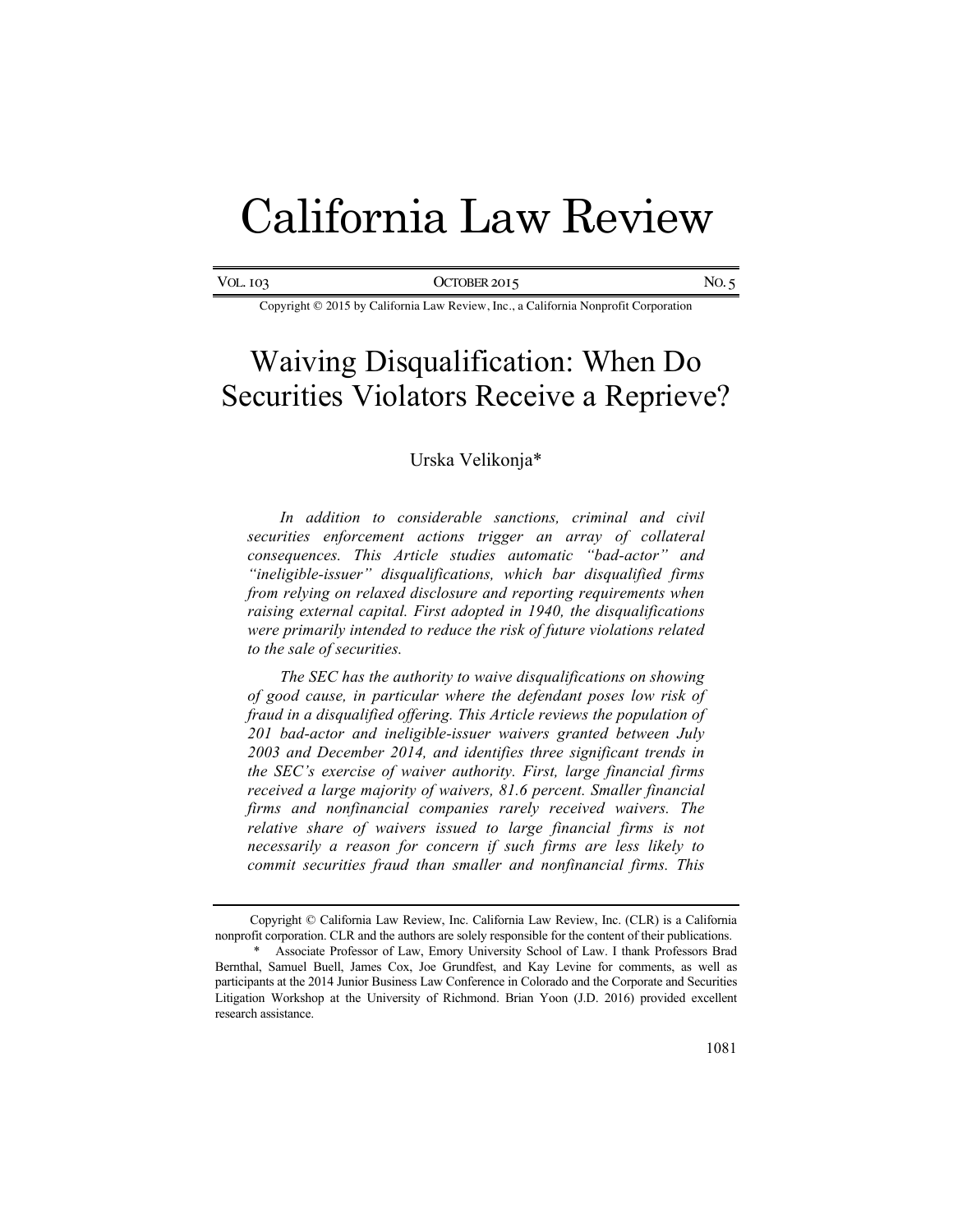*could be due to alternative risk-reduction mechanisms such as external oversight or superior self-policing. Second, the study finds that the SEC has developed unwritten criteria for granting waiver requests but has lacked transparency. Most significantly, firms charged with accounting fraud rarely receive a waiver, regardless of their size. But large firms charged with fraud related to structured mortgage securities do tend to receive waivers, even though such misconduct signals fraud risk. Moreover, waivers are often granted to repeat violators whose track record suggests problems with legal compliance. And third, the study reveals a shift in waiver practices over time. The number of granted waivers has declined since 2010, as scrutiny of the SEC's waiver practices has increased. Also, the SEC recently shifted from granting waivers in full to limited and conditional waivers, a practice that is consistent with the purpose of disqualifications.*

*This Article proposes that automatic disqualifications can be useful tools if deployed consistently and transparently. The SEC should articulate clear and justifiable criteria for automatic disqualifications based on indicators of future fraud. It should make principled and transparent decisions on whether, when, and under what conditions to grant waivers. Disqualifications can be blunt instruments. Rather than waive disqualifications in full, the SEC should expand its practice of granting limited and conditional waivers where waiver denial would be excessive.*

|         | I. Collateral Consequences Against Entities in Securities Enforcement 1088 |  |
|---------|----------------------------------------------------------------------------|--|
|         |                                                                            |  |
| В.      | Direct and Collateral Consequences in Securities Enforcement 1089          |  |
|         |                                                                            |  |
| D.      | The Significance of Bad-Actor and Ineligible-Issuer                        |  |
|         |                                                                            |  |
|         |                                                                            |  |
|         |                                                                            |  |
| $B_{-}$ |                                                                            |  |
| C.      | Arguments Against Automatic Disqualifications1109                          |  |
|         |                                                                            |  |
|         |                                                                            |  |
| B.      |                                                                            |  |
|         |                                                                            |  |
|         |                                                                            |  |
|         | 1. Waivers by Nature of the Securities Violation1119                       |  |
|         | 2. Are Waivers Granted When the Risk of Recidivism is                      |  |
|         |                                                                            |  |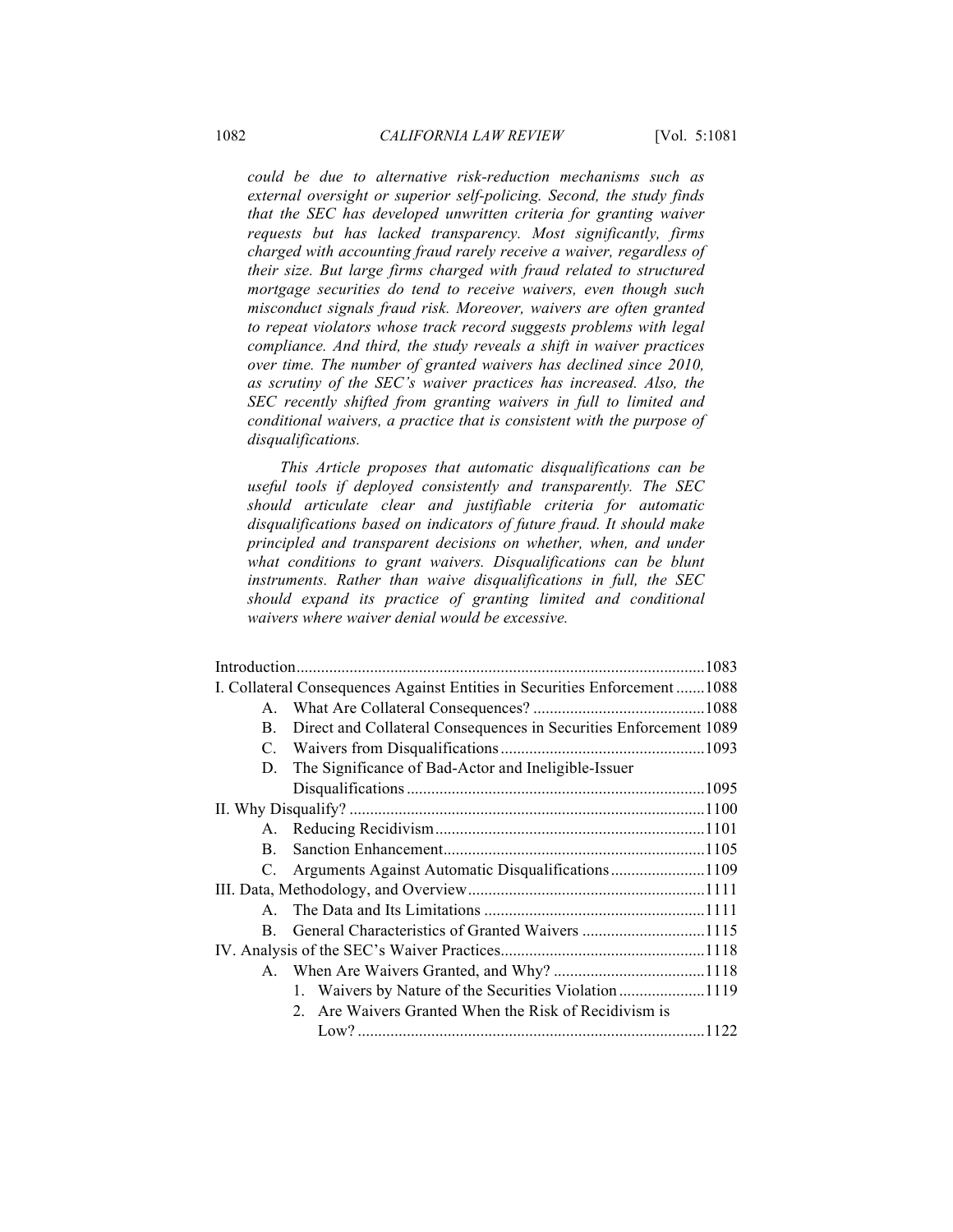2015] *WAIVING DISQUALIFICATION* 1083

| b. Are Traditional Waiver Criteria Appropriate?1123         |                                                 |  |  |
|-------------------------------------------------------------|-------------------------------------------------|--|--|
|                                                             |                                                 |  |  |
| B. Are Disparities Between Large Financial Firms and Others |                                                 |  |  |
|                                                             |                                                 |  |  |
|                                                             |                                                 |  |  |
|                                                             |                                                 |  |  |
|                                                             |                                                 |  |  |
|                                                             |                                                 |  |  |
| C. The Process for Disqualifications and Waivers1135        |                                                 |  |  |
|                                                             |                                                 |  |  |
|                                                             |                                                 |  |  |
|                                                             | 3. Are Waivers Denied to Enhance Sanctions?1125 |  |  |

#### **INTRODUCTION**

On August 20, 2014, after months of negotiations, Bank of America reached a settlement with the U.S. Department of Justice, the Federal Housing Administration, the Government National Mortgage Association ("Ginnie Mae"), the Federal Deposit Insurance Corporation, and several state Attorneys General in a financial fraud action.<sup>1</sup> The settlement arose out of the packaging, marketing, sale, underwriting, and issuance of residential mortgage-backed securities and collateralized-debt obligations. Bank of America agreed to pay a record-breaking amount in fines and other relief—\$16.65 billion.<sup>2</sup> On the same day, Bank of America also reached a provisional settlement with the Securities and Exchange Commission ("SEC" or "Commission") related to the same misconduct. It admitted wrongdoing and agreed to pay around \$245 million in monetary penalties.<sup>3</sup> But the settlement could not be finalized for months because of a disagreement regarding a seemingly minor point: waivers from automatic disqualification provisions.<sup>4</sup>

Automatic disqualifications are collateral consequences of securities enforcement. Similar to felon disenfranchisement, they are triggered by certain enforcement actions related to violations of banking, financial, and securities

<sup>1.</sup> *See* News Release, Office of Pub. Affairs, U.S. Dep't of Justice, No. 14-884, Bank of America to Pay \$16.65 Billion in Historic Justice Department Settlement for Financial Fraud Leading up to and During the Financial Crisis (Aug. 21, 2014), http://www.justice.gov/opa/pr/bank-america -pay-1665-billion-historic-justice-department-settlement-financial-fraud-leading.

<sup>2</sup>*. See id*.

<sup>3</sup>*. See* Press Release, SEC, No. 2014-172, Bank of America Admits Disclosure Failures to Settle SEC Charges (Aug. 21, 2014), http://www.sec.gov/News/PressRelease/Detail/PressRelease /1370542719632.

<sup>4</sup>*. See* David Michaels & Robert Schmidt, *BofA Mortgage Settlement Stalls over SEC Political Fight*, BLOOMBERG (Oct. 27, 2014, 2:00 AM), http://www.bloomberg.com/news/articles /2014-10-27/bofa-mortgage-settlement-stalls-over-sec-political-fight.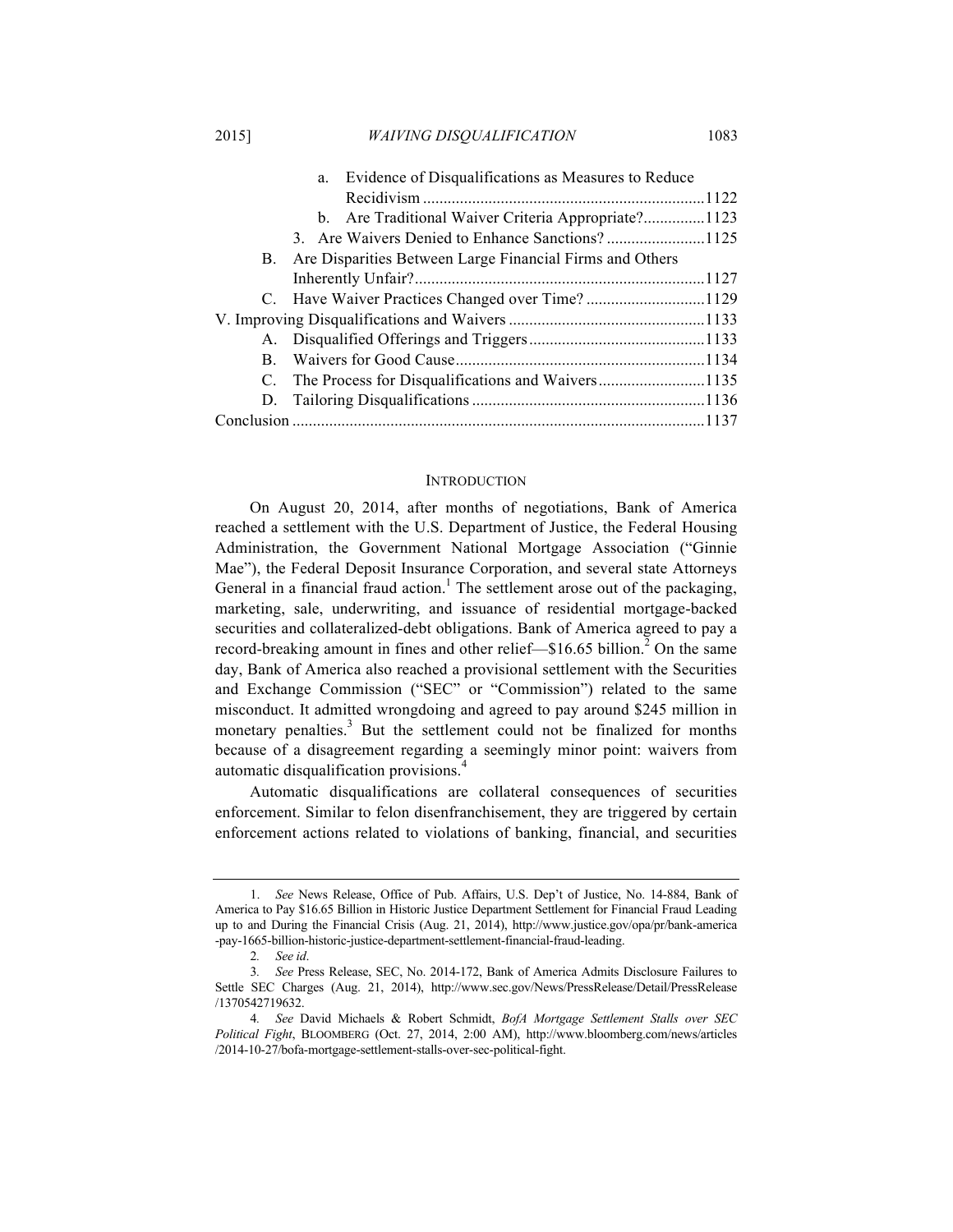laws.<sup>5</sup> They bar defendant firms and individuals from serving as investment advisors, receiving marketing and referral fees from fund managers, relying on safe harbors from the mandatory securities registration requirement, and taking advantage of relaxed disclosure requirements for large public companies.<sup>6</sup> The SEC has the authority to waive disqualifications for good cause.<sup>7</sup> Unlike disqualifications in banking laws, which can ruin a bank, $<sup>8</sup>$  disqualifications in</sup> securities laws are at most an inconvenience—or at least they were until recently.

Several factors have combined to make disqualifications in securities laws consequential. The most important is Section 926 of the Dodd-Frank Act of 2010, which authorized the SEC to add an automatic disqualification provision to Rule 506 of Regulation  $D^9$ . Effective since September 2013,<sup>10</sup> the disqualification bars affected firms and individuals from conducting private placements under Rule 506. The addition is significant because Rule 506 is by far the most popular provision for raising external capital without making a public offering.<sup>11</sup> Every year, companies raise almost \$1 trillion in Rule 506 offerings, almost as much as they do in all public offerings combined.<sup>12</sup> For many firms, Rule 506 is the only provision they use to sell securities to investors.

At about the same time, several SEC Commissioners have taken an interest in automatic disqualifications and waivers. Two Democratic Commissioners have expressed concern that the SEC grants too many waivers to large financial institutions.<sup>13</sup> At the end of April 2014, Commissioner Kara Stein publicly dissented from the grant of waiver from the ineligible-issuer

<sup>5</sup>*. See infra* Part I.B.

<sup>6</sup>*. See id.*

<sup>7</sup>*. See* 17 C.F.R. § 200.30–1(a)(10), (b)(1), (c) (2015).

<sup>8.</sup> For example, a guilty plea can cost the bank its banking license. *See* 12 U.S.C. § 93(d)(1)(B) (2012).

<sup>9.</sup> Dodd-Frank Wall Street Reform and Consumer Protection Act, Pub. L. No. 111-203, § 926, 124 Stat. 1376, 1851 (2010) (codified as amended in 15 U.S.C. § 77d (2012)).

<sup>10.</sup> *See* Disqualification of Felons and Other "Bad Actors" from Rule 506 Offerings, 78 Fed. Reg. 44730 (July 24, 2013) (codified at 17 C.F.R. pts. 200, 230, 239 (2014)).

<sup>11.</sup> The amount of capital raised under Rule 506 exceeds by an order of magnitude capital raised in all other private placements. *See* VLADIMIR IVANOV & SCOTT BAUGUESS, SEC, CAPITAL RAISING IN THE U.S.: AN ANALYSIS OF UNREGISTERED OFFERINGS USING THE REGULATION D EXEMPTION, 2009–2012 (2013), http://www.sec.gov/divisions/riskfin/whitepapers/dera-unregistered -offerings-reg-d.pdf.

<sup>12.</sup> *See id*. at 8–9. Two other proposed disqualification provisions have been added to proposed and final rules on crowdfunding and the amendment to Regulation A. *See* Crowdfunding, 78 Fed. Reg. 66428, 66499 (proposed Nov. 5, 2013) (to be codified at 17 C.F.R. pts. 200, 227, 232, 239, 240, 249); Amendments for Small and Additional Issues Exemptions Under the Securities Act (Regulation A), 80 Fed. Reg. 21806 (Apr. 20, 2015) (to be codified at 17 C.F.R. pts. 200, 230, 232, 239, 240, 249, 260).

<sup>13.</sup> Kara M. Stein, Comm'r, SEC, Dissenting Statement in the Matter of the Royal Bank of Scotland Group, PLC, Regarding Order Under Rule 405 of the Securities Act of 1933, Granting a Waiver from Being an Ineligible Issuer (Apr. 28, 2014), http://www.sec.gov/News/PublicStmt /Detail/PublicStmt/1370541670244.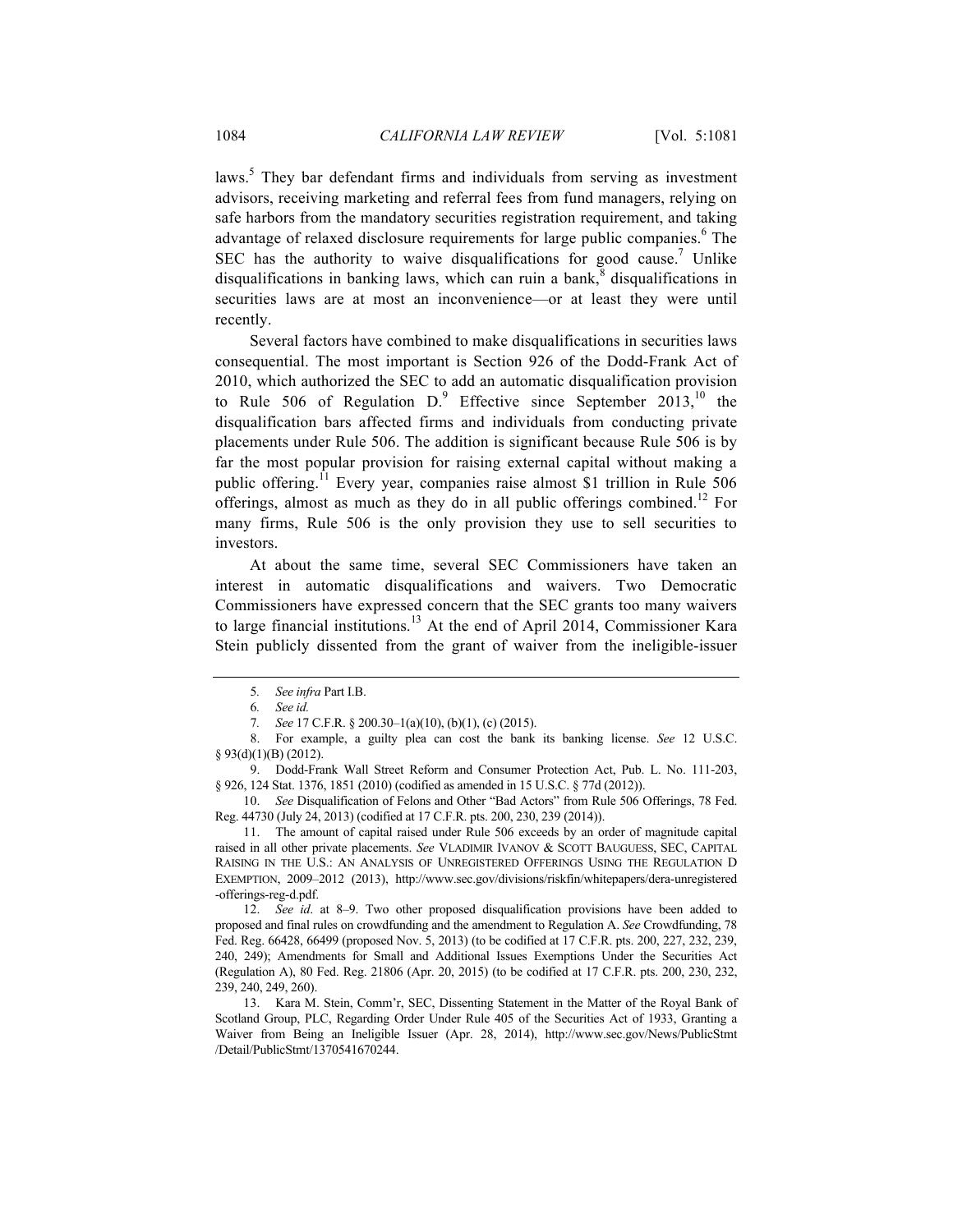disqualification to the Royal Bank of Scotland, triggered by the bank's guilty plea related to manipulating the London Interbank Offered Rate ("LIBOR").<sup>14</sup> Commissioner Stein contended that disqualifications should be used in cases of serious misconduct, and worried that waivers were unfairly granted even in the face of egregious failures in legal compliance.<sup>15</sup> By contrast, Republican Commissioner Gallagher has argued that automatic disqualifications should be generally waived, except where the "issuer's financial reporting cannot be trusted," offering a narrow recidivism-based rationale for disqualifications.<sup>16</sup>

Automatic disqualifications in securities laws are important for practitioners, enforcement staff, and firms when they negotiate settlements of civil and criminal enforcement actions.<sup>17</sup> But they have received little scholarly attention beyond an amorphous concern that collateral consequences amount to a "corporate death penalty"<sup>18</sup>—an analogy that is clearly exaggerated when applied to automatic disqualifications in securities laws.

This Article studies automatic bad-actor and ineligible-issuer disqualifications, which bar disqualified firms from relying on Regulation A,

16. Daniel M. Gallagher, Comm'r, SEC, Statement on WKSI Waivers (Apr. 29, 2014), http://www.sec.gov/News/PublicStmt/Detail/PublicStmt/1370541680627.

17. *See, e.g.*, Memorandum, Eben P. Colby, Thomas A. DeCapo & Kenneth E. Burdon, Skadden, Arps, Slate, Meagher & Flom LLP, Disclosure and Collateral Consequences of Enforcement Actions for Regulated Financial Services Firms (Oct. 2, 2014), https://www.skadden.com/insights /disclosure-and-collateral-consequences-enforcement-actions-regulated-financial-services-firms (advising on automatic disqualifications of securities enforcement).

18. *See, e.g.*, Jennifer Arlen, *Corporate Criminal Liability: Theory and Evidence*, *in*  RESEARCH HANDBOOK ON THE ECONOMICS OF CRIMINAL LAW 144, 189 (Alon Harel & Keith N. Hylton eds. 2012); *see also* Drury D. Stephenson & Nicholas J. Wagoner, *FCPA Sanctions: Too Big to Debar?*, 80 FORDHAM L. REV. 775, 807 & n.231 (2011) (discussing the literature on debarments and listing the oft-cited "death penalty" counterargument to debarments); Andrew Weissmann with David Newman, *Rethinking Criminal Corporate Liability*, 82 IND. L.J. 411, 426 (2007) ("A criminal indictment can have devastating consequences for a corporation and risks the market imposing what is in effect a corporate death penalty."); Edward B. Diskant, Note, *Comparative Corporate Criminal Liability: Exploring the Uniquely American Doctrine Through Comparative Criminal Procedure*, 118 YALE L.J. 126, 128–29 (2008) ("[I]t is common wisdom within the business community that a conviction amounts to a potentially lethal blow for a corporation, one from which the corporation may not recover even if it is actually innocent . . . ." (citation omitted)); Erik Paulsen, Note, *Imposing Limits on Prosecutorial Discretion in Corporate Prosecution Agreements*, 82 N.Y.U. L. REV. 1434, 1436 (2007) ("When Andersen collapsed after its indictment, federal prosecutors realized that prosecution alone could destroy even the most established of companies."). *But see* Gabriel Markoff, *Arthur Andersen and the Myth of the Corporate Death Penalty: Corporate Criminal Convictions in the Twenty-First Century*, 15 U. PA. J. BUS. L. 797, 821–25 (2013) (reporting that of fifty-four publicly traded firms that were convicted, only two failed within three years of the convictions, suggesting that a criminal conviction rarely dooms a company).

<sup>14.</sup> *Id*.

<sup>15.</sup> Commissioner Stein also noted that RBS's criminal conduct was "egregious," "relentless and protracted," and had "far-reaching consequences," and that the consequences of denying the waiver would have been modest. *Id*. Commissioner Stein clarified her position in a subsequent speech and explained that disqualifications are a "forward-looking or prophylactic tool, designed to deter and prevent recidivism and restore trust in the markets." Kara M. Stein, Comm'r, SEC, Remarks at the "SEC Speaks" Conference (Feb. 20, 2015), http://www.sec.gov/news/speech/022015 -spchckms.html.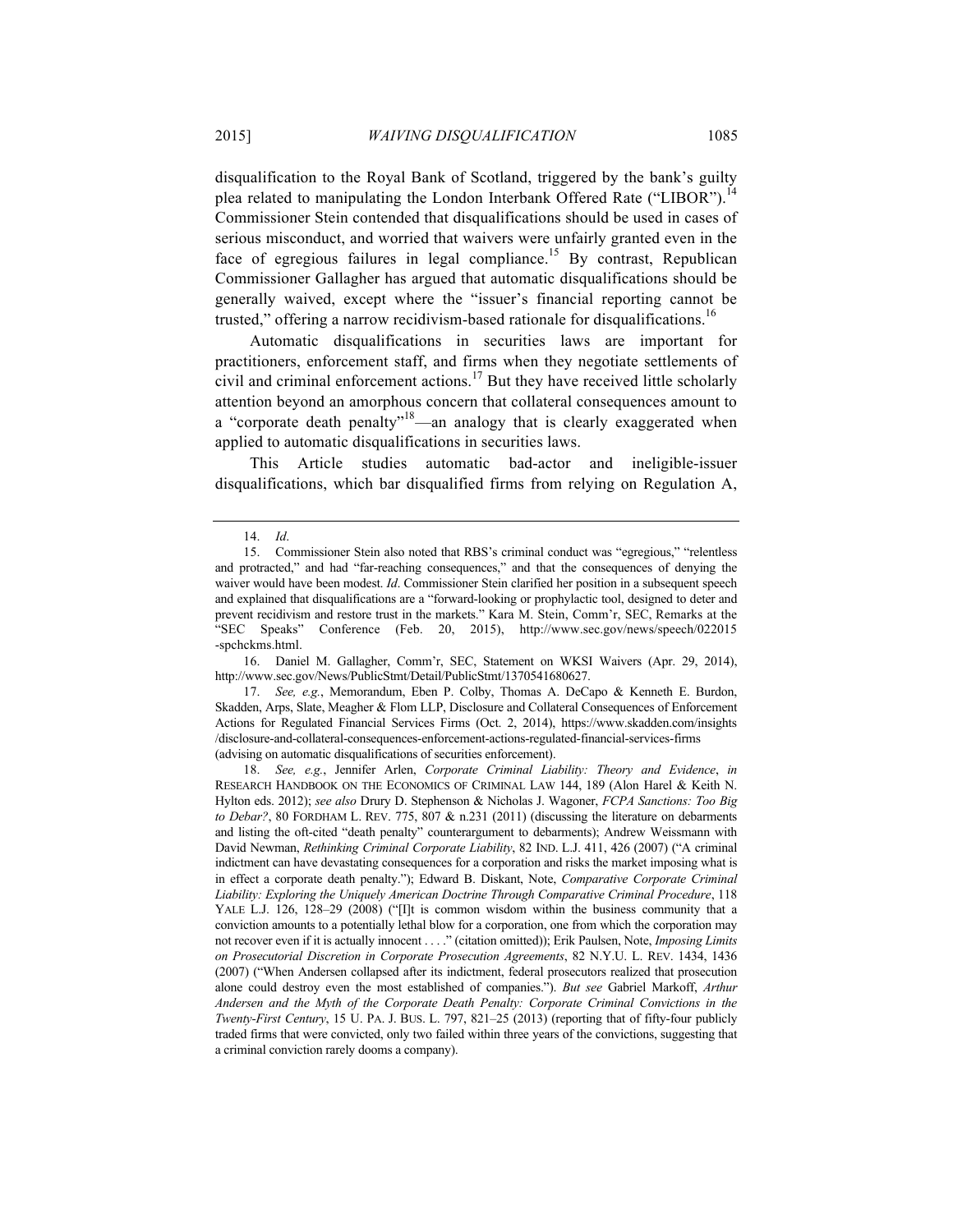Rules 505 and 506 of Regulation D, and the automatic shelf registration statement to raise external capital. First adopted in 1940, the bad-actor disqualification was primarily intended to reduce the risk of future violations related to the offer and sale of securities. The SEC has the authority to waive disqualifications on showing of good cause, in particular where the defendant poses a low risk of fraud in a disqualified offering.

The Article reviews the population of 201 bad-actor and ineligible-issuer waivers granted between July 2003 and December 2014, and identifies three significant trends in the SEC's exercise of waiver authority. First, large financial firms and their affiliates received a large majority of waivers, 81.6 percent. Smaller financial firms—those with fewer than one thousand employees—and nonfinancial companies rarely received waivers, even though they were more often targeted in securities enforcement actions.<sup>19</sup> The relative share of waivers issued to large financial firms is not necessarily a reason for concern if such firms are less likely to commit securities fraud than smaller or nonfinancial firms, either because of better self-policing or closer agency oversight. But there is limited evidence of either. Large financial firms also pay larger financial penalties than smaller firms, possibly in lieu of disqualifications.

Second, the study reports that the Commission's decisions regarding waivers lack transparency. The reasoning in waiver grants is formulaic, and the Commission's decisions rely on applicant representations. Moreover, only decisions granting waivers have been made available to the public. Information about denied waiver requests is not available.<sup>20</sup> Despite limited information on waiver practices overall, a closer look at the Commission's decisions to grant waivers reveals coherent patterns. Firms charged with offering fraud, i.e., Ponzi schemes, and accounting fraud rarely receive waivers, presumably because a history of such violations indicates higher risk of fraud in disqualified offerings. Most waivers are granted to firms that violated broker-dealer and investment adviser rules. The study suggests that the SEC grants at least some waivers too readily. For example, a relatively high number of waivers were granted to financial firms that packaged and sold Residential Mortgage-Backed Securities ("RMBS"), Collateralized Debt Offerings ("CDO"), and other mortgage securities in violation of securities laws, where a disqualification would have prevented the violation that had triggered it. In addition, some firms appear in the waivers data set a half dozen or more times. Repeat violations suggest a larger problem with compliance and raise doubt about the

<sup>19.</sup> *Cf.* Stavros Gadinis, *The SEC and the Financial Industry: Evidence from Enforcement Against Broker-Dealers*, 67 BUS. LAW. 679, 701 tbls.5a & 5b (2012) (showing a higher number of settlements with small broker-dealer firms than with large broker-dealers).

<sup>20.</sup> The author submitted a Freedom of Information Act (FOIA) request for requested waivers under Rules 262, 505, 506, and 405, and was informed that the Commission did not collect information about requested waivers.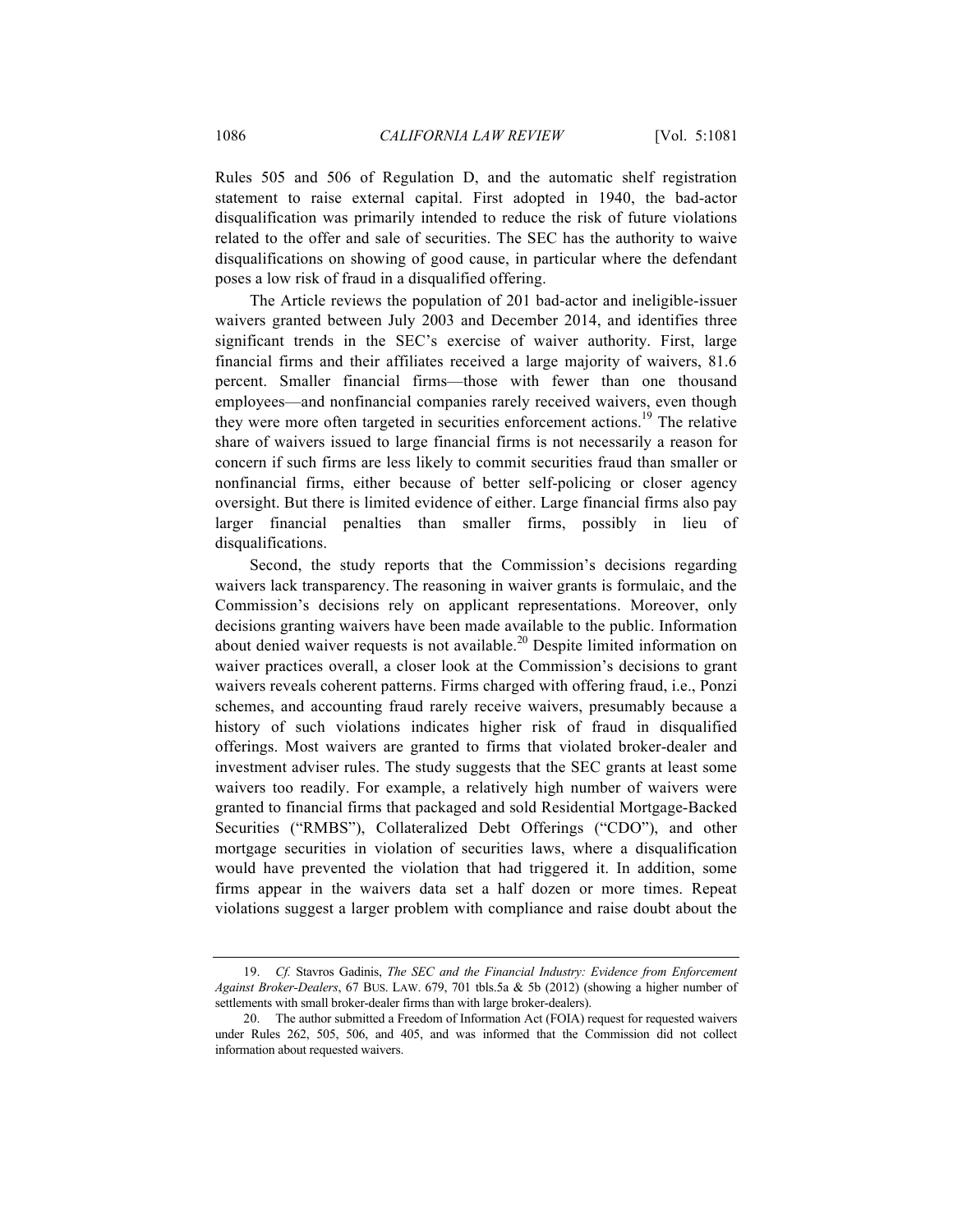ability of the firm to self-police—and thus represent a red flag for future violations.

Third, the study reveals a shift in waiver practices over time. The number of granted waivers has declined since 2010, when an investigation by the Office of Inspector General ("OIG") first revealed concerns that waivers were being used as bargaining chips in settlements of enforcement actions. In addition, the SEC recently abandoned its practice to either grant a waiver in full or deny it. Since the addition of Rule 506(d), the Commission has issued a handful of partial waivers, either limited or conditional. The practice is a welcome development, both to protect investors and to limit the potentially high cost associated with Rule 506(d) disqualifications. The Article concludes by offering several recommendations to improve disqualifications and make waiver decisions more principled and transparent.

Part I provides background on collateral consequences against firms, on securities enforcement, and on automatic disqualifications in securities laws. Part II considers why the law disqualifies firms targeted by securities enforcement actions in addition to imposing direct penalties. It considers two rationales for automatic disqualifications—reducing the risk of repeat misconduct and enhancing the direct sanction. It also considers arguments against automatic disqualifications. Part III reports the results of an empirical investigation into the SEC's practice regarding disqualifications and waivers from automatic disqualifications. It discusses the many data limitations and summarizes the basic features of waivers. Part IV discusses in greater depth three specific observations: the lower likelihood of waiver where the underlying violation involves accounting or securities offering fraud, the disproportionate share of large financial firms that receive waivers, and the declining number of granted waivers. Finally, Part V proposes modifications to current SEC practices regarding automatic disqualifications. First, the Article proposes that lawmakers and regulatory agencies develop coherent rationales for automatic disqualifications in enforcement actions. Currently, disqualifications attach only to some exemptions in securities laws, but not all, without a principled rationale. Second, agency decisions regarding disqualifications and waivers ought to be transparent and publicly available, and provide meaningful justifications that are consistent with rationales underlying disqualifications. Third, the Article suggests that disqualifications can be useful enforcement tools in appropriate cases, against both large and small firms. Rather than waive all collateral consequences against large financial firms, the Article proposes using limited disqualifications, tailored to protect investors without being overbroad.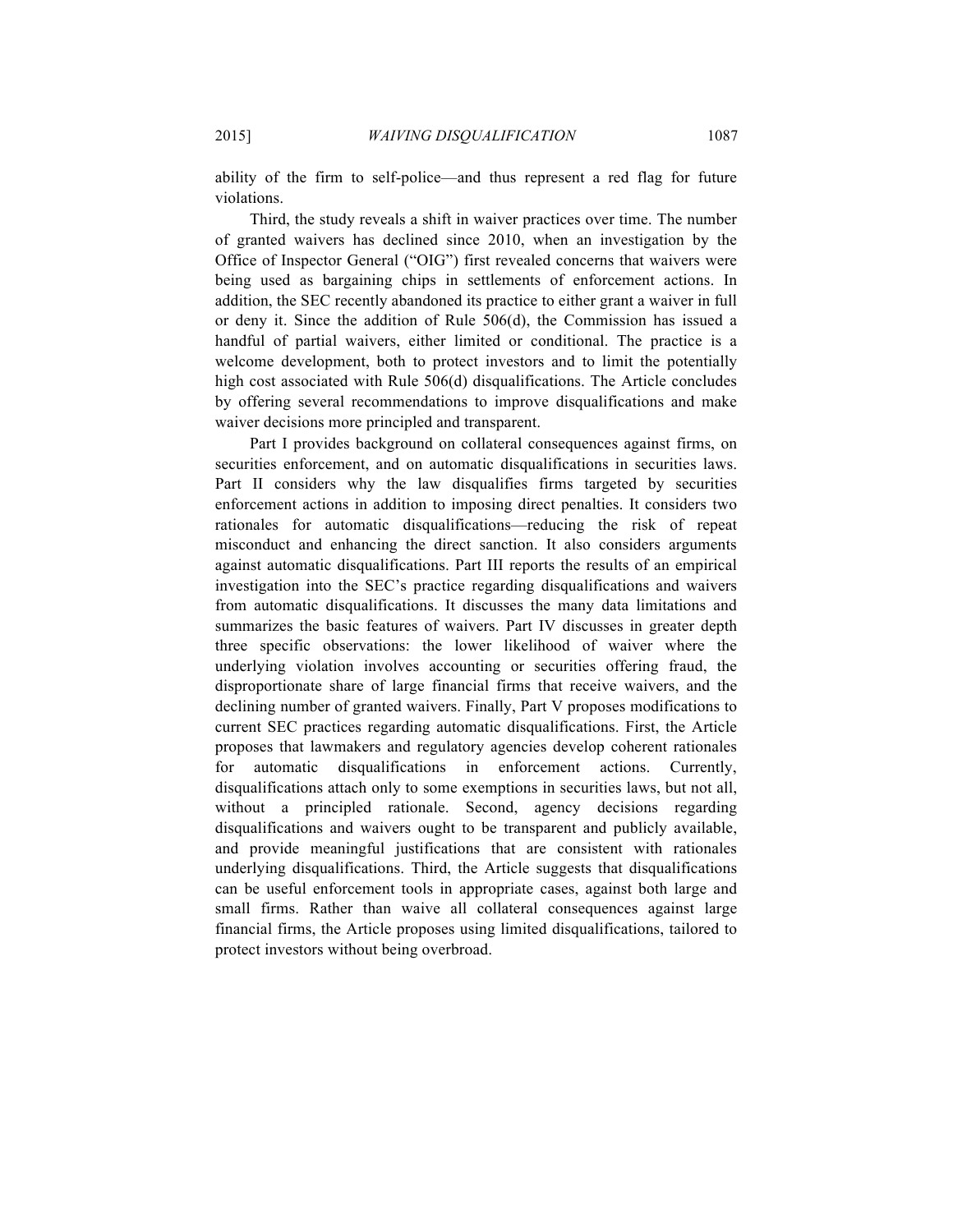#### I.

## COLLATERAL CONSEQUENCES AGAINST ENTITIES IN SECURITIES ENFORCEMENT

Federal prosecutors have insisted that firms plead guilty and pay everlarger penalties, but have worked behind the scenes to protect large-firm defendants from collateral consequences that otherwise accompany enforcement actions.<sup>21</sup> Recently, a growing number of regulators have become disenchanted with the practice and have insisted that large firms ought to suffer the full legal consequences of their misconduct, just like smaller firms and individuals. $^{22}$ 

This Part distinguishes between direct and collateral consequences of enforcement. It catalogues the most significant collateral consequences triggered by securities enforcement and discusses waivers for good cause as well as the impact of disqualifications on affected firms.

## *A. What Are Collateral Consequences?*

Any sanction, whether imposed after a guilty plea or resulting from a settlement of a class action, invariably exceeds the punishment imposed by the court or the consideration of the settlement. Large damages can render an individual or a firm insolvent. $^{23}$  Sanctions in public enforcement actions are often greater than those in private suits, in part because the law automatically disqualifies defendants in public enforcement actions from enjoying civil benefits available to others. Different terms have been used to refer to automatic disqualifications triggered by public enforcement, including disabilities and collateral consequences.<sup>24</sup>

The literature on sanctions distinguishes between *direct* and *collateral* consequences of an enforcement action.<sup>25</sup> A consequence is direct if it is imposed by an agency or a court as part of the authorized punishment and is included in the order or judgment, ordinarily after a hearing. The direct consequence can be financial or nonfinancial: prison time, probation, disbarment, fine, disgorgement, restitution, a cease-and-desist order, injunction, or censure. A collateral consequence is an additional burden that is not included in the sanctioning order itself. Rather, it is a legal disability that is

<sup>21.</sup> *See* Ben Protess & Jessica Silver-Greenberg, *BNP Admits Guilt and Agrees to Pay \$8.9 Billion Fine to U.S.*, N.Y. TIMES, July 1, 2014, at B1 (quoting U.S. Attorney General Eric Holder's statement that BNP Paribas's guilty plea would send a "strong message" to other firms that illegal conduct will not be tolerated, but observing that prosecutors and regulators had "coordinated their actions months in advance" to limit any collateral consequences that a guilty plea might trigger).

<sup>22.</sup> *See, e.g.*, Stein, *supra* note 13.

<sup>23.</sup> That is why doctors and lawyers carry insurance.

<sup>24.</sup> *See, e.g.*, Colby, DeCapo & Burdon, *supra* note 17 (using both terms).

<sup>25.</sup> *See, e.g.*, Gabriel J. Chin & Richard W. Holmes Jr., *Effective Assistance of Counsel and the Consequences of Guilty Pleas*, 87 CORNELL L. REV. 697, 713–15 (2002); Walter Matthews Grant et al., *The Collateral Consequences of a Criminal Conviction*, 23 VAND. L. REV. 929 (1970).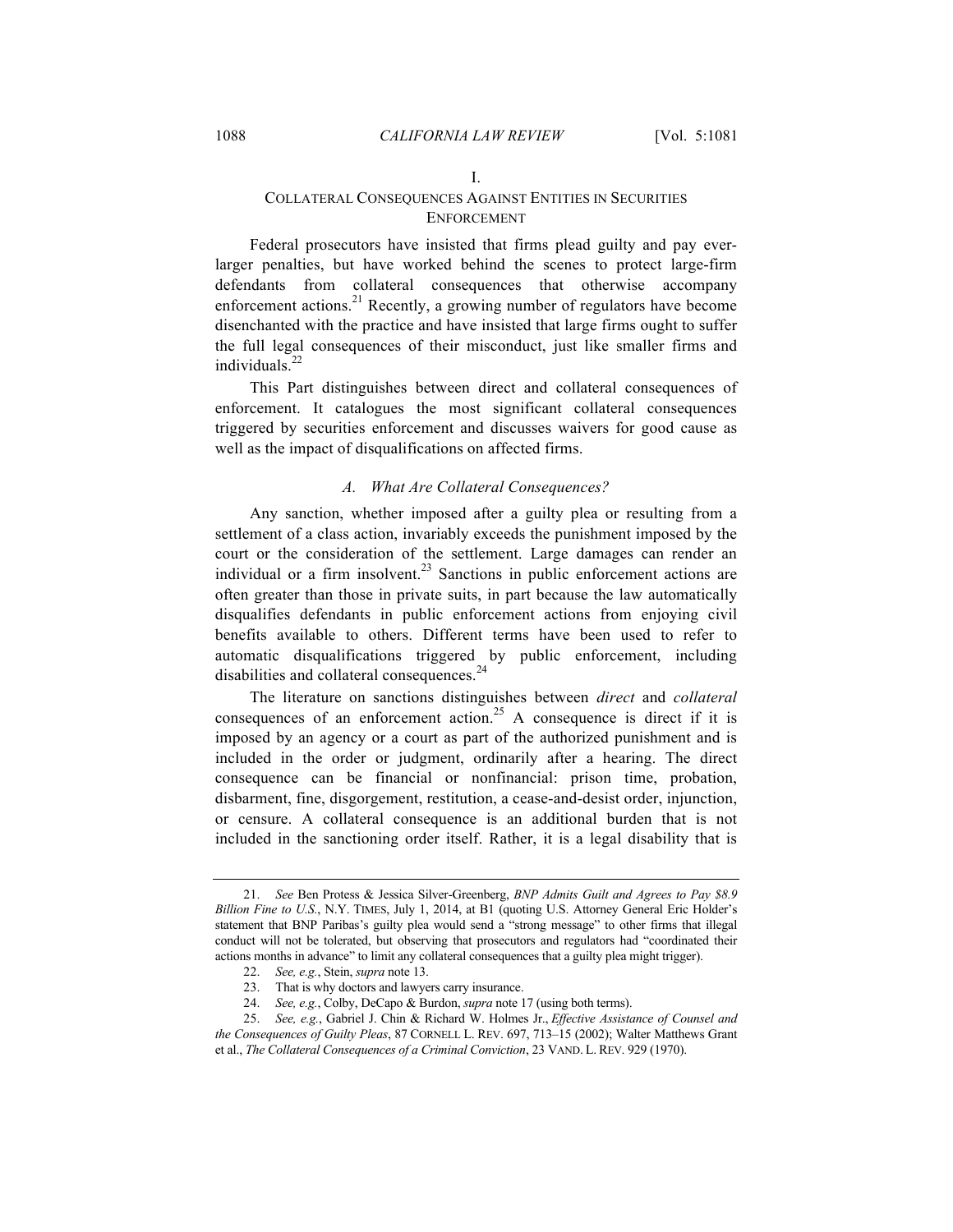triggered upon resolution of a criminal or civil enforcement action. Because collateral consequences are usually imposed automatically by statute or rule, the agency or court does not consider whether they are appropriate for a particular defendant firm.26

Collateral consequences against firms can include a revocation of a license to do business in a state or in a particular industry, such as banking or insurance.<sup>27</sup> They can bar an accounting firm from auditing public companies,  $2<sup>8</sup>$ a bank from taking deposits from the public,  $29$  or an investment company from managing its clients' money.<sup>30</sup> Collateral consequences can be automatic<sup>31</sup> or discretionary,<sup>32</sup> permanent<sup>33</sup> or temporary.<sup>34</sup> Some only marginally increase the cost of doing business,<sup>35</sup> while others can have profound effects on the firm, disrupt entire industries, and destabilize global markets.<sup>36</sup>

## *B. Direct and Collateral Consequences in Securities Enforcement*

Securities enforcement actions against firms impose three types of direct sanctions: orders prohibiting similar violations in the future; monetary sanctions, such as fines and disgorgement orders; and orders suspending or

28. 17 C.F.R. § 201.102(e) (2014).

- 30. 15 U.S.C. § 80a-9 (2012).
- 31. Statutes that bar felons from voting are automatic. Similarly, most disqualifications in securities regulation are automatic. See discussion *infra* Part I.C.

<sup>26.</sup> *See, e.g.*, U.S. DEP'T OF JUSTICE, FEDERAL STATUTES IMPOSING COLLATERAL CONSEQUENCES UPON CONVICTION, http://www.justice.gov/pardon/collateral\_consequences.pdf (last visited June 21, 2015) (collecting information about collateral consequences of criminal conviction under federal laws); *User Guide Frequently Asked Questions*, ABA NAT'L INVENTORY COLLATERAL CONSEQUENCES CONVICTION, http://www.abacollateralconsequences.org/user\_guide (last visited June 21, 2015) (addressing the question "What is the difference between a direct and a collateral consequence of conviction?"). Collateral consequences should not be conflated with other consequences of legal trouble that are not imposed by state action, such as legal fees, harm to reputation, or impaired creditworthiness, which can be significant. *See* Gabriel J. Chin, *The New Civil Death: Rethinking Punishment in the Era of Mass Conviction*, 160 U. PA. L. REV. 1789, 1792 (2012) (drawing the same distinction).

<sup>27.</sup> The Comptroller of the Currency may revoke a bank's franchise if the bank is convicted of money laundering or knowingly engaging in monetary transactions in property from unlawful activity. 12 U.S.C. § 93 (2012); 18 U.S.C. §§ 1956–1957 (2012).

<sup>29.</sup> 12 U.S.C. § 1818(a)(2).

<sup>32.</sup> Banking regulators, on the other hand, possess discretionary authority to terminate a banking license. *See, e.g.*, 12 U.S.C. § 93(d)(1)(B).

<sup>33.</sup> License revocations are often permanent. *See id.* § 93(d).

<sup>34.</sup> *See, e.g.*, 17 C.F.R. § 230.262 (2015) (imposing a five-year disqualification on firms convicted of securities fraud).

<sup>35.</sup> *See* Stein, *supra* note 13 (suggesting that the ineligible-issuer disqualification would have an insignificant impact on a large bank).

<sup>36.</sup> *See* Lanny A. Breuer, Assistant Attorney Gen., U.S. Dep't of Justice, Assistant Attorney General Lanny A. Breuer Speaks at the New York City Bar Association (Sept. 13, 2012), http://www.justice.gov/criminal/pr/speeches/2012/crm-speech-1209131.html ("I have heard sober predictions that a company or bank might fail if we indict, that innocent employees could lose their jobs, that entire industries may be affected, and even that global markets will feel the effects.").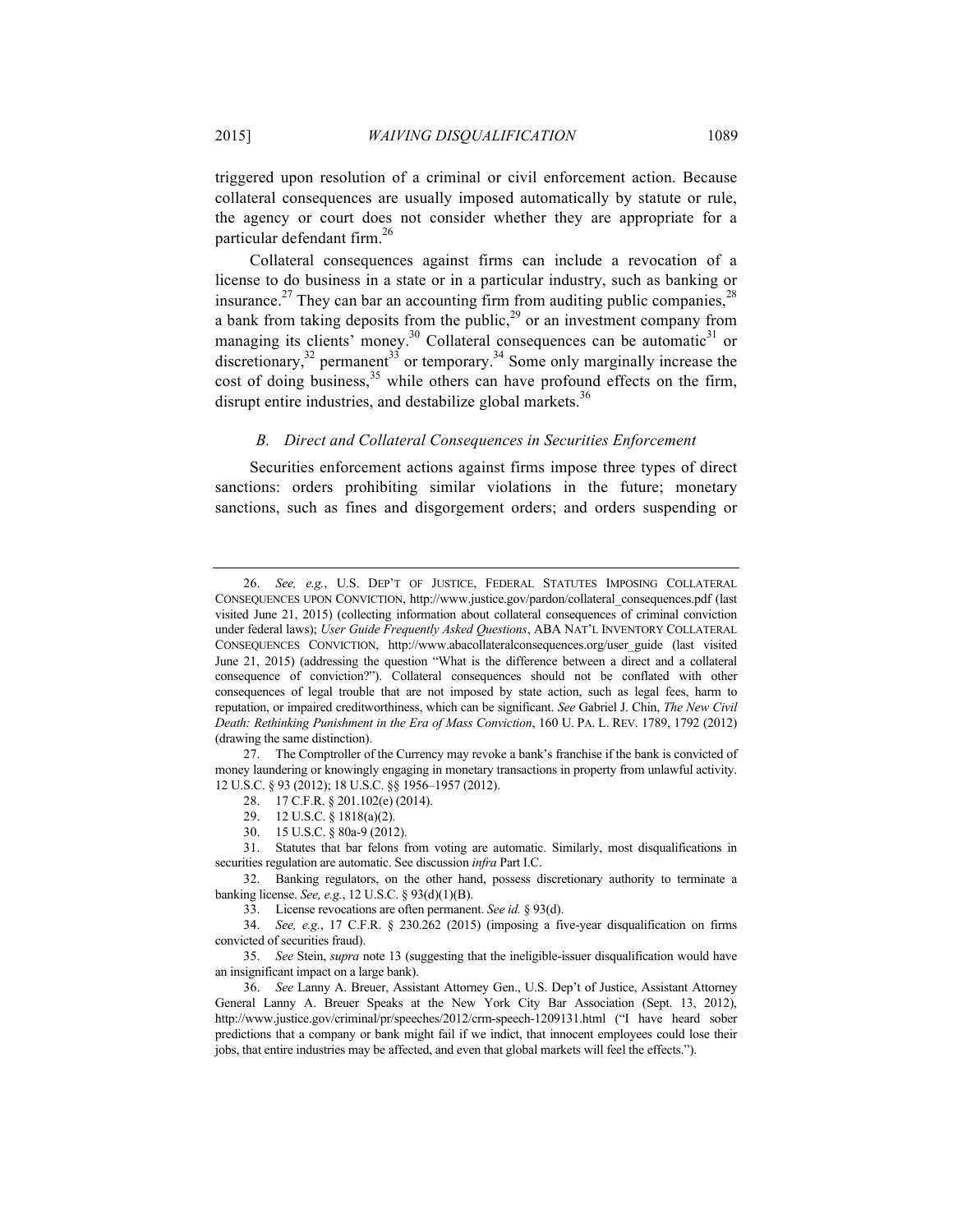expelling defendant firms from the securities industry.<sup>37</sup> In addition, under federal securities laws, public enforcement actions for securities and financial violations can give rise to numerous collateral consequences, called disqualifications.

These disqualifications are triggered automatically, without a separate hearing and regardless of the severity of the offense.<sup>38</sup> Firms and individuals convicted of securities fraud cannot serve as investment advisors, investment fund managers, or fund underwriters for a period of ten years,  $39$  and they cannot receive marketing and referral fees from fund managers for referring clients.<sup>40</sup> Most importantly for the purposes of this Article, securities laws bar defendant firms and individuals sanctioned for securities fraud, and their affiliates, from relying on safe harbors from the mandatory securities registration requirement, $41$  and from taking advantage of relaxed disclosure requirements for large public companies.<sup>42</sup> These so-called bad-actor and ineligible-issuer disqualifications, related to new offerings of securities, are usually triggered by knowing or intentional misconduct, and eliminate some of the most cost-effective options for raising external capital. $43$ 

The first automatic disqualification in federal securities laws was included in a 1940 amendment to Regulation  $A<sub>1</sub><sup>44</sup>$  at the time one of the most popular ways to sell securities without registration.<sup>45</sup> The list of triggering events was

41*. See* 17 C.F.R. § 230.262 (disqualification from relying on Regulation A, which provides a mini-public-offering exemption from registration for offerings of up to \$5 million); *id.* § 230.602 (disqualification from relying on Regulation E, which exempts from registration small offerings by small investment companies); *id.* § 230.507 (disqualification from relying on Regulation D, which exempts private offerings if they were sanctioned for failing to file the appropriate paperwork with the SEC); *id.* § 230.505(b)(2)(iii) (disqualification from relying on Rule 505 of Regulation D, which provides for an exemption from registration for private offerings of up to \$5 million); *id.* § 230.506(d) (disqualification from relying on Rule 506 of Regulation D, which provides for an exemption from registration for private offerings with no maximum amount).

42. *See id.* § 230.405 (defining "ineligible issuer" so as to render securities violators ineligible for a particularly relaxed disclosure regime available to large public companies).

44*. See* Securities Act Release No. 33-2410, 1940 WL 7107 (Dec. 3, 1940) (limiting the availability of Regulation A to issuers, promoters, and affiliates that were not convicted of securitiesrelated crimes within the preceding five years, and were not subject to an injunction related to securities violations within the past three years).

45. Regulation B was more popular from 1935 until 1943, but it was available only for public offerings of undivided interests in oil or gas rights. After 1944, Regulation A became the dominant

<sup>37.</sup> *See* 15 U.S.C. §§ 77t, 78u, 80a-41, 80b-9 (2012).

<sup>38.</sup> *See* SEC, DISQUALIFICATION OF FELONS AND OTHER "BAD ACTORS" FROM RULE 506 OFFERINGS AND RELATED DISCLOSURE REQUIREMENTS (Sept. 19, 2013), http://www.sec.gov/info/smallbus/secg/bad-actor-small-entity-compliance-guide.htm (listing the categories of enforcement actions that trigger a disqualification).

<sup>39.</sup> *See* 15 U.S.C. § 80a-9(a).

<sup>40.</sup> 17 C.F.R. § 275.206(4)-3 (2015). In addition, entities subject to criminal or civil enforcement actions for securities fraud cannot, for three years thereafter, rely on safe harbor provisions protecting them from private litigation for any misleading forward-looking statements. *See* 15 U.S.C. §§ 77z-2(b), 78u-5(b).

<sup>43.</sup> *See, e.g.*, *id.* § 230.506(d).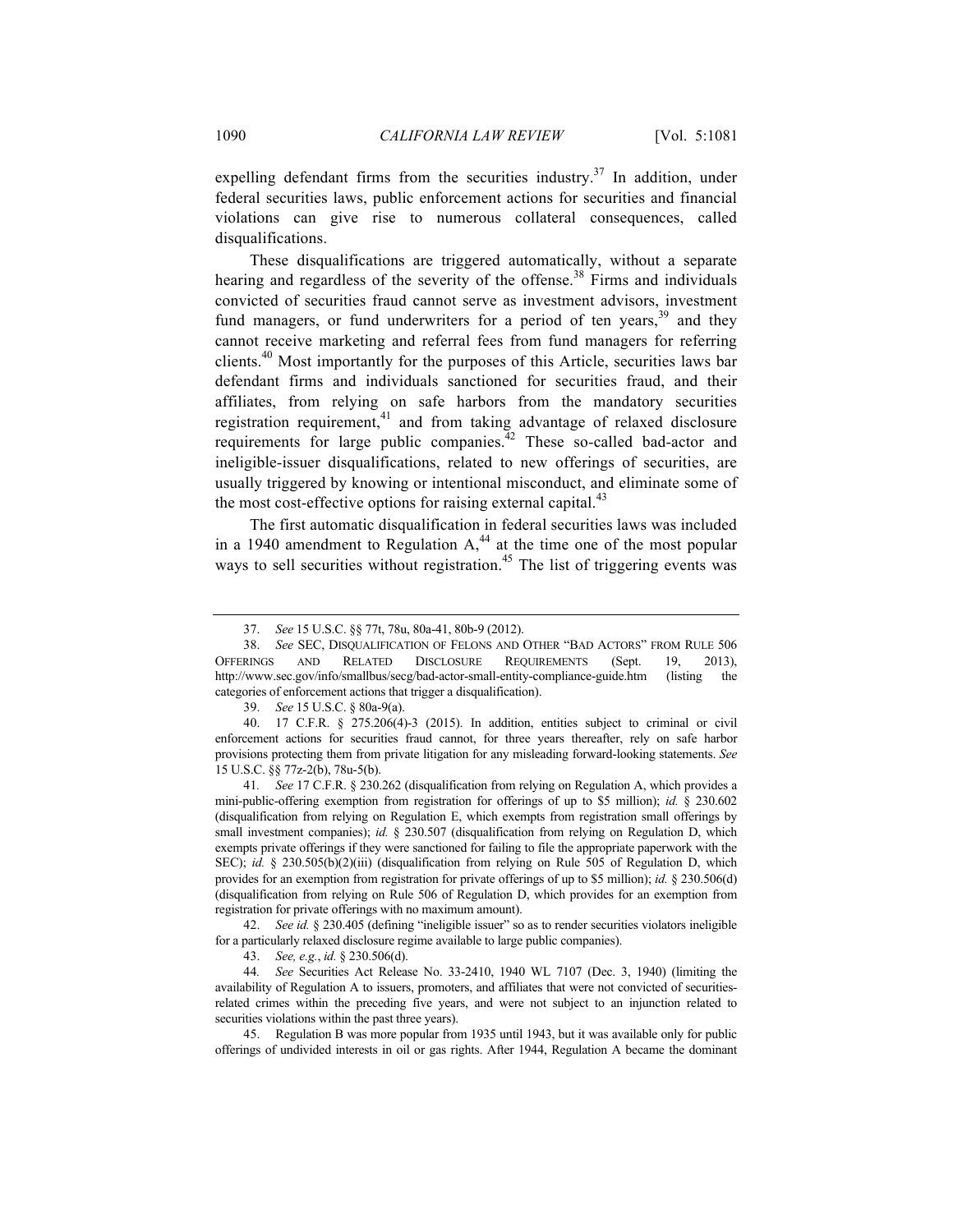expanded in 1953, but has not been meaningfully amended since then; today the disqualification is embodied in Rule 262 of Regulation A.<sup>46</sup> The second automatic disqualification provision that remains effective today was added to exempt offerings under Rule 505 of Regulation D in  $1982<sup>47</sup>$  The Rule 505 disqualification incorporates by reference the list of triggering events and disqualified entities in Rule 262, and so these two disqualification provisions are usually discussed together as bad-actor disqualifications.

In September 2013, a new bad-actor disqualification provision related to private placements under Rule 506 of Regulation D became effective. Regulation D includes three different offering exemptions—under Rules 504, 505, and  $506^{48}$ —and until recently, only Rule 505 included a disqualification provision. The newly added Rule 506(d) automatically disqualifies sanctioned issuers from using the Rule 506 private placement exemption, which is the most popular way to sell securities without registration.<sup>49</sup>

The Securities Offering Reform regulation in 2005 added the ineligibleissuer disqualification to the growing list of disqualifications.<sup>50</sup> The reform created a new class of registered companies called well-known seasoned issuers ("WKSIs"). A WKSI is a large public company that has at least \$700 million in worldwide common equity or \$1 billion in nonconvertible securities other than common equity, or is a majority-owned subsidiary of a WKSI.<sup>51</sup> According to the SEC's analysis, about 30 percent of listed firms qualify for WKSI status.<sup>52</sup> WKSIs can sell securities to public investors more quickly by providing less disclosure and without having to wait for the SEC to review

exemption from registration. *See* J. WILLIAM HICKS, EXEMPTED TRANSACTIONS UNDER THE SECURITIES ACT OF 1933 § 6:3 (2015).

<sup>46</sup>*. See id.* § 6:10 n.1.

<sup>47.</sup> Revision of Certain Exemptions from Registration for Transactions Involving Limited Offers and Sales, 47 Fed. Reg. 11251, 11262, 11266 (Mar. 16, 1982) (codified as amended at 17 C.F.R. pts. 230, 239 (2014)).

<sup>48</sup>*. See* Regulation D, 17 C.F.R. §§ 230.500–.508 (2013). The 2013 amendment to Regulation D authorized issuers offering securities under Rule 506(c) to advertise generally—which otherwise is prohibited under Rule 506(b)—so long as all purchasers are accredited investors. Thus, Rule 506 now includes two different types of offerings: under 506(b) and 506(c). *See* Eliminating the Prohibition Against General Solicitation and General Advertising in Rule 506 and Rule 144A Offerings, 78 Fed. Reg. 44771 (July 24, 2013) (codified at 17 C.F.R. pts. 230, 239, 242).

<sup>49.</sup> *See* IVANOV & BAUGUESS, *supra* note 11.

<sup>50</sup>*. See* Securities Offering Reform, 70 Fed. Reg. 44722 (Aug. 3, 2005) (codified as amended at 17 C.F.R. pts. 200, 228, 229, 230, 239, 240, 243, 249, 274). The recently amended Regulation A, which authorizes a mini public offering of up to \$50 million, also includes an expanded disqualification provision (compared with the old Regulation A). *See* Amendments for Small and Additional Issues Exemptions Under the Securities Act (Regulation A), 80 Fed. Reg. 21806 (Apr. 20, 2015) (to be codified at 17 C.F.R. pts. 200, 230, 232, 239, 240, 249, 260). In addition to already enacted provisions, the SEC has proposed to include an automatic disqualification provision to rules on crowdfunding. *See* Crowdfunding, 78 Fed. Reg. 66428, 66499 (proposed Nov. 5, 2013) (to be codified at 17 C.F.R. pts. 200, 227, 232, 239, 240, 249).

<sup>51</sup>*. See* 17 C.F.R. § 230.405 (defining "well-known seasoned issuer").

<sup>52.</sup> Securities Offering Reform, 70 Fed. Reg. at 44727.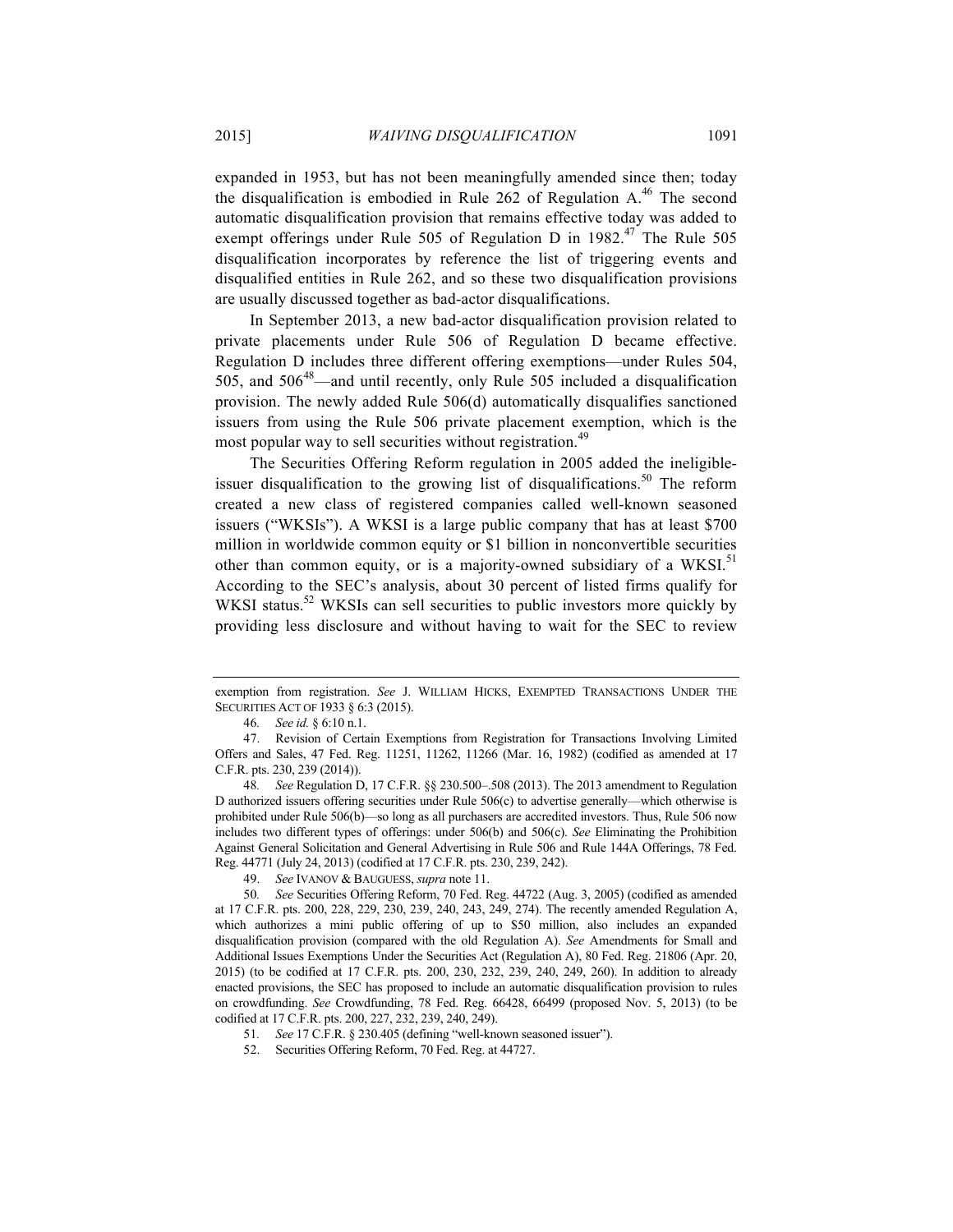their registration statement, unlike other reporting companies.<sup>53</sup> Firms subject to securities enforcement are ineligible for WKSI status.<sup>5</sup>

The bad-actor and ineligible-issuer disqualifications are similar but not identical with respect to the events that trigger the disqualification, the entities that are disqualified, and the length of time that a disqualification lasts. Disqualification from Regulation A and Rule 505 of Regulation D (the "old bad-actor disqualification provisions") is triggered by a criminal conviction for a felony or misdemeanor related to a purchase or sale of securities, or a false filing with the SEC; a stop, refusal, or suspension order related to an offering under Regulation A or Rule 505 of Regulation D (or an investigation related to any of these); or a bar or injunction restraining the issuer, underwriter, or individual from violating securities laws related to the purchase or sale of securities or a false filing with the  $SEC.55$  Disqualification also occurs if any of the issuer's directors, officers, general partners, promoters, or 10 percent owners, or the underwriter's partners, directors, or officers are subject to such a conviction, order, injunction, or bar. $56$ 

Disqualification under Rule 506(d) (the "new bad-actor disqualification provision") is triggered by a broader set of enforcement actions. In addition to the criminal convictions, injunctions, administrative orders, and industry bans covered under Regulation A and Rule 505 of Regulation D, the disqualifying events in Rule 506(d) include SEC cease-and-desist orders related to violations of scienter-based antifraud provisions of the securities laws and to violations of Section 5 of the Securities Act,  $57$  and final orders of certain state and federal regulatory authorities.<sup>58</sup>

Finally, the ineligible-issuer disqualification is triggered by a different set of events. By one measure, the set is broader because it includes convictions related to securities, as well as financial and banking violations.<sup>59</sup> By another, it is narrower because disqualification is triggered only by an injunction, a ceaseand-desist order, or a determination that the defendant violated antifraud

<sup>53</sup>*. See* 17 C.F.R. §§ 230.415(a)(5), 239.13(d) (permitting "automatic shelf offerings").

<sup>54.</sup> *See* Securities Offering Reform, 70 Fed. Reg. at 44746. But ineligible issuers remain eligible for seasoned-reporting-issuer status. *See, e.g.*, 17 C.F.R. § 230.415(a)(1)(x), (5)(ii) (enabling seasoned reporting companies to file a registration statement only once every three years, preregister securities, and offer them off the shelf when market windows open, but requiring prior SEC review before the registration statement becomes effective). In addition to losing WKSI status, an ineligible issuer also loses the ability to use free-writing-prospectus rules to market its public offering. *See id.* § 230.164(e).

<sup>55</sup>*. See* 17 C.F.R. §§ 230.262, .505(b)(2)(iii) (full list of triggering events). The investmentadviser disqualification has a similar list of triggering events, though these are more closely related to the investment management business. *See* 15 U.S.C. § 80a-9(a) (2012).

<sup>56</sup>*. See* 17 C.F.R. § 230.262(b).

<sup>57</sup>*. See id.* § 230.506(d).

<sup>58</sup>*. Process for Requesting Waivers of "Bad Actor" Disqualification*, DIV. OF CORP. FIN., SEC (Mar. 13, 2015), http://www.sec.gov/divisions/corpfin/guidance/262-505-waiver.htm.

<sup>59.</sup> Including theft, embezzlement, bribery, and misappropriation. *See* 17 C.F.R. § 230.405 (defining "ineligible issuer").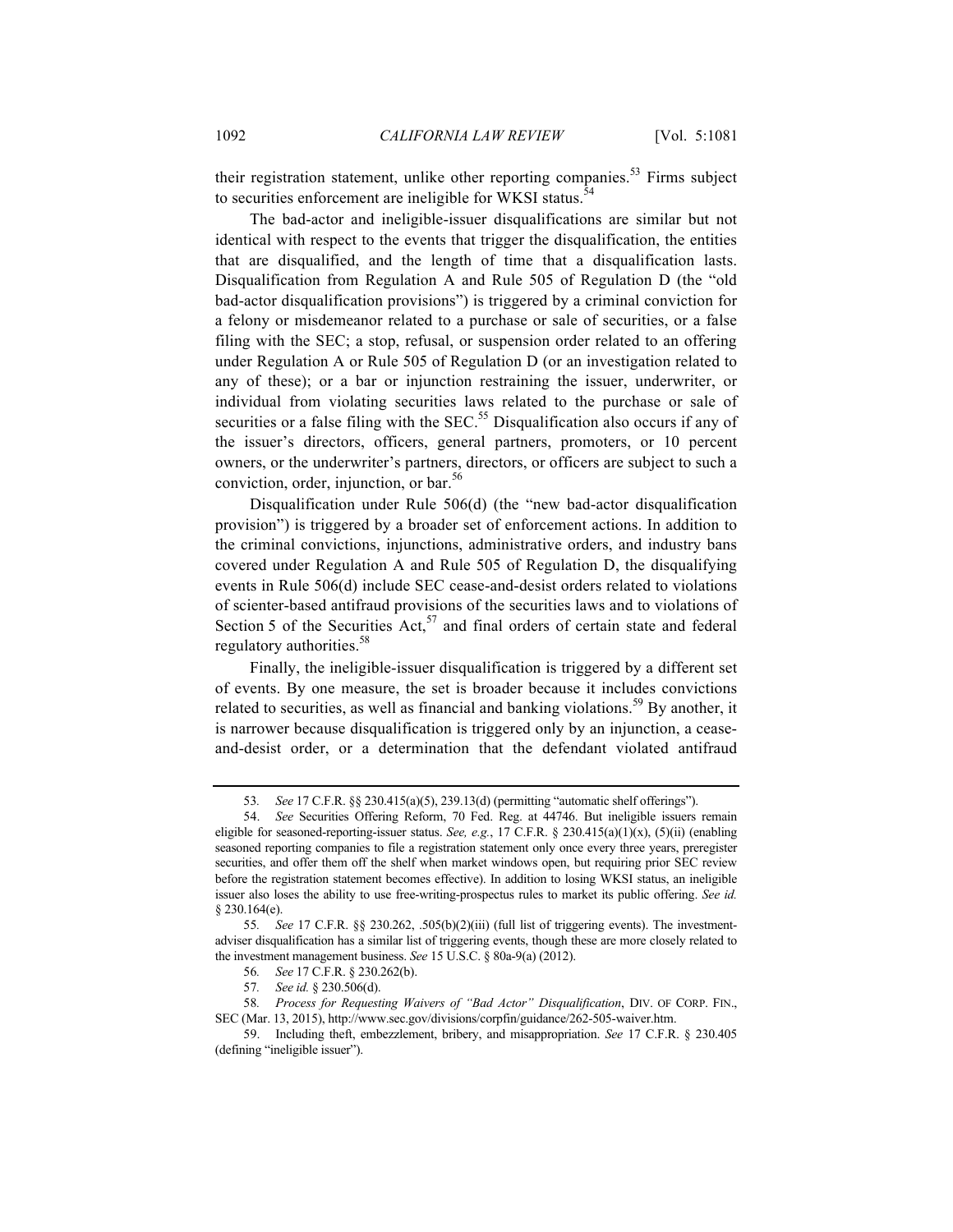provisions of federal securities laws. By contrast, bad-actor disqualifications are triggered by enforcement actions related to any purchase or sale of securities, as well as false filings with the Commission. $60$ 

In addition to a different list of triggering events, the ineligible-issuer disqualification is somewhat narrower in scope than bad-actor disqualifications regarding what affiliated entities are disqualified, in addition to the sanctioned entity. Under the ineligible-issuer disqualification, the parent company is disqualified if a subsidiary commits a triggering violation. But a subsidiary itself is not automatically disqualified if only the parent company is sanctioned.<sup>61</sup> By contrast, bad-actor provisions disqualify both ways: disqualification of the parent company disqualifies its subsidiaries (so long as the parent holds 10 or 20 percent of any class of equity), and disqualification of any subsidiary disqualifies the parent. $62$ 

As a final distinction, the ineligible-issuer disqualification is shorter in duration than the bad-actor disqualifications. The same securities-related enforcement action can render the issuer ineligible from registering as a WKSI for a period of three years,  $63$  but will make Regulation A and Rules 505 and 506 of Regulation D unavailable for a period of five years. $64$ 

## *C. Waivers from Disqualifications*

To avoid an automatic disqualification, a defendant may request that the SEC waive the disqualification, provided that the defendant shows good cause that the disqualification is not necessary under the circumstances. $65$ Conversations with members of the SEC staff revealed that questions regarding waivers are often raised informally during settlement negotiations,<sup>66</sup> usually by

<sup>60</sup>*. See id.* §§ 230.262, .505. Other events not related to enforcement also trigger the ineligible-issuer disqualification, including bankruptcy. *See id*. § 230.405.

<sup>61.</sup> Majority-owned subsidiaries of a WKSI parent that do not otherwise qualify for WKSI status can issue securities in reliance on the parent's WKSI status. Thus, if the parent loses WKSI status because of a securities violation, the majority-owned subsidiary also loses its derivative WKSI status without having to be separately disqualified. *See id.* § 239.13(d)(iii).

<sup>62</sup>*. Id.* § 230.506(d).

<sup>63</sup>*. See id.* § 230.405 (listing, in paragraphs (1)(iv)–(vii) of the definition of "ineligible issuer," triggering events that disqualify an entity if they have occurred "[w]ithin the past three years"). Triggering events overlap but are not identical, and so an enforcement action can trigger zero, one or more disqualifications.

<sup>64</sup>*. See id.* §§ 230.262(a)(3), .505(b)(2)(iii), .506(d)(1)(i).

<sup>65.</sup> *Id.* § 200.30–1(a)(10), (b)(1), (c); *see also* JP Morgan Chase Bank, N.A., CFTC No. 14-01, at 18 (Oct. 16, 2013), http://www.cftc.gov/ucm/groups/public/@lrenforcementactions/documents /legalpleading/enfjpmorganorder10163.pdf (waiving 506(d) disqualification). In addition to a SEC waiver, the authority that issues the order triggering the disqualification can advise that a disqualification should not arise as a consequence of the order. *See id.* § 230.506(b)(2)(iii).

<sup>66.</sup> OFFICE OF INSPECTOR GEN., SEC, REPORT OF INVESTIGATION: INVESTIGATION OF THE CIRCUMSTANCES SURROUNDING THE SEC'S PROPOSED SETTLEMENTS WITH BANK OF AMERICA, INCLUDING A REVIEW OF THE COURT'S REJECTION OF THE SEC'S FIRST PROPOSED SETTLEMENT AND AN ANALYSIS OF THE IMPACT OF BANK OF AMERICA'S STATUS AS A TARP RECIPIENT 45–46 (2010) [hereinafter OIG BOFA REPORT] (reporting that a large bank refused to agree to a settlement of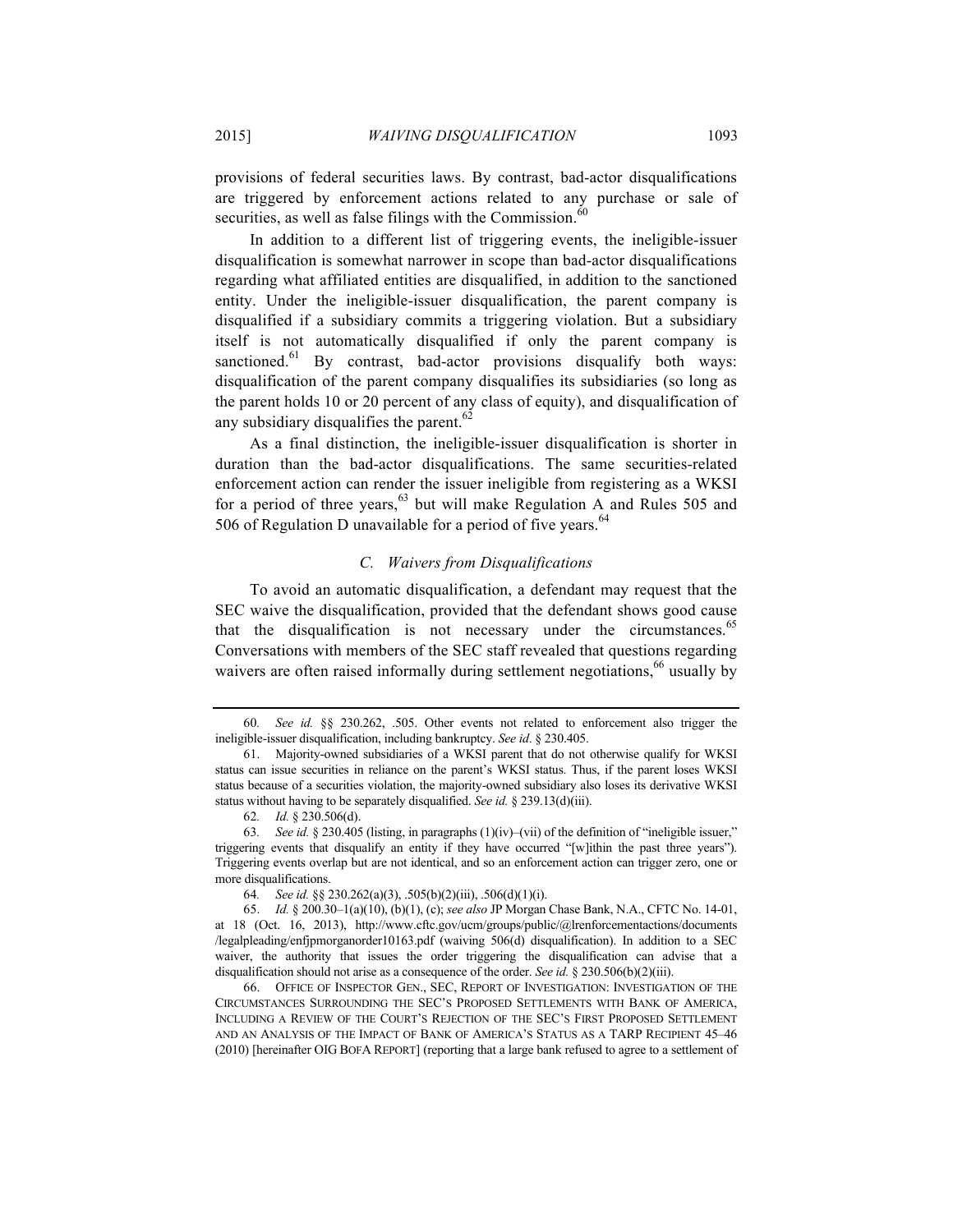sophisticated counsel retained by defendant companies, but sometimes by the SEC enforcement staff themselves.<sup>67</sup>

The SEC possesses virtually complete discretion to grant or deny a waiver request. Within the last few years, the SEC has articulated a laundry list of criteria for granting a waiver from an automatic disqualification, including change of control, change of supervisory personnel,<sup>68</sup> extensive remedial efforts after discovering violations, and significant impact if the waiver request is denied.<sup>69</sup> An SEC OIG investigation and the results of the study reported in Part IV suggest that there exist unwritten "traditional and objective criteria"<sup>70</sup> that the SEC uses to grant waivers, but the SEC has yet to articulate specific criteria in individual decisions on waivers. $71$ 

The Commission has delegated the authority to grant waiver requests to the Division of Corporation Finance ("Division"), which issues waivers from the bad-actor and ineligible-issuer disqualifications in the form of no-action letters.<sup>72</sup> No-action letters assure defendants that they will not be prosecuted by the SEC for issuing or underwriting securities on the basis of exemptions that would, in the absence of the waiver, be unavailable to them. Despite the delegation, each Commissioner has the right to pull back any waiver decision and request that the Commission take a vote.<sup>73</sup>

69*. See* Div. of Corp. Fin., SEC, Revised Statement on Well-Known Seasoned Issuer Waivers (Apr. 24, 2014), http://www.sec.gov/divisions/corpfin/guidance/wksi-waivers-interp-031214.htm; *Waivers of Disqualification Under Rules 505 and 506 of Regulation D*, DIV. OF CORP. FIN., SEC (Mar. 13, 2015), http://www.sec.gov/divisions/corpfin/guidance/disqualification-waivers.shtml.

70. OIG BOFA REPORT, *supra* note 66, at 53. One such criterion is that an issuer sanctioned for accounting fraud cannot receive a WKSI waiver. *See id*. at 56 (noting that Bank of America did not qualify for a WKSI waiver because "BofA's alleged fraud was related to its own disclosures").

an enforcement action unless it received a waiver from the WKSI disqualification); *see also Process for Requesting Waivers*, *supra* note 58 (explaining that the Commission has retained authority to grant waivers "in connection with settling a Commission enforcement action").

<sup>67.</sup> One interviewee, who used to work at the Division of Enforcement, reported asking a defendant company, "Have you requested a waiver from the ineligible-issuer disqualification?" The interviewee provided this information on the condition that he or she not be identified.

<sup>68.</sup> Disqualification of Felons and Other "Bad Actors" from Rule 506 Offerings, 78 Fed. Reg. 44730, 44748 (July 24, 2013) (codified at 17 C.F.R. pts. 200, 230, 239 (2014)). The final rule includes in the list of good causes for granting a waiver "absence of notice and opportunity for a hearing." *See id*. The inclusion is curious since bad-actor disqualifications are always triggered automatically, without an opportunity for a hearing.

<sup>71.</sup> In a recent effort to increase transparency, the Division of Corporation Finance released a statement providing additional criteria for waivers of Rule 505 and 506 disqualifications. The criteria track those for waivers from the ineligible-issuer disqualification. *See* Div. of Corp. Fin., Revised Statement, *supra* note 69.

<sup>72.</sup> The Division of Corporation Finance delegated authority to issue waivers from Rule 505, 506(d), and 262 disqualifications to the Office of Small Business Policy, while waivers from the ineligible-issuer disqualification are issued by the Office of Enforcement Liaison. *See Overview of the Legal, Regulatory and Capital Markets Offices*, DIV. OF CORP. FIN., SEC (Mar. 5, 2014), http://www.sec.gov/divisions/corpfin/cflegalregpolicy.htm (describing the functions of the Office of Small Business Policy and the Office of Enforcement Liaison).

<sup>73.</sup> Decisions on waivers from Rule 506(d) and ineligible-issuer disqualifications have recently been made almost exclusively by the Commission, not the Division of Corporation Finance.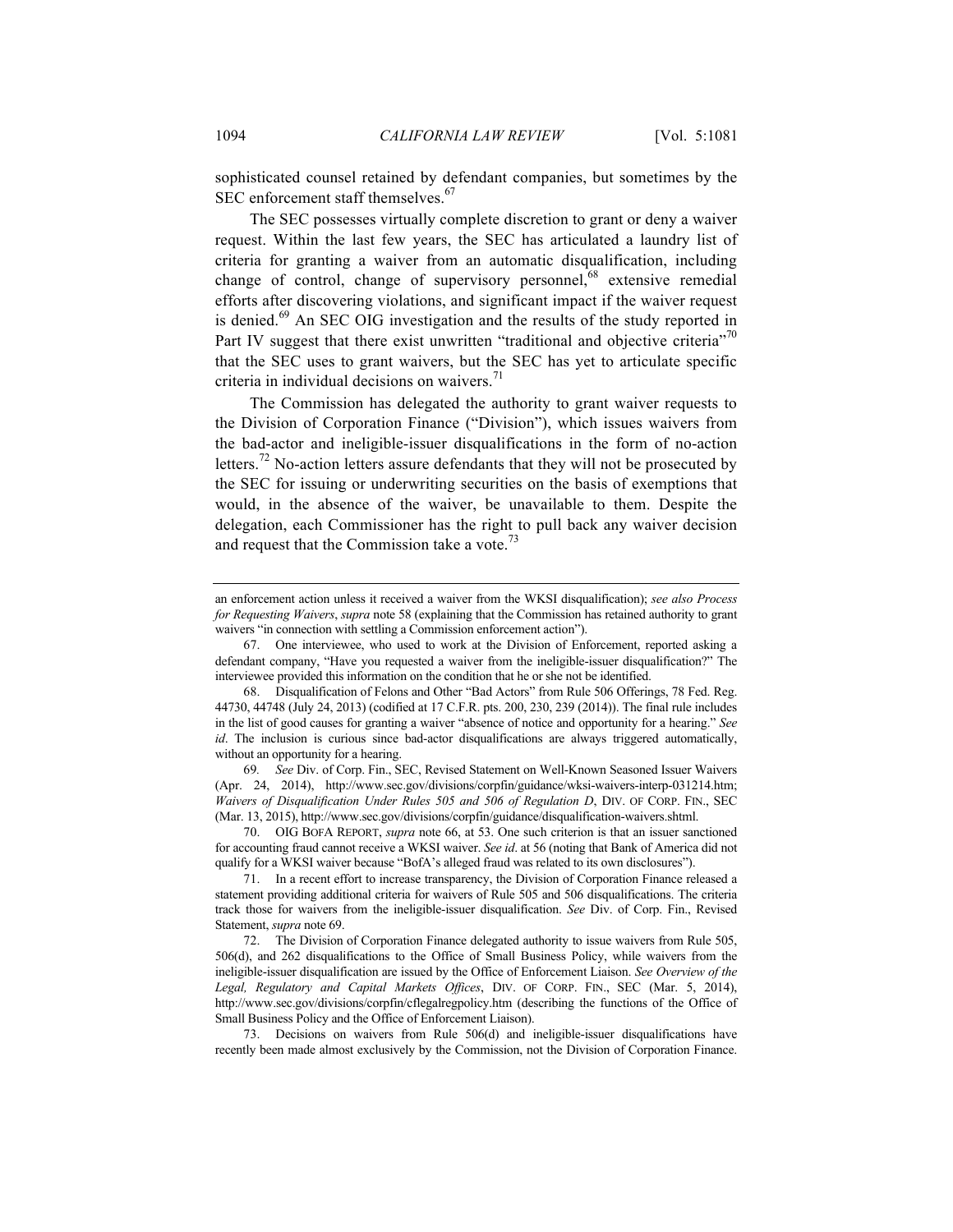## *D. The Significance of Bad-Actor and Ineligible-Issuer Disqualifications*

Direct sanctions in securities enforcement are often serious, and can include multimillion-dollar fines and a permanent ban from the industry, "the harshest penalty available to the Commission."<sup>74</sup> By contrast, automatic disqualifications in securities laws usually have only modest consequences, though their impact varies widely depending on the nature and the competitiveness of the defendant firm's business.75 *Ceteris paribus*, the more heavily the defendant firm relies on external capital markets, the more painful the disqualification.

To understand the significance of bad-actor and ineligible-issuer disqualifications, one needs to understand how firms raise money to fund their projects and activities. Generally speaking, firms rely on internal and external sources of capital.<sup>76</sup> If a firm generates surplus cash, it is the cheapest source of capital and the easiest for management to get its hands on. Surplus cash, usually called retained earnings, has sometimes been described as "free cash flow" because there is no apparent direct cost of using profits made in one period to fund investments in a subsequent period, and managers are often blind to the opportunity cost.<sup>77</sup> By contrast, external capital, whether debt or equity, comes with restrictions. Debt service requires periodic interest payments, imposes limits on business activities through loan covenants, and subjects the firm to lenders' oversight. Issuing new equity dilutes current shareholders and lowers earnings per share. Moreover, unlike interest payments, which are tax-deductible, the company must pay taxes on dividends

*See, e.g.*, *In re* Citigroup Global Markets, Inc., Securities Act Release No. 9657 (Sept. 26, 2014), http://www.sec.gov/rules/other/2014/33-9657.pdf; *see also Process for Requesting Waivers*, *supra* note 58 ("The Commission itself retains authority to grant Regulation A and D waivers, including granting them in connection with settling a Commission enforcement action.")

<sup>74.</sup> Gadinis, *supra* note 19, at 691.

<sup>75.</sup> The discussion that follows notwithstanding, some disqualifications have significant consequences all of the time, such as the disqualification from registering as an investment adviser, while others have significant consequences some of the time, such as the newest addition in Rule 506(d). *See, e.g.*, Letter from Thomas J. Kim, Sidley Austin LLP, to Sebastian Gomez Abero, Chief, Office of Small Bus. Policy, Div. of Corp. Fin., SEC, Waiver Request of Oppenheimer & Co., Inc. with Respect to *In the Matter of Oppenheimer & Co. Inc.* 6–7 (Dec. 10, 2014) [hereinafter Oppenheimer Waiver Request], http://www.sec.gov/divisions/corpfin/cf-noaction/2015/oppenheimer-121014-506d.pdf (noting that, if disqualified, Oppenheimer could no longer serve as general partner in hedge funds and private equity vehicles, and could lose millions in fees). But speaking generally, disqualifications in securities laws have modest consequences compared with losing a banking license, for example.

<sup>76</sup>*. See* Michael Sperry, *Equity Capital: The Least Amount of Money Owners Can Invest in a Business and Still Obtain Credit*, *in* ANALYSIS FOR FINANCIAL MANAGEMENT 203, 203–04 (Robert Higgins ed., 11th ed. 2015).

<sup>77.</sup> *See* Michael C. Jensen, *Agency Costs of Free Cash Flow, Corporate Finance, and Takeovers*, 76 AM. ECON. REV. 323, 323–24 (1986).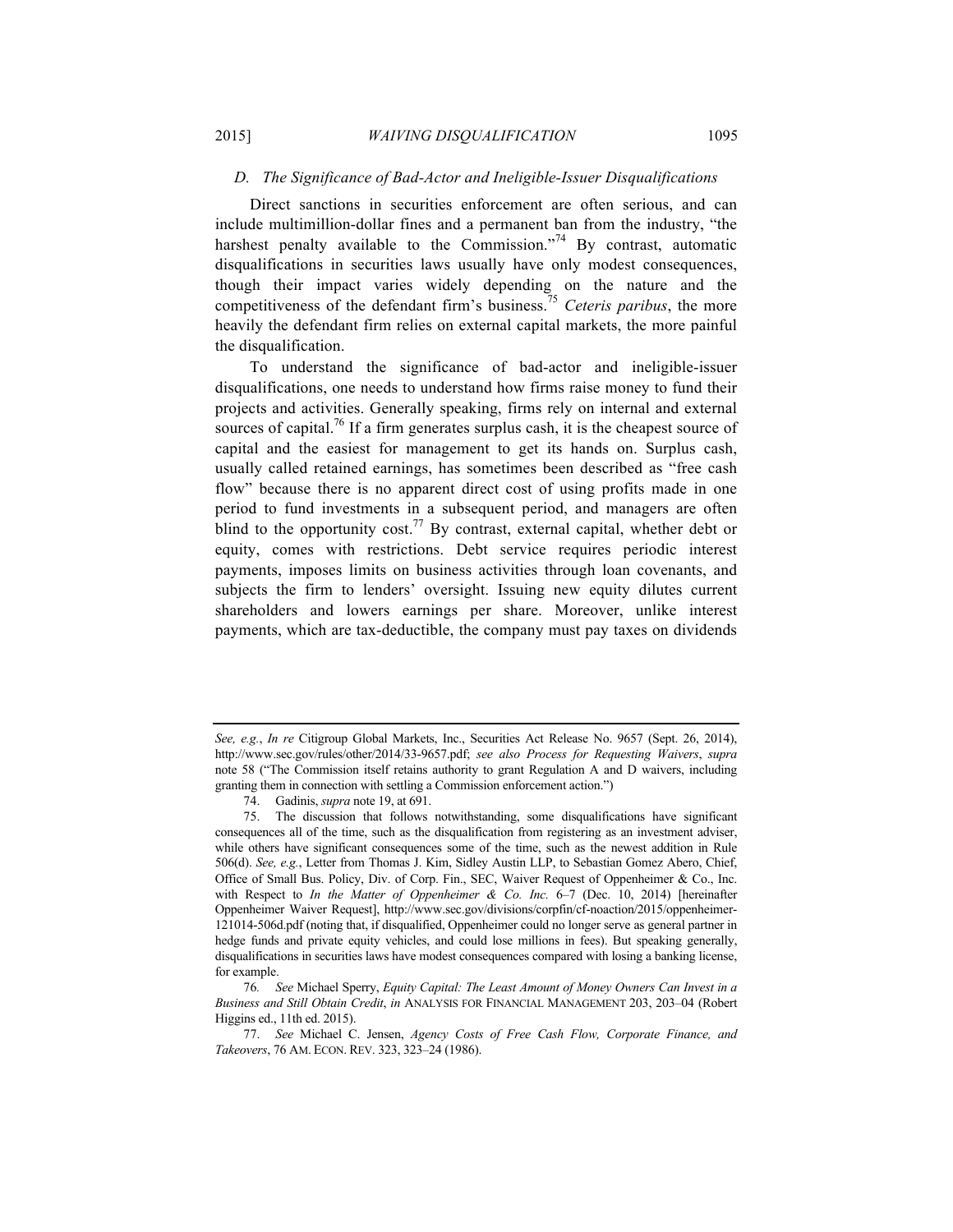paid to its shareholders. As a result, to the extent they can, managers usually prefer to rely on retained earnings before resorting to external capital markets.<sup>7</sup>

When managers must turn to external markets for capital, they have several alternatives. A company can borrow money from a bank or a syndicate of banks without implicating securities laws at all.<sup>79</sup> But, loans can be expensive, can impose covenants limiting a borrower's activities, and can shift power from managers to lenders.<sup>80</sup> Alternately, the firm can issue securities stocks or bonds. If a firm wants to sell securities to the general public, it must do so through a registered public offering, which is subject to close SEC supervision, serious disclosure requirements, and strict liability for any material misrepresentations or omissions. If the issuer wants to avoid registration, it can sell securities in an exempt offering, by complying with a statutory exemption or a regulatory safe harbor provision.

Although companies' public offerings often capture newspaper headlines, $81$  firms raise considerably more capital through exempt, or private, offerings.<sup>82</sup> There are several types of private offerings, often described as exempt offerings because they are exempt from registration requirements. The most popular exemptions are those provided by Rule 506 of Regulation D, and Rule 144A's exemption for resales to large institutions.<sup>83</sup> Less commonly used exemptions include the intrastate exemption under Section  $3(a)(11)$  of the Securities Act, or Rule 147, Rules 504 and 505 of Regulation D, Regulations A and S, the difficult-to-satisfy Section 4(a)(2) of the Securities Act of 1933, and a handful more.<sup>84</sup> What exempt offerings have in common is that they can be completed quickly, with little or no regulatory oversight, and usually with

82. In 2012, companies raised \$1.2 trillion in public offerings and \$1.7 trillion in private offerings. IVANOV & BAUGUESS, *supra* note 11, at 8–9.

<sup>78.</sup> Managers will turn to external markets when their stock and debt are overpriced, during an industry or asset bubble, for example, or to signal quality by subjecting themselves to external monitoring, or to effect a leveraged transaction and lower agency costs, among other reasons. *See id.* at 324–25.

<sup>79.</sup> *See, e.g.*, Elisabeth de Fontenay, *Do the Securities Laws Matter? The Rise of the Leveraged Loan Market*, 39 J. CORP. L. 725, 727 (2014).

<sup>80.</sup> *See* Anthony J. Casey, *The New Corporate Web: Tailored Entity Partitions and Creditors' Selective Enforcement*, 124 YALE L.J. 2680 (2015) (discussing various mechanisms that lenders use to monitor and manage debtor firms). *But see* de Fontenay*, supra* note 79, at 744–46 (describing a rise in "covenant-lite" leveraged loans).

<sup>81.</sup> *See, e.g.*, Shayndi Rice et al., *Facebook Prices IPO at Record Value*, WALL ST. J. (May 17, 2012), http://www.wsj.com/articles/SB10001424052702303448404577409923406193162; Vindu Goel, *Taking Flight at Last: Twitter Saunters, But I.P.O. Soars*, N.Y. TIMES, Nov. 7, 2013, at B1.

<sup>83.</sup> *See id.* at 9. Rule 144A is technically an exemption from restrictions on resale of restricted securities, but is effectively an offering exemption. The difference is that the issuer sells securities to an investment bank which immediately resells those securities in reliance on Rule 144A. The only reason that the bank is willing to purchase such securities is because of the resale exemption.

<sup>84.</sup> Regulation E is very similar to Regulation A and exempts from full-blown registration offerings of up to \$5 million made by small investment companies, but still requires a disclosure document and SEC oversight. *See* 17 C.F.R. § 230.601–.610 (2015). Regulation S is available only to foreign issuers, *see id.* § 230.901, and Rule 147 exempts from registration offerings within a single state, which are subject to state securities regulation, *see id.* § 230.147.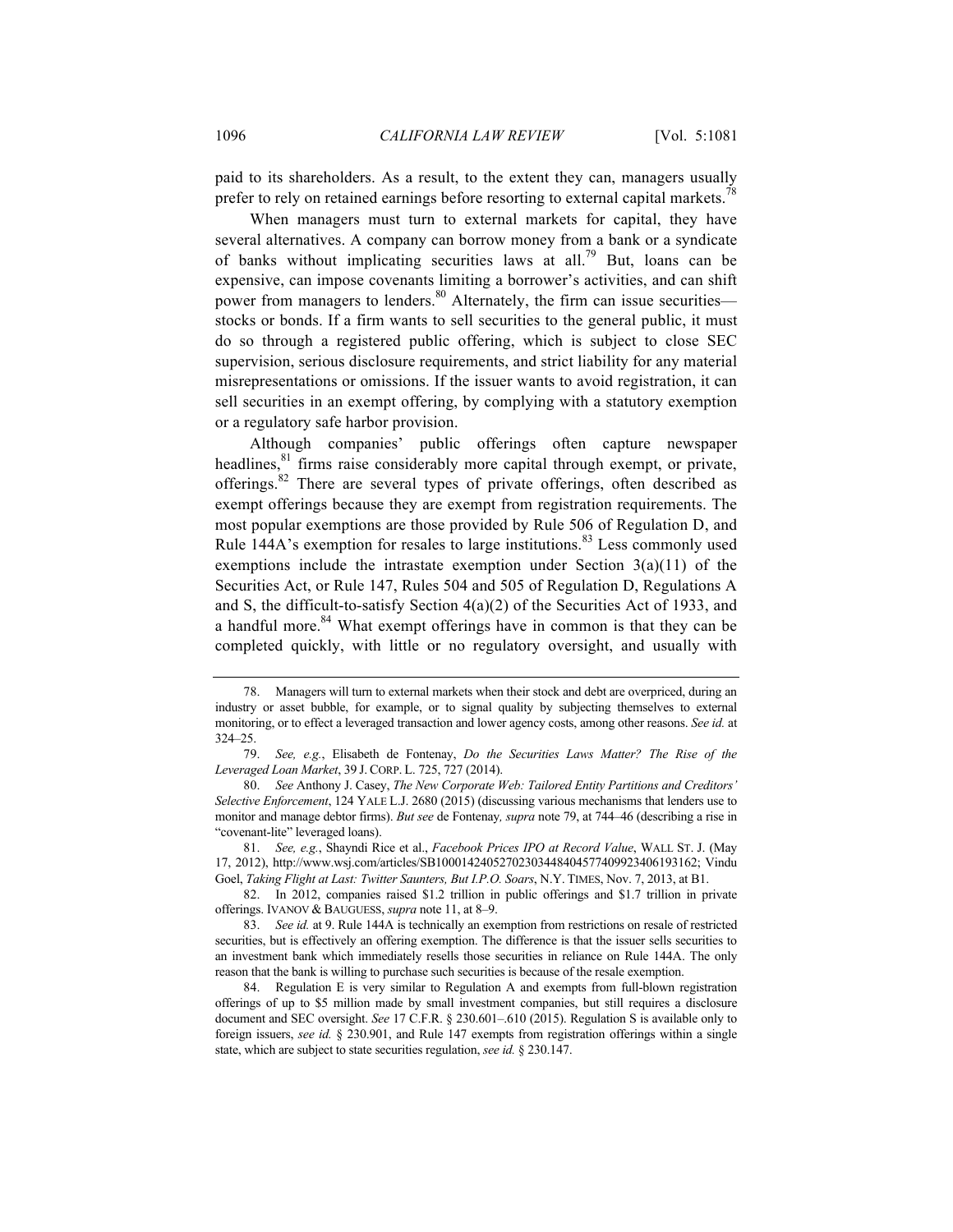minimal or no disclosure requirements. $85$  This lowers the cost of raising capital for firms, but also considerably increases the risk of securities fraud.<sup>86</sup>

Not all offering exemptions include disqualification provisions: Regulation A and Rules 505 and 506 of Regulation D do, but Rule 144A, Rule 504 of Regulation D, Regulation S, and Section 4(a)(2) do not. These latter exemptions remain available even for disqualified issuers. Offering exemptions affected by the old bad-actor disqualification provisions, Regulation A and Rule 505 of Regulation D, are among the least-used offering exemptions in recent times. Regulation A has never been particularly popular.<sup>87</sup> Capped at a low amount, which was raised to \$5 million in 1992,<sup>88</sup> Regulation A offerings peaked in 1955, when issuers filed 1,638 Form 1-As.<sup>89</sup> Since 1996, when the National Securities Markets Improvement Act preempted state regulation of Rule 506 offerings but not of Regulation A offerings,  $90$  Regulation A offerings have largely become extinct. In 2011, nineteen Regulation A offering statements were filed and only one offering was completed, $91$  compared with more than eighteen thousand completed offerings pursuant to Regulation D during the same year.<sup>92</sup> Amendment to Regulation A, adopted in March 2015, is widely expected to increase the exemption's popularity among small businesses. As Regulation A becomes a more prominent method of raising capital, disqualification from Regulation A will likewise become more consequential.

<sup>85.</sup> For example, so long as buyers are accredited, Rule 506 does not require the issuer to make any disclosures. 17 C.F.R. § 230.506(b), (c); *see also* Usha Rodrigues, *Securities Law's Dirty Little Secret*, 81 FORDHAM L. REV. 3389, 3419 (2013).

<sup>86.</sup> *See, e.g.*, Jennifer J. Johnson, *Private Placements: A Regulatory Black Hole*, 35 DEL. J. CORP. L. 151 (2010) (arguing that Rule 506 private placements that are exempt from both state and federal regulatory review are particularly ripe for abuse); Depository Trust & Clearing Corporation, Comment Letter on Disqualification of Felons and Other "Bad Actors" from Rule 506 Offerings (July 14, 2011), http://www.sec.gov/comments/s7-21-11/s72111-23.pdf ("[C]ertain exempt offerings . . . present problems in terms of fraud on the investing public. . . . Unfortunately, all too often, such exempt offerings have been used . . . to circumvent the disclosure requirements of the securities laws . . . , in order to introduce securities . . . which should not properly be in the system.").

<sup>87</sup>*. See* Rutherford B. Campbell, Jr., *Regulation A: Small Businesses' Search for "A Moderate Capital*,*"* 31 DEL. J. CORP. L. 77, 82 (2006) (reporting that "small businesses almost never utilize Regulation A as a way to raise external capital"). Regulation A has been available since 1936. Its use peaked between 1946 and 1956, when issuers completed over one thousand Regulation A offerings per year. It has declined steadily since then. *See* HICKS, *supra* note 45, § 6:3 & tbl.2.

<sup>88</sup>*. See* Small Business Initiatives, 57 Fed. Reg. 36442, 36468 (Aug. 13, 1992) (codified as amended at 17 C.F.R. pts. 200, 228, 229, 230, 239, 240, 249, 260).

<sup>89</sup>*. See* HICKS, *supra* note 45, § 6:3 & tbl.2.

<sup>90.</sup> Pub. L. No. 104-290, § 102(a), 110 Stat. 3416, 3417–20 (1996) (codified at 15 U.S.C.  $\S 77r (2015)$  (amending section 18(b)(4)(D) of the Securities Act).

<sup>91.</sup> *See* U.S. GOV'T ACCOUNTABILITY OFFICE, GAO-12-839, SECURITIES REGULATION: FACTORS THAT MAY AFFECT TRENDS IN REGULATION A OFFERINGS 9 (2012), http://www.gao.gov/assets/600/592113.pdf.

<sup>92.</sup> IVANOV & BAUGUESS,*supra* note 11, at 4.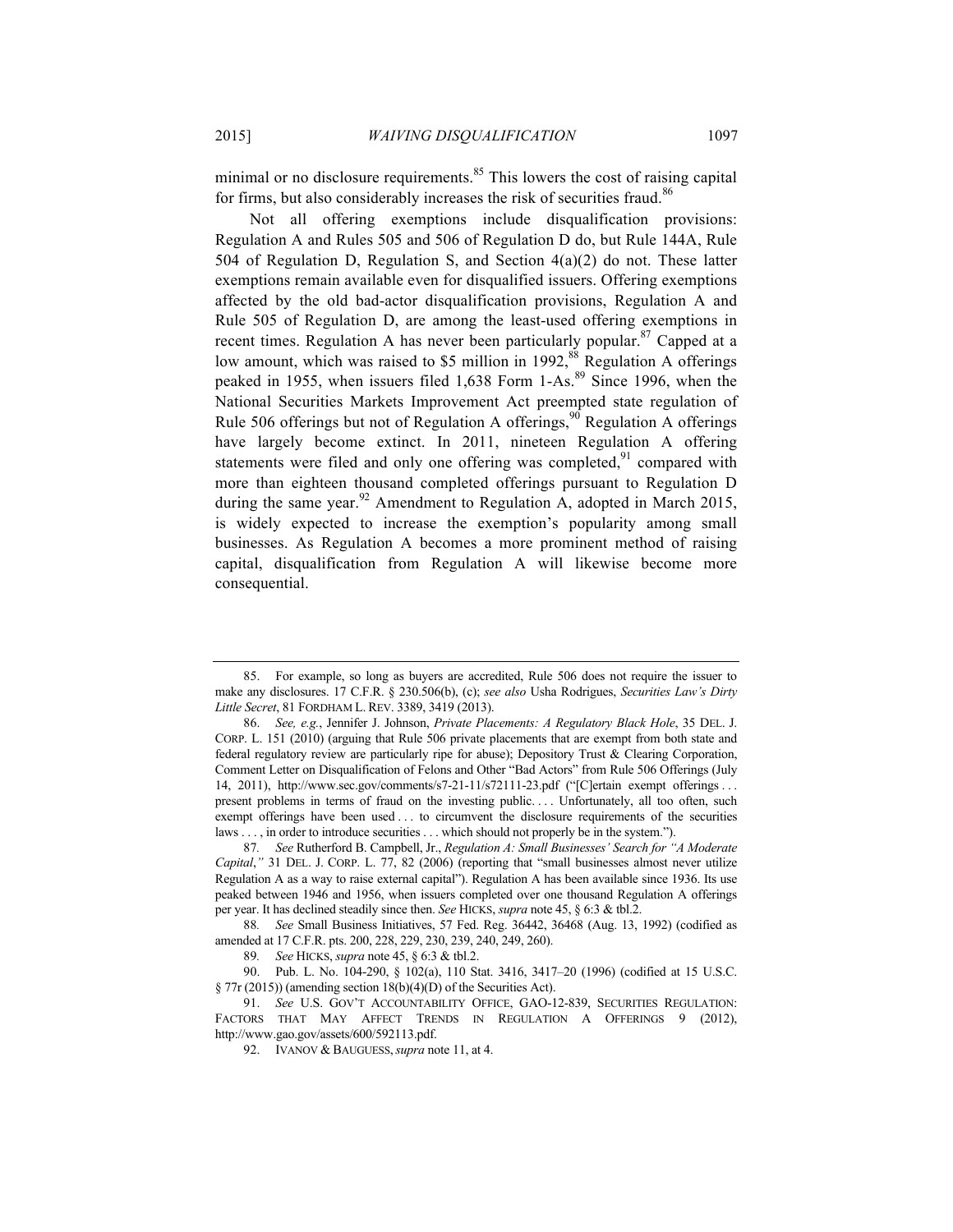Rule 505 of Regulation D is similarly unpopular; it is the least used of the three Regulation D exemptions.<sup>93</sup> Between 2009 and 2012, nonfinancial companies completed 934 offerings under Rule 505 and raised about \$3.4 billion. During the same time, nonfinancial companies completed 40,752 offerings under Rule 506 of Regulation D and raised \$3.4 *trillion*. <sup>94</sup> The reasons for the relative popularity of Rule 506 are easy to identify. Unlike offerings under Rules 504 and 505 of Regulation D, which are capped at \$1 million and \$5 million respectively, Rule 506 has no cap. More importantly, offerings completed under Rule 506 are exempt from state securities regulation as well as from section 12(a)(2) liability, whereas offerings under Rules 504 and 505 are not.<sup>95</sup> Seventy-seven percent of offerings under Rule 506 raised less than \$5 million, suggesting that companies prefer to rely on the Rule 506 safe harbor even when Rule 505 is an option. $96$ 

The Rule 506(d) disqualification provision is thus very consequential for issuers, investment banks, and, in particular, private pooled vehicles, such as hedge funds, private equity funds, and venture funds, which rely heavily on Rule 506 to raise funds.<sup>97</sup> Without the ability to rely on the Rule 506 private placement exemption, disqualified firms must use alternatives that are considerably more cumbersome and costly, such as Section  $4(a)(2)$  of the Securities Act,<sup>98</sup> a registered public offering, or an offering under Regulation S that is limited to foreign investors.99 A disqualified investment bank cannot participate in private offerings as solicitor or placement agent in Rule 506 offerings for hedge funds and other private funds.<sup>100</sup> Although the market for underwriting private placements is relatively small, $^{101}$  a disqualified investment bank is likely to lose private funds as advisory clients if it cannot underwrite its

<sup>93.</sup> *See id.* at 7–8 (showing that between 2009 and 2012, nonfinancial firms completed more than forty thousand offerings under Rule 506, 1,997 offerings under Rule 504, and 934 offerings under Rule 505).

<sup>94.</sup> *Id.* at 4, 7–8.

<sup>95.</sup> Professor Johnson has asserted that Rule 506 offerings operate in a "regulatory vacuum," where they escape both state and federal regulatory review. Johnson, *supra* note 86, at 151.

<sup>96.</sup> IVANOV & BAUGUESS,*supra* note 11, at 7–8.

<sup>97</sup>*. See id.* at 11; *see also* Oppenheimer Waiver Request, *supra* note 75, at 6–7 (noting that, if disqualified, Oppenheimer could no longer serve as general partner in hedge funds and private equity vehicles). The SEC has recently ramped up enforcement against private funds. *See* Andrew J. Bowden, Dir., Office of Compliance Inspections & Examinations, SEC, Address at Private Equity International Private Fund Compliance Forum: Spreading Sunshine in Private Equity (May 6, 2014), http://www.sec.gov/News/Speech/Detail/Speech/1370541735361.

<sup>98.</sup> In recent years, firms completed between 518 and 863 private placements per year under Section 4(a)(2) exemption. *See* IVANOV & BAUGUESS, *supra* note 11, at 9.

<sup>99.</sup> While foreign offerings remain a viable option for disqualified issuers, shares sold in such offerings are restricted and sell at a considerable discount. *See* Stephen J. Choi, *The Unfounded Fear of Regulation S: Empirical Evidence on Offshore Securities Offerings*, 50 DUKE L.J. 663, 710 (2000) (reporting that Regulation S offerings are issued at an average 16.46 percent discount).

<sup>100</sup>*. See* IVANOV & BAUGUESS, *supra* note 11, at 7.

<sup>101.</sup> *See id.* at 16–17 ("Only 13% of all new [Regulation D] offerings since 2009 use an intermediary such as a finder or broker-dealer." (citation omitted)).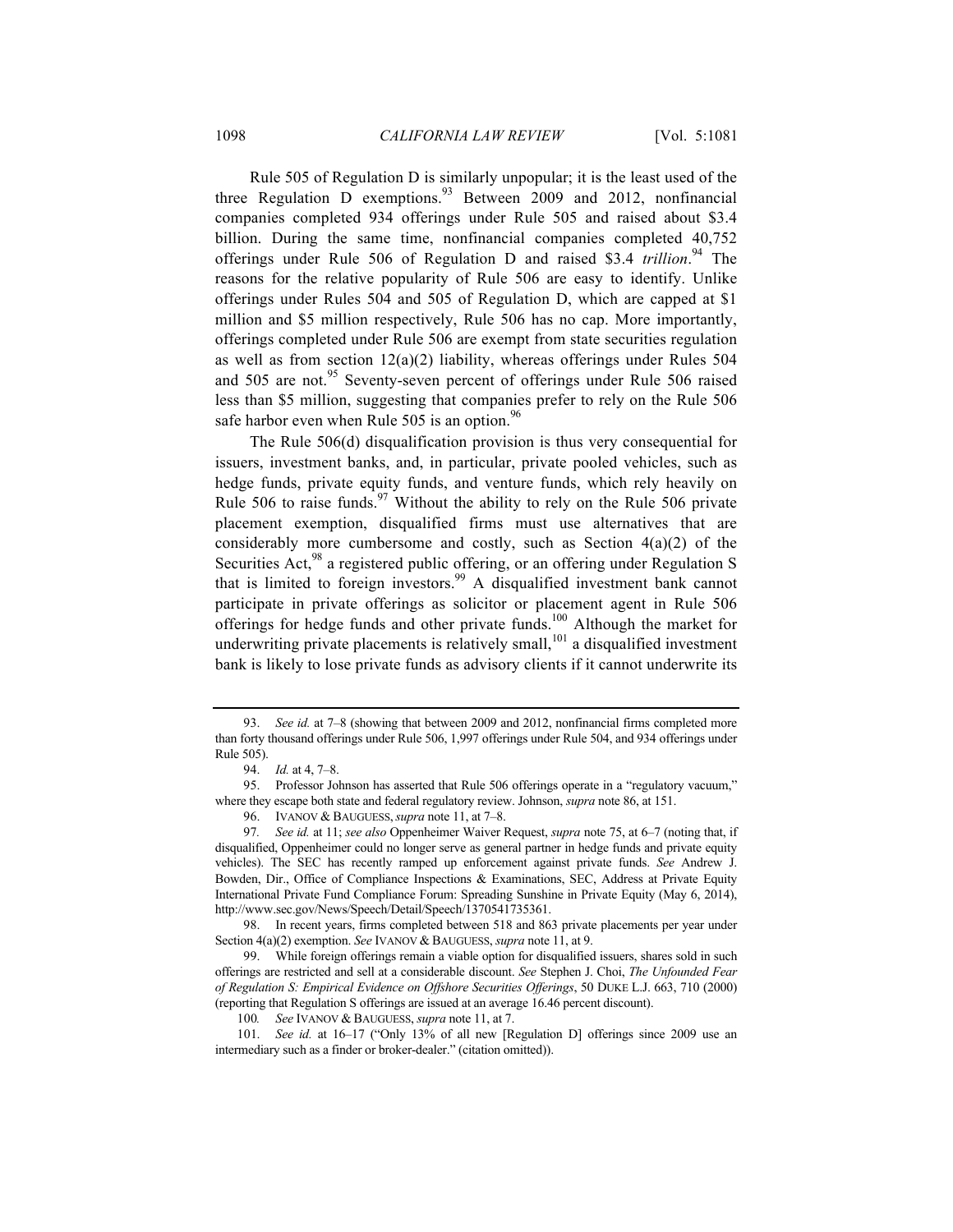clients' offerings, as well as customers who want to invest in such funds.<sup>102</sup> Because the disqualification is triggered automatically upon sanction for securities fraud, the SEC never considers whether such disqualification is appropriate for a particular defendant firm unless it issues a waiver.

The only disqualification provision that applies to public offerings is the ineligible-issuer disqualification. Because of close SEC oversight and sweeping liability provisions, public offerings are generally considered low-risk for securities fraud. But in 2005, the SEC carved out an exception for public offerings by WKSIs, such as Citigroup, Walmart, and Apple.<sup>103</sup> Because investors and the securities industry pay close attention to these companies, there is presumably less need for SEC oversight. WKSIs are allowed to preregister offerings with the SEC by filing an "automatic shelf registration statement," which does nothing more than notify the SEC and the general public that the company might, at some point in the future, issue an unspecified amount of unspecified securities.<sup>104</sup> This type of offering allows the largest public companies to literally sell securities "off the shelf" when market conditions are optimal and comply with regulatory disclosure requirements only after the offering has been completed.<sup>105</sup> The SEC never reviews automatic shelf offerings before the sale and only rarely afterwards.<sup>106</sup> Thus, a WKSI can complete a public offering within a day or two (as opposed to the standard four months that it takes to complete an Initial Public Offering), in a process that bears close resemblance to private placements under Rule 506. Without WKSI status, the firm must comply with regular registration rules for accelerated filers that slow down the offering and subject it to closer SEC scrutiny.<sup>107</sup> In addition, the firm loses the right to rely on the free-writingprospectus provisions under Rules  $164$  and  $433$  to market the offering.<sup>108</sup> Similar to the old bad-actor disqualifications, the ineligible-issuer disqualification marginally increases the cost of raising capital for the

<sup>102</sup>*. See* Oppenheimer Waiver Request, *supra* note 75, at 7 ("Oppenheimer believes that there is a real risk that clients who want to invest in alternative investments after the Order is issued would leave the Firm if Oppenheimer can no longer offer alternative investments to them.").

<sup>103.</sup> Securities Offering Reform, 70 Fed. Reg. 44722, 44727–28 (Aug. 3, 2005) (codified as amended at 17 C.F.R. pts. 200, 228, 229, 230, 239, 240, 243, 249, 274).

<sup>104.</sup> 17 C.F.R. § 230.415(a)(5) (2014).

<sup>105.</sup> *See id.* § 230.430B(a). Verizon's shelf registration before its large debt offering in the fall of 2013 is a good example of a barebones automatic shelf registration statement. *See* Verizon Communications Inc., Registration Statement (Form S-3) (Sept. 3, 2013), http://www.sec.gov/Archives/edgar/data/732712/000119312513354742/d587387ds3asr.htm.

<sup>106.</sup> According to an internal study, the SEC reviews 10 percent of automatic shelf registration statements. Lloyd S. Harmetz & Bradley Berman, Morrison & Foerster LLP, Frequently Asked Questions About Shelf Offerings (2015), http://media.mofo.com/files/Uploads/Images/FAQShelf Offerings.pdf.

<sup>107.</sup> Usually, the firm files a regular shelf registration statement after settlement of an enforcement action. SEC action is required before the shelf registration statement becomes effective. 17 C.F.R. § 230.415(a)(5).

<sup>108.</sup> *Id.* § 230.164.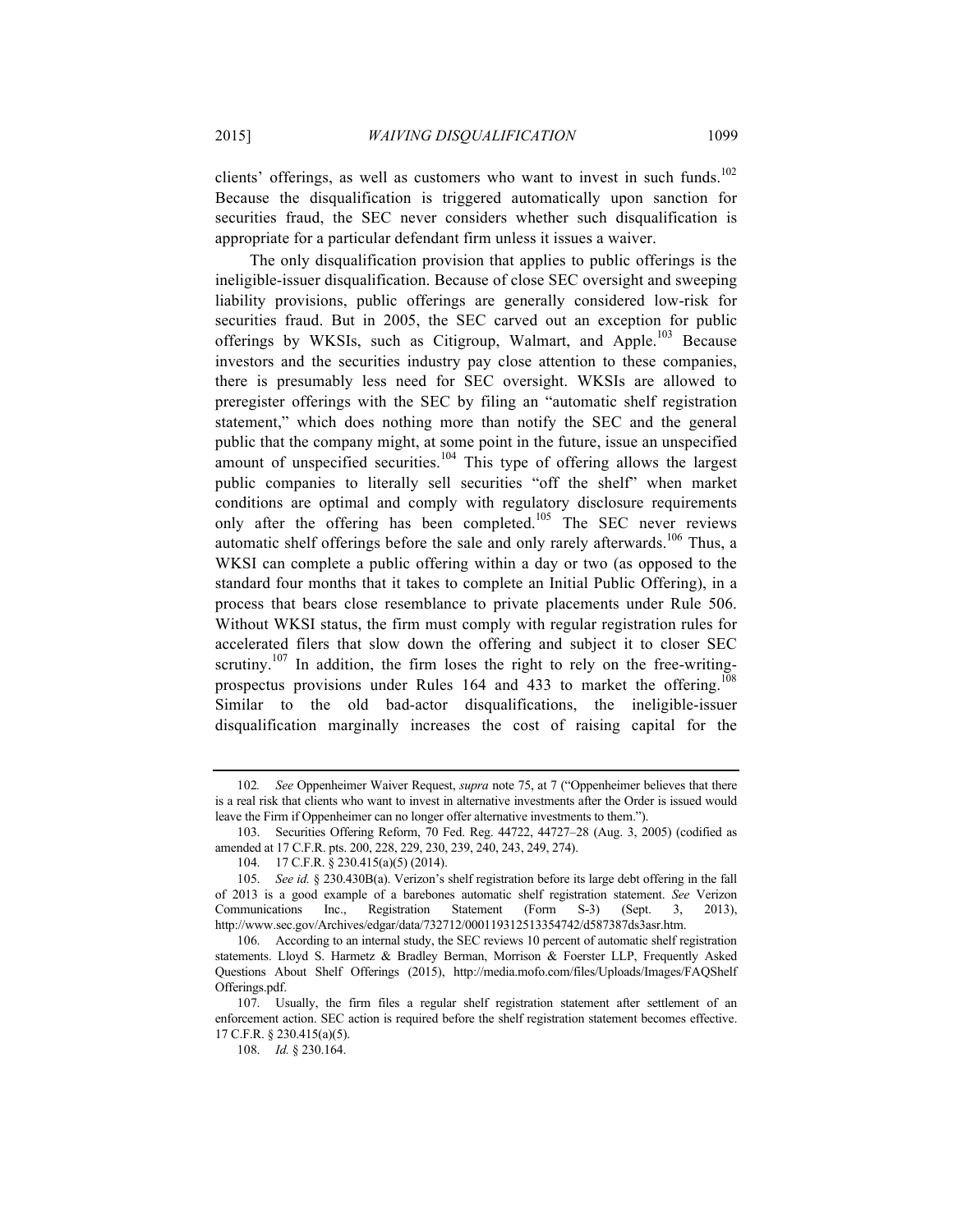sanctioned firm and puts it "at a competitive disadvantage,"<sup>109</sup> but does not otherwise threaten the firm's viability. $110$ 

#### II.

## WHY DISQUALIFY?

The history of collateral consequences is a history of path dependence.<sup>111</sup> Civil disabilities resulting from criminal convictions of individuals were originally intended to shame and ridicule,  $112$  and to exclude felons.<sup>113</sup> Retributive justifications for individual punishment do not apply easily to firms, which have "no soul to be damned, and no body to be kicked."<sup>114</sup>

Like criminal law, securities law has included disqualification provisions for decades. Historically, state agencies barred market participants from selling securities if they had previously been sanctioned for securities-related offenses. The practice traces its origins to merit review, which remains the dominant approach in state securities regulation (as opposed to disclosure-based federal securities regulation).<sup>115</sup> When conducting merit review, the securities regulator reviews the issuer and the offering to prevent fraudulent securities offerings.<sup>116</sup> The securities regulator will deny registration and stop the offering unless it deems the issuer and its securities offering worthy and fair. Former offenders—

111. *See* Grant et al., *supra* note 25, at 950 (suggesting that collateral consequences exist in America because of the "unquestioning adoption of the English penal system by our colonial forefathers and the succeeding generations who continued existing practices without evaluation").

116. SEC, REPORT ON THE UNIFORMITY OF STATE REGULATORY REQUIREMENTS, *supra* note 115.

<sup>109.</sup> OIG BOFA REPORT, *supra* note 66, at 45.

<sup>110.</sup> For example, Citigroup settled an enforcement action involving an issuer reporting and disclosure violation, which triggered an ineligible-issuer disqualification. Citigroup did not receive a waiver and was disqualified from using its WKSI status for three years. *See* Andrew Ackerman, *SEC Grants Citigroup Waivers, Easing Hedge-Fund Curbs*, WALL ST. J. (Sept. 30, 2014, 9:39 PM), http://www.wsj.com/articles/sec-grants-citigroup-waivers-easing-hedge-fund-curbs-1412101382.

<sup>112.</sup> Mirjan R. Damaska, *Adverse Legal Consequences of Conviction and Their Removal: A Comparative Study*, 59 J. CRIM. L. CRIMINOLOGY & POL. SCI. 347, 351 (1968).

<sup>113.</sup> Nora V. Demleitner, *Preventing Internal Exile: The Need for Restrictions on Collateral Sentencing Consequences*, 11 STAN. L. & POL'Y REV. 153, 153 (1999) ("An increasing number of mandatory exclusions from the labor force and governmental programs have followed a temporary decrease of some collateral consequences during the 1960s and early 1970s."); Grant et al., *supra* note 25, at 941.

<sup>114.</sup> John C. Coffee, Jr., *"No Soul to Damn: No Body to Kick": An Unscandalized Inquiry into the Problem of Corporate Punishment*, 79 MICH. L. REV. 386, 386 (1980) (quoting Edward, First Baron Thurlow).

<sup>115.</sup> *See* SEC, REPORT ON THE UNIFORMITY OF STATE REGULATORY REQUIREMENTS FOR OFFERINGS OF SECURITIES THAT ARE NOT "COVERED SECURITIES" (Oct. 11, 1997), https://www.sec.gov/news/studies/uniformy.htm (reporting that "approximately 40 states apply a 'merit review' approach"). Few remember today that the original draft of federal securities laws proposed merit review of securities offerings. *See* S. 875, 73d Cong. § 6(c), (e), (f) (1933), *reprinted in* 3 LEGISLATIVE HISTORY OF THE SECURITIES ACT OF 1933 AND SECURITIES EXCHANGE ACT OF 1934, Item 28, at 12–13 (J.S. Ellenberger & Ellen P. Mahar eds., 1973) (authorizing revocation of an issuer's registration upon a finding that the issuer "is in any other way dishonest" or "in an unsound condition or insolvent").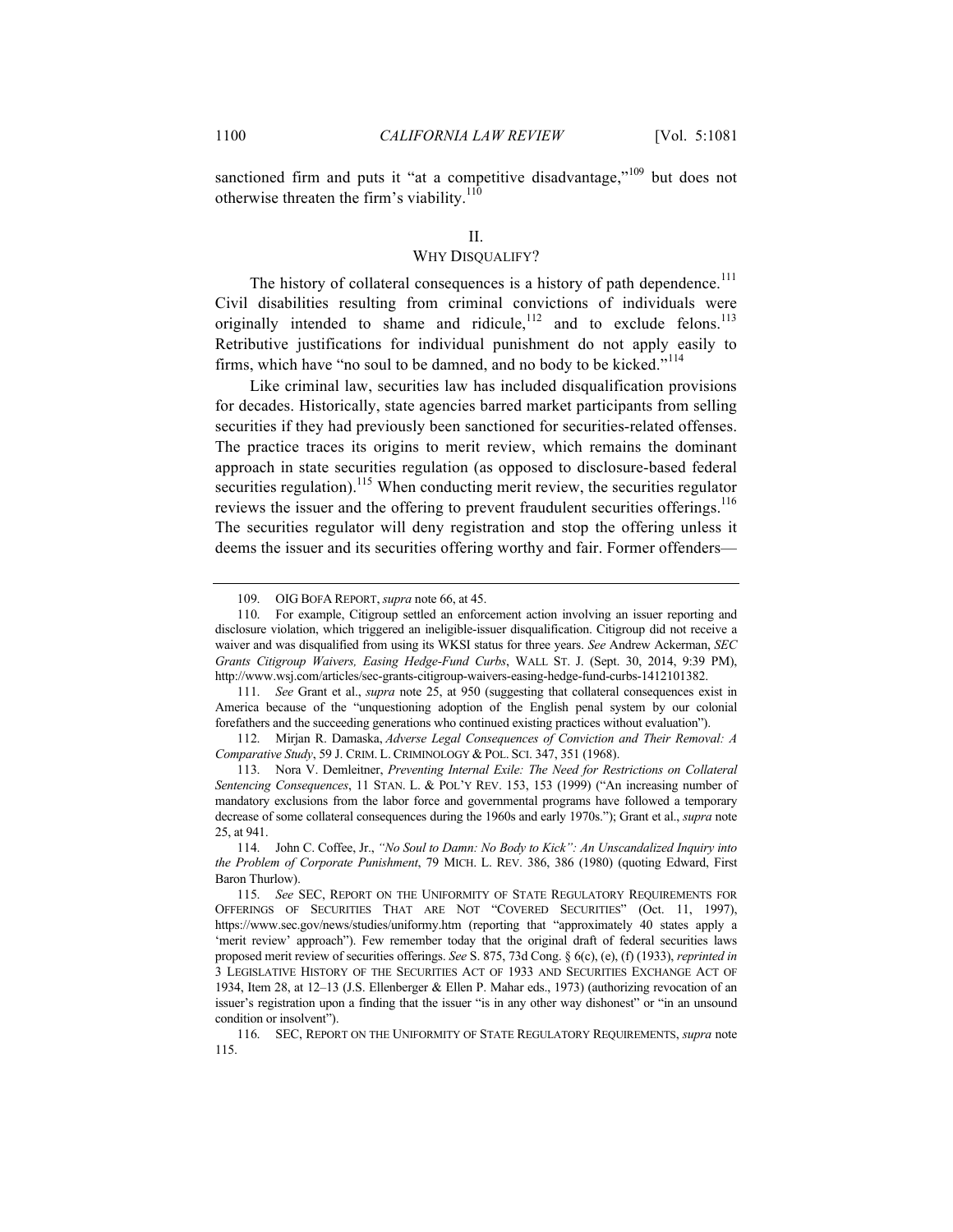bad actors—are presumptively unworthy and are disqualified to protect investors.<sup>117</sup>

By contrast, federal securities laws are often described as a disclosurebased regime, where the regulator's primary goal is not to evaluate the fairness of an offering but to ensure accurate and complete disclosure to let investors make fully informed purchasing decisions. Automatic disqualifications based on the worthiness of the issuer are inconsistent with a disclosure-based regime: disclosure of past enforcement actions should be sufficient. But the federal regime has not been exclusively disclosure-based for decades,<sup>118</sup> and federal securities laws have included automatic disqualification provisions from safe harbors for specific private offerings since at least  $1940$ .<sup>119</sup> These provisions were adopted "to protect investors and the markets from 'bad actors."<sup>120</sup>

The legal provisions are short, but the literature on collateral consequences suggests two possible rationales for withholding safe harbor provisions from bad actors: reducing the risk of future misconduct<sup>121</sup> and enhancing sanctions.<sup>122</sup>

## *A. Reducing Recidivism*

Offerings associated with disqualifications—automatic shelf offerings and exempt offerings under Rules 505 and 506 of Regulation D, and Regulation A—can be completed quickly, with minimal disclosure before the sale and minimal agency oversight. This combination leaves investors particularly vulnerable. And so, prophylactic disqualifications can be an appropriate mechanism to protect investors and the markets from bad actors.<sup>123</sup>

Senator Dodd, the original proponent of the Rule 506(d) disqualification provision, explained that his primary motivation was to prevent "felons and

<sup>117</sup>*. See* HICKS, *supra* note 45, § 6:10.

<sup>118</sup>*. See, e.g.*, Foreign Corrupt Practices Act of 1977, Pub. L. No. 95-213, 91 Stat. 1494 (codified in scattered sections of 15 U.S.C.) (requiring issuers to maintain a system of internal controls); Sarbanes-Oxley Act of 2002, Pub. L. No. 107-204, 116 Stat. 745 (codified in scattered sections of 15 U.S.C.) (requiring public firms to have a fully independent audit committee).

<sup>119.</sup> *See* Securities Act Release No. 33-2410, 1940 WL 7107 (Dec. 3, 1940).

<sup>120.</sup> Stein, *supra* note 13.

<sup>121.</sup> MARGARET COLGATE LOVE ET AL., COLLATERAL CONSEQUENCES OF CRIMINAL CONVICTIONS: LAW, POLICY, AND PRACTICE § 1:2 (2013); *see also* Chin, *supra* note 26, at 1808 (explaining that the underlying reason for collateral consequences may be "to protect public safety or to promote some other aspect of the public interest").

<sup>122.</sup> *See* PATTI B. SARIS ET AL., U.S. SENTENCING COMM'N, GUIDELINES MANUAL §§ 5E1.2(d)(5), 8C2.8(a)(3) (directing the court to consider collateral consequences of conviction when determining the appropriate fine against an individual or an organization); Chin & Holmes, *supra* note 25, at 700 (asserting that collateral consequences of a guilty plea "operate as a secret sentence"); Paul W. Tappan, *The Legal Rights of Prisoners*, 293 ANNALS AM. ACAD. POL. & SOC. SCI. 99, 109 (1954) (explaining that disqualifications "may be conceived to be either an auxiliary punishment" or "protective of public interests," but concluding that "they . . . appear very frequently to reflect retributive sentiments rather than any real need for community protection").

<sup>123.</sup> Stein, *supra* note 13.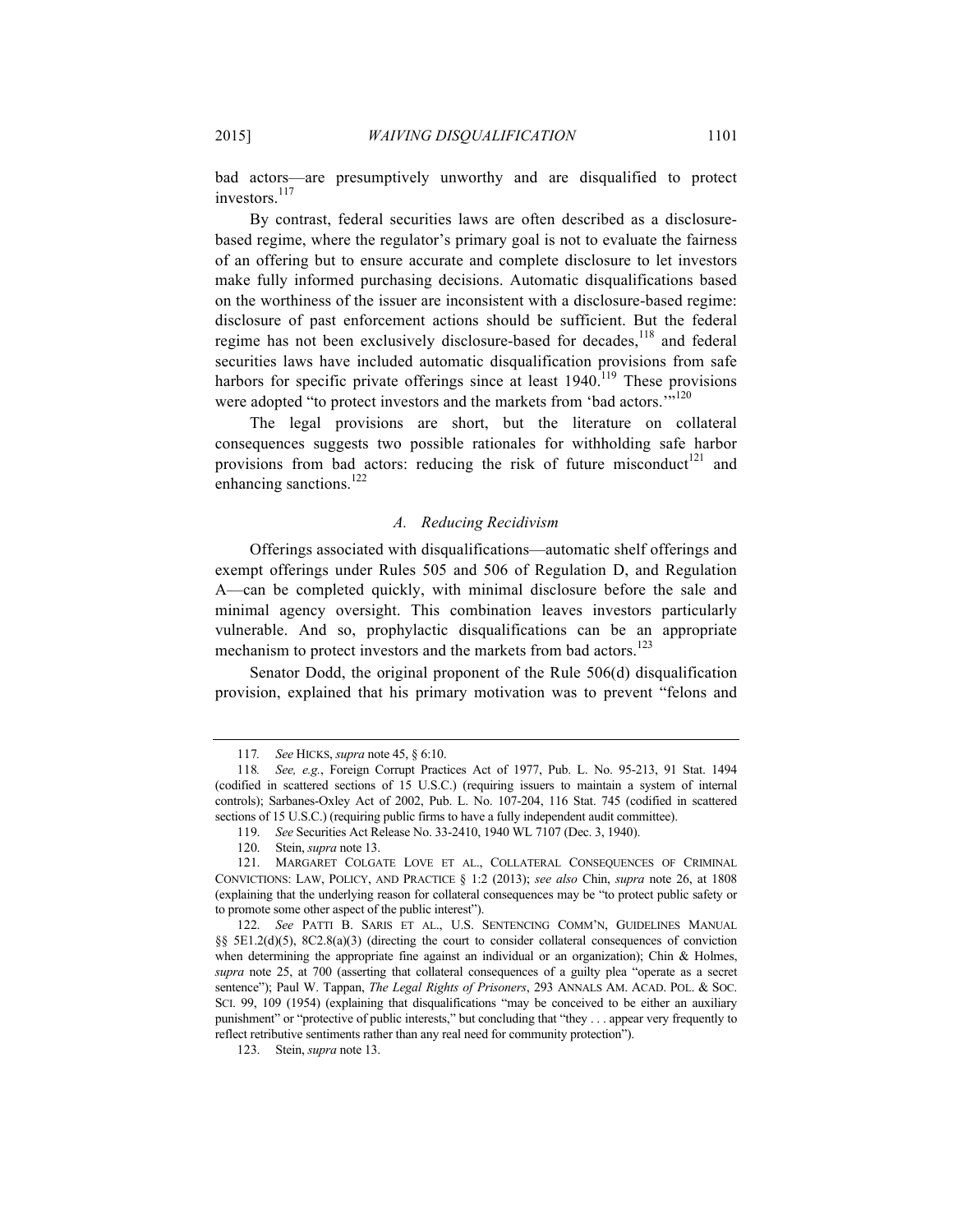other 'bad actors' who have violated Federal and State securities laws from continuing to take advantage of the rule 506 private placement process . . . [to] *reduce the danger of fraud in private placements.*"<sup>124</sup> SEC Commissioner Luis Aguilar similarly explained that the Rule 506(d) bad-actor provision would protect investors from "fraudsters and other recidivists."<sup>125</sup>

Although it has long been its unwritten practice, the SEC's Division of Corporation Finance, which grants the vast majority of waivers from automatic disqualifications, only recently articulated that it views reducing the risk of recidivism as the primary reason for disqualifications.<sup>126</sup> In deciding whether to waive a disqualification, the Division considers whether prior misconduct signals a higher likelihood of future fraud in an offering of securities, whether the firm has taken steps to remedy deficiencies that led to the original violation, and whether the firm is likely to produce more reliable disclosures in the future. $127$ 

Automatic disqualifications in securities regulation are thus premised on a particular theory: that firms sanctioned for knowingly violating certain provisions of securities laws, in particular those relating to accounting fraud and fraudulent disclosure in securities offerings, are more likely to repeat similar violations in the future.<sup>128</sup> Because they pose a higher risk of fraud, sanctioned firms should not be allowed to rely on capital-raising options under securities laws that minimize disclosure requirements, rely on trusting the issuers, and depend on investors to police issuers. By contrast, firms that violate merely "technical" securities rules are less likely to defraud investors in future securities offerings, and so disqualifications are not triggered. An example of a technical violation is Rule 105 of Regulation M, which prohibits underwriters in public offerings of equity securities from shorting those securities during a restricted period before the public offering.<sup>129</sup> Liability under Rule 105 is strict and thus does not trigger automatic disqualifications.<sup>130</sup>

<sup>124.</sup> Disqualification of Felons and Other "Bad Actors" From Rule 506 Offerings, 76 Fed. Reg. 31518, 31530 & n.93 (proposed June 1, 2011) (codified as amended at 17 C.F.R. pts. 200, 230, 239 (2015) (emphasis added)); *see also* Press Release, U.S. House Comm. on Fin. Servs., Waters Unveils Legislation to Reform Waiver Process at the SEC (Mar. 24, 2015), http://democrats.financial services.house.gov/news/documentsingle.aspx?DocumentID=398924.

<sup>125.</sup> Luis Aguilar, Comm'r, SEC, Limiting—But Not Eliminating—Bad Actors from Certain Offerings (July 10, 2013), https://www.sec.gov/News/PublicStmt/Detail/PublicStmt/1370543418576.

<sup>126.</sup> *See* OIG BOFA REPORT, *supra* note 66, at 53, 56–57 (2010) (referring to "traditional and objective criteria" that a WKSI waiver cannot be granted if the fraud was related to defendant firm's own disclosures); Div. of Corp. Fin., Revised Statement, *supra* note 69.

<sup>127.</sup> *See* Div. of Corp. Fin., Revised Statement, *supra* note 69.

<sup>128.</sup> *See id.*

<sup>129.</sup> 17 C.F.R. § 242.105 (2015). The prohibition aims to prevent investors from artificially depressing stock prices by aggressively selling short just before the offering, and covering their short sales by buying newly issued stock at depressed prices. Such manipulative rent-seeking behavior by investors would reduce proceeds from the offering and thereby raise the cost of capital for issuers.

<sup>130.</sup> *See id*. In addition to lacking a scienter requirement, the rule appears to have no materiality threshold, as evidenced by the SEC bringing enforcement actions for violations that resulted in only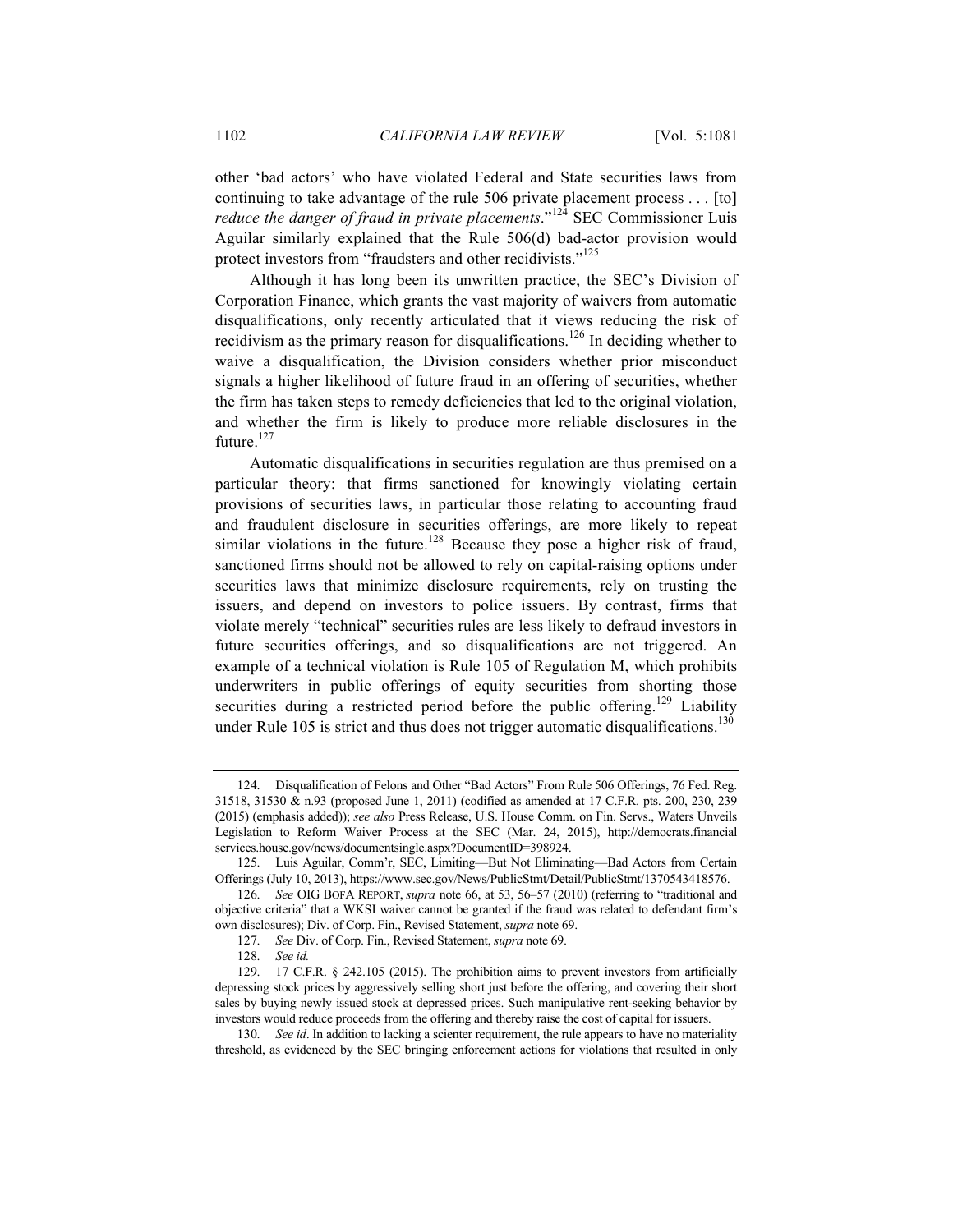The theory that only some securities violations are correlated with higher risk of producing false disclosures is a falsifiable proposition for which we have very little empirical evidence.<sup>131</sup> There is some evidence suggesting that, if given the opportunity, fraudsters tend to commit fraud again. For example, one state securities regulator observed that a "small minority of bad brokers and brokerage firms—does a tremendous amount of damage."<sup>132</sup> If so, it seems plausible in theory that bad-actor and ineligible-issuer disqualifications would reduce the likelihood of misconduct. Private placement exemptions are particularly ripe for abuse, and so a disqualification would appear appropriate for individuals and firms that defrauded investors in the past.

But the proposition is both over- and underinclusive. We do not know whether all or only a minority of securities offenders are hardened recidivists.<sup>133</sup> If few are likely to defraud investors again, automatic disqualifications are overbroad. Moreover, some types of offenses are probably better predictors for future fraud than others. For example, Ponzi schemers are often recidivists. Several were convicted or sanctioned for securities fraud before they started a Ponzi scheme.<sup>134</sup> On the other hand, a broker-dealer that cherry-picks securities *probably* does not pose the same risk of fraud in a disqualified offering. Yet both enforcement actions would trigger disqualifications.<sup>135</sup>

At the same time, disqualifications are underinclusive. We do not know whether and which specific securities violations predict the likelihood of offering fraud or accounting fraud. Does a history of accounting fraud pose a higher risk of fraud to investors than manipulative mutual fund or broker-dealer

132. Jean Eaglesham & Rob Barry, *"Cockroaching": Brokers Bounce from Troubled Firm to Troubled Firm*, WALL ST. J., Oct. 4, 2013, at A1 (quoting Denise Voigt Crawford, former securities commissioner of the Texas State Securities Board). Brokers associated with firms in trouble usually move on to similarly troubled firms, where they continue to engage in shady practices. *See id*.

135. Assuming that the SEC adds an injunction in the broker-dealer settlement.

<sup>\$4,091</sup> in profits. *See* John M. Loder, *SEC Enforcement Focusing on Rule 105 of Regulation M*, HARV. L. SCH. F. ON CORP. GOVERNANCE & FIN. REG. (Nov. 2, 2013, 9:20 AM), http://blogs.law. harvard.edu/corpgov/2013/11/02/sec-enforcement-focusing-on-rule-105-of-regulation-m.

<sup>131.</sup> Admittedly, the question is nearly impossible to study. A large majority of securities violations are never detected. Moreover, enforcement levels vary from year to year, with each Chair furthering her own enforcement agenda, and so one cannot use enforcement actions as proxies for rates of misconduct. *See* JORGE BAEZ ET AL., NERA ECON. CONSULTING, SEC SETTLEMENT TRENDS: 2H12 UPDATE 19–24 (2013) (comparing settlement trends under Mary Schapiro's chairmanship with those before).

<sup>133.</sup> Evidence from FINRA's oversight of brokers suggests that even among sanctioned brokers, a tiny minority can properly be described as recidivists. Of 70,765 brokers with customer complaints or sanctions, less than 5 percent (3,115) had five or more items. *See* Jean Eaglesham & Rob Barry, *Finra Is Cracking Down on 'High-Risk' Brokers*, WALL ST. J. (Nov. 21, 2013), http://www.wsj.com/articles/SB10001424052702304607104579212321072458370.

<sup>134</sup>*. See, e.g.*, Complaint, SEC v. Mowen, No. 2:09cv00786, 2012 WL 2120249 (D. Utah June 11, 2012), https://www.sec.gov/litigation/complaints/2009/comp21196.pdf (several convictions for securities fraud and theft); Complaint, SEC. v. Judah, No. 5-09CV0087-C, 2009 WL 1948455 (N.D. Tex. Apr. 21, 2009), https://www.sec.gov/litigation/complaints/2009/comp21009.pdf (SEC enforcement action for violations of securities-registration and antifraud provisions of securities laws).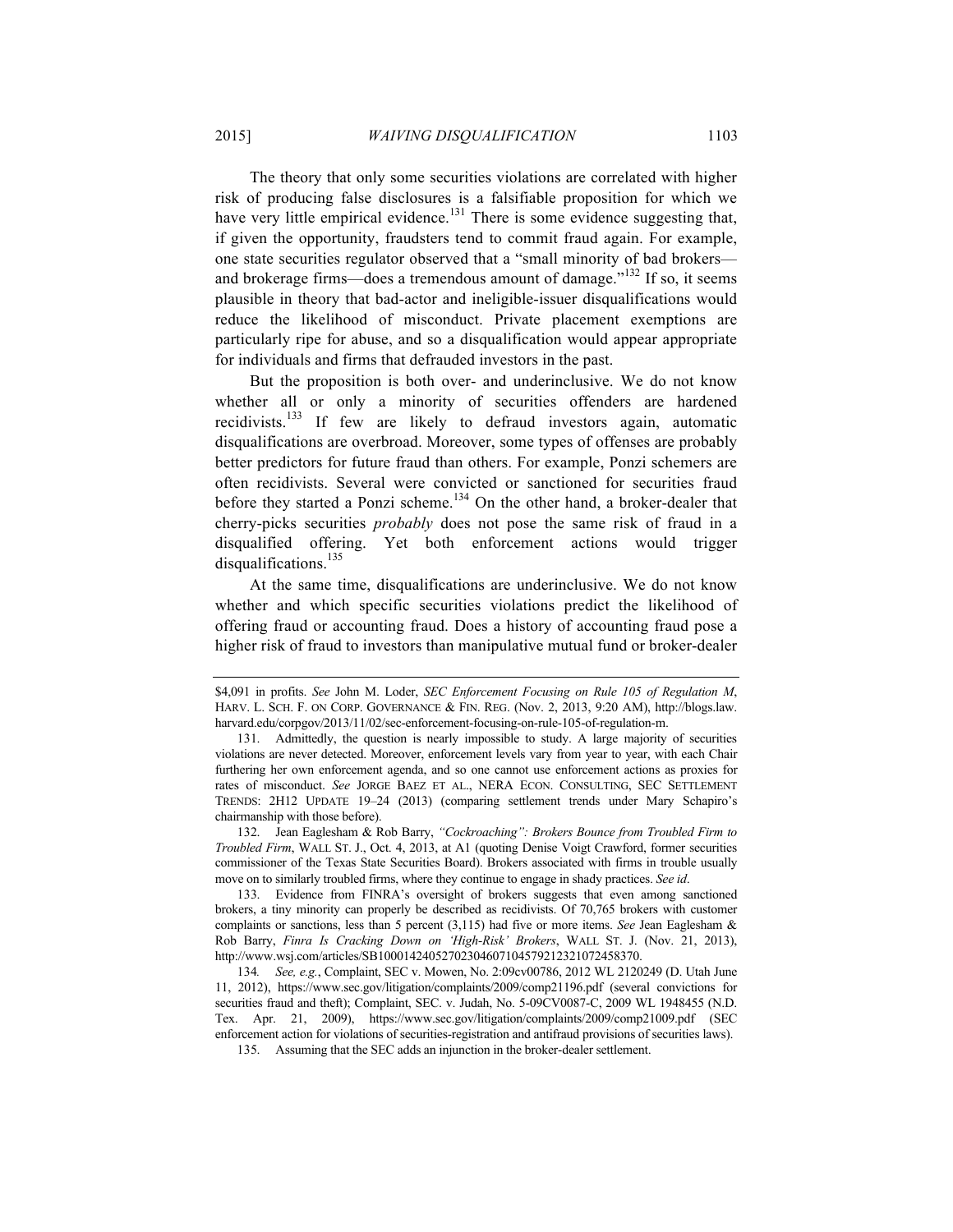practices?<sup>136</sup> The answer is not obvious. Both types of misconduct stem from a failure of compliance. Any securities violation signals an indifference to rules and suggests higher risk for future misconduct.<sup>137</sup> Evidence discussed in Part IV.A suggests that the Commission and the Division of Corporation Finance consider accounting fraud and, to a lesser extent, securities offering fraud as predictors of future fraud.

Evidence discussed in Part IV.B suggests that the SEC treats large financial firms differently than small financial firms and nonfinancial firms.<sup>138</sup> If disqualifications are prophylactic measures, the only reason for different treatment of similar offenses is the existence of factors that mitigate the risk of securities fraud when the defendant firm is large. An example would be an alternative oversight regime that generally reduces the risk of fraud in disqualified offerings, including closer agency oversight or other external scrutiny and self-policing. But defendants' waiver requests and the SEC's waiver decisions suggest that the Division and the Commission consider the existence of alternative risk-reduction measures only in a cursory fashion.

There is also a practical difficulty with using disqualifications to reduce recidivism: they are difficult to enforce. No central repository aggregates relevant information from all federal and state courts and regulatory authorities to determine whether individuals or firms have a disqualifying event in their past.<sup>139</sup> In fact, the SEC does not keep a record of disqualified firms and individuals.140 Even where regulatory organizations keep records, these records are often incomplete and misleading.<sup>141</sup> The Rule  $\frac{1}{2}$  506(d) disqualification

<sup>136.</sup> See discussion *infra* Part IV.A.1 (showing that issuers charged with accounting fraud are regularly disqualified, while broker-dealers who skimmed from their customers often receive waivers).

<sup>137.</sup> *See, e.g.*, Luis M. Aguilar & Kara M. Stein, Comm'rs, SEC, Dissenting Statement in the Matter of Oppenheimer & Co., Inc. (Feb. 4, 2015), http://www.sec.gov/news/statement/dissenting -statement-oppenheimer-inc.html (dissenting from a waiver grant to Oppenheimer and citing more than thirty separate regulatory actions to suggest that Oppenheimer is likely to violate securities laws again). In addition, there is some awareness in the D&O insurance industry that the tone set at the top is an important determinant for the propensity of lower-level employees toward misconduct. *See* Tom Baker & Sean J. Griffith, *Predicting Corporate Governance Risk: Evidence from the Directors' & Officers' Liability Insurance Market*, 74 U. CHI. L. REV. 487, 517–25 (2007) (describing that informal norms toward compliance, as opposed to defection, and the attitude toward excessive risk taking are at least as important as formal rules in predicting the likelihood of misconduct).

<sup>138</sup>*. See* discussion *infra* Part IV.B.

<sup>139.</sup> *See* Disqualification of Felons and Other "Bad Actors" From Rule 506 Offerings, 78 Fed. Reg. 44730, 44746 (July 24, 2013) (codified at 17 C.F.R. pts. 200, 230, 239 (2015)).

<sup>140.</sup> Interview with SEC official. The official provided this information on the condition that he or she not be identified.

<sup>141.</sup> *See, e.g.*, Jean Eaglesham & Rob Barry, *Stockbrokers Fail to Disclose Red Flags*, WALL ST. J. (Mar. 5, 2014), http://www.wsj.com/articles/SB100014240527023040268045794111715 93358690 (explaining that FINRA offers investors a verification services called BrokerCheck, but finding that brokers regularly fail to disclose criminal guilty pleas and personal bankruptcies, as required). Moreover, FINRA allows brokers to routinely scrub customer complaints from their public records when they settle arbitration claims. As a result, investors using FINRA's BrokerCheck are led to believe that a broker has a clean disciplinary record, when that is not true. *See* Jean Eaglesham & Rob Barry, *Stockbroker Requests to Scrub Complaints Are Often Granted*, WALL ST. J. (Oct. 16,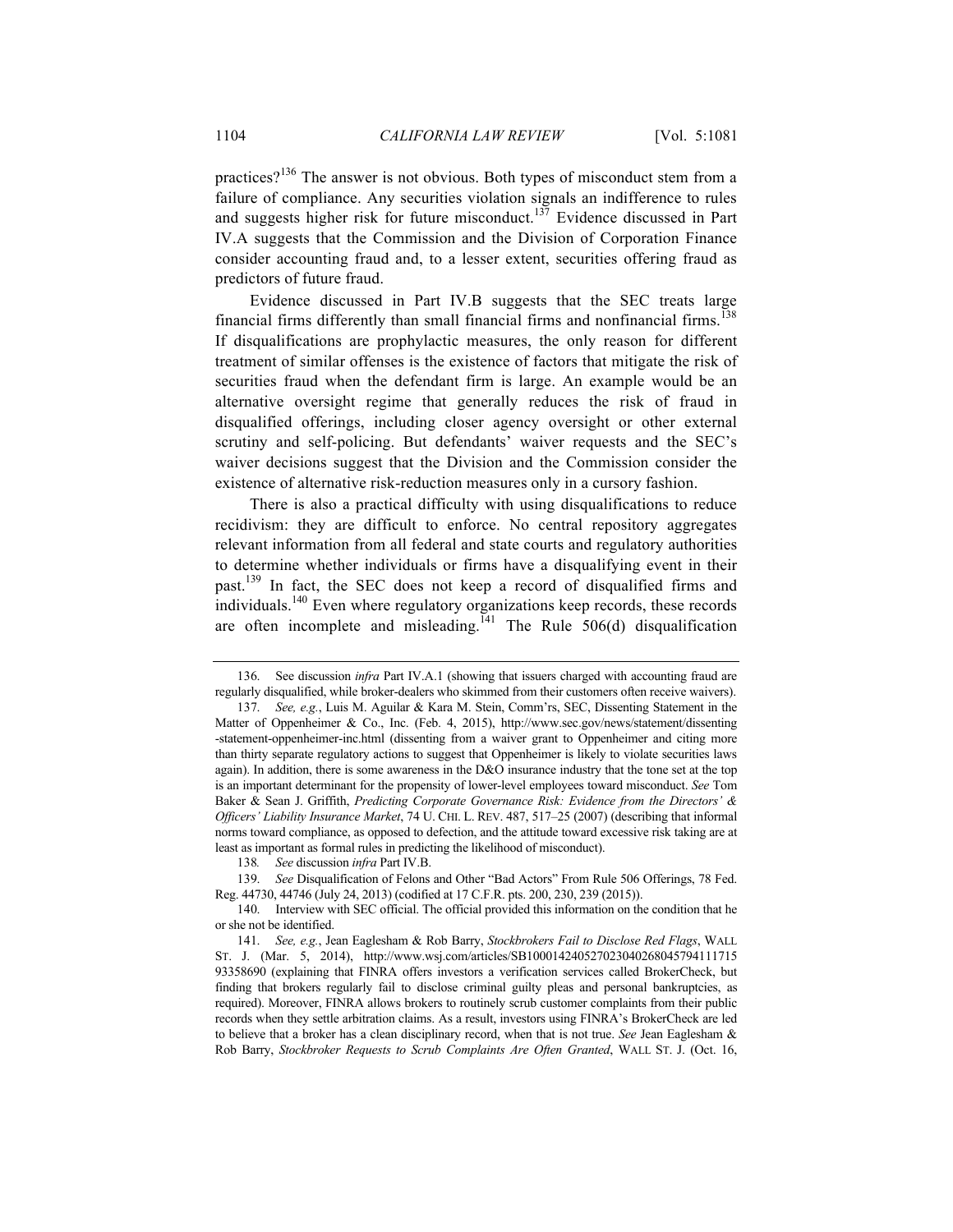provision includes a reasonable care exception because it is nearly impossible for issuers and their underwriters to ascertain whether anyone involved with an offering engaged in potentially disqualifiable activity.<sup>142</sup>

Disqualifications can be an effective prophylactic measure to reduce the risk of fraud in securities offerings, provided that the Commission understands what factors increase the risk of fraud, and that it effectively enforces disqualifications.

#### *B. Sanction Enhancement*

The second plausible rationale for disqualification provisions is that they increase the total sanction against the securities defendant. The original badactor disqualification was based on the idea that a sanctioned firm or individual was "unworthy."<sup>143</sup> More recently, U.S. Senator Sherrod Brown has advocated using disqualifications as sanction enhancements, asserting that disqualifications "will promote better behavior, increase accountability, and demonstrate to the financial markets that certain firms do not enjoy special treatment by virtue of their size."<sup>144</sup> Where misconduct involves officers or directors of the company, persists for years, and is otherwise egregious, the SEC's Division of Corporation Finance has suggested that a disqualification may be necessary to adequately sanction the offender and to deter future misconduct.<sup>145</sup> Conversely, the Division has indicated a willingness to grant waivers from automatic disqualifications where the impact on the defendant firm would be disproportionate to the misconduct.<sup>146</sup>

But automatic disqualifications are blunt tools. In a first-best world firms are assessed an appropriately large financial penalty.<sup>147</sup> Moreover, firms are required to disclose prior enforcement actions to their counterparties and to cooperate during prosecution. This would help sanction individual wrongdoers

<sup>2013),</sup> http://www.wsj.com/articles/SB10001424052702303680404579139520100083360 (reporting that arbitrators grant more than 90 percent of requests to keep customer complaints off brokers' records in settled cases).

<sup>142.</sup> *See* Disqualification of Felons and Other "Bad Actors" from Rule 506 Offerings, 78 Fed. Reg. at 44746.

<sup>143.</sup> HICKS, *supra* note 45, § 6:10.

<sup>144.</sup> Andrew Ackerman, *Sen. Brown to SEC: Stop Giving Banks a Pass on Wrongdoing*, WALL ST. J. (June 13, 2014), http://blogs.wsj.com/moneybeat/2014/06/13/sen-brown-to-sec-stop-givingbanks-a-pass-on-wrongdoing (quoting from a letter that U.S. Senator Sherrod Brown sent to SEC Chair Mary Jo White).

<sup>145.</sup> *See* Div. of Corp. Fin., Revised Statement, *supra* note 69. *But see* Gallagher, *supra* note 16 (finding the "punishment-focused view" of automatic disqualifications troubling).

<sup>146.</sup> *Waivers of Disqualification Under Rules 505 and 506 of Regulation D*, *supra* note 69.

<sup>147</sup>*. See* Jennifer Arlen & Reinier Kraakman, *Controlling Corporate Misconduct: An Analysis of Corporate Liability Regimes*, 72 N.Y.U. L. REV. 687 (1997) (explaining that the fine should be adjusted to incentivize self-reporting); Stephenson & Wagoner, *supra* note 18, at 802 ("Fines provide an ineffective mechanism for deterring white collar crime committed by corporations . . . ."); Urska Velikonja, *Leverage, Sanctions, and Deterrence of Accounting Fraud*, 44 U.C. DAVIS L. REV. 1281, 1285–88 (2011).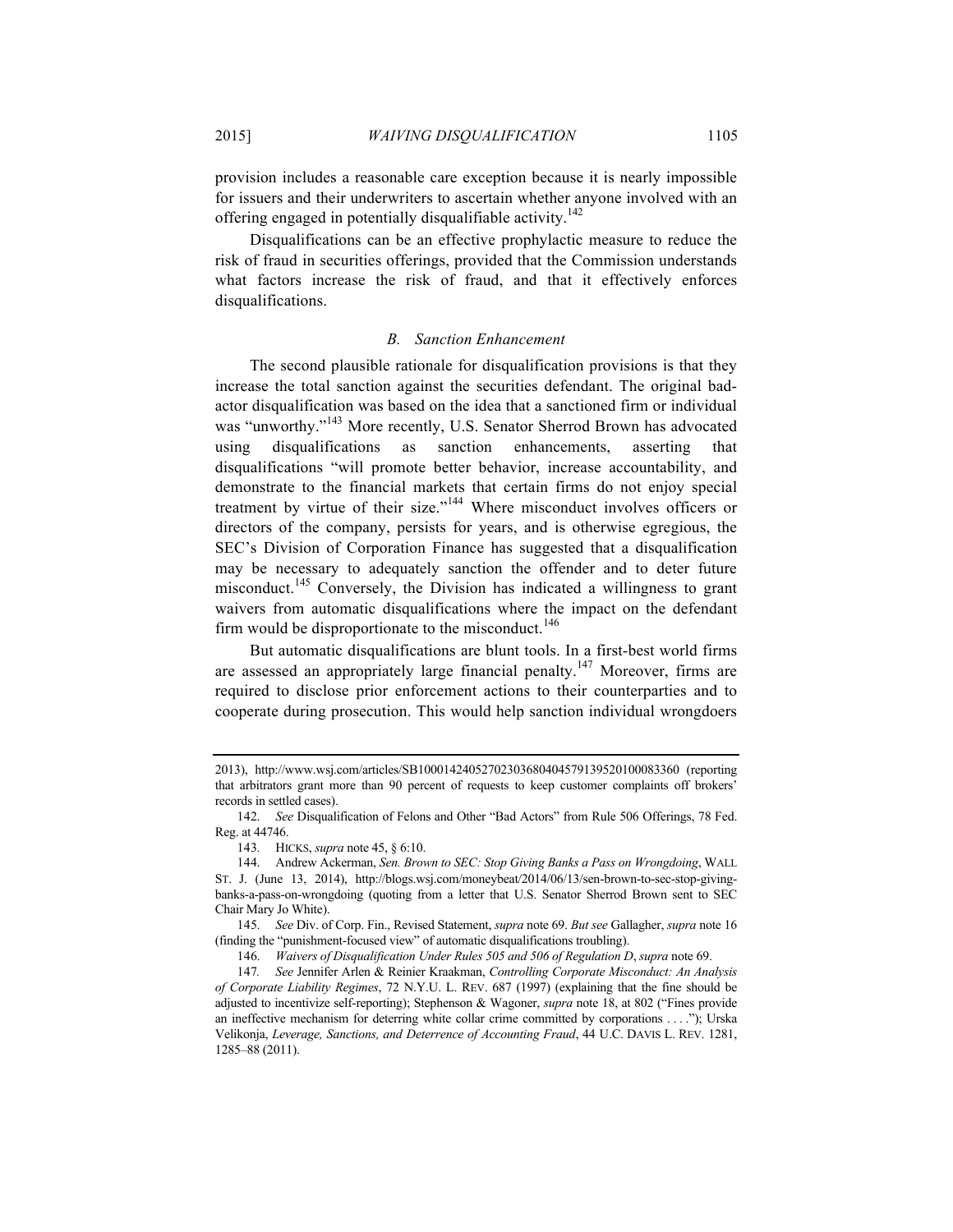and produce fewer distortions. But in a second-best world, where maximum penalties are capped at relatively low levels,<sup>148</sup> and private enforcement is toothless,149 the threat of an additional penalty in the form of a disqualification may be necessary to adequately deter lucrative misconduct that often avoids detection. 150

Underdeterrence in securities enforcement is not merely an academic concern. The true prevalence of securities violations is unknown. But many securities violations are low-visibility, high-return propositions, and likely considerably more common than enforcement actions would indicate.<sup>151</sup> Several recent studies have tried to estimate the rates of misconduct and the likelihood of detection. Although the studies must make some significant assumptions about the unobserved rates of misconduct, their results nevertheless suggest that it is relatively easy for securities violators to avoid getting caught.

A study by Alexander Dyck, Adair Morse, and Luigi Zingales suggests that 14.5 percent of public companies are engaging in material and fraudulent earnings manipulation in any given year, and that their likelihood of getting caught is 27.5 percent.<sup>152</sup> Another study by Jonathan Karpoff, D. Scott Lee, and Gerald Martin suggests that 22.9 percent of firms with foreign sales engaged in a multiyear program of prosecutable bribery at least once during a thirty-year period.<sup>153</sup> The study estimates the probability that a bribe-paying firm will face Foreign Corrupt Practices Act ("FCPA") allegations at 6.4 percent. It concludes that for a vast majority of firms, paying bribes is a value-enhancing proposition. Even firms that were ultimately caught and paid large penalties to

<sup>148.</sup> The Justice Department fined BNP Paribas \$8.97 billion because that was the amount they could prove was criminal. Despite being the "largest-ever fine paid by a bank for violations of U.S. economic sanctions," maximum sanctions are capped at twice that amount. *See* Devlin Barrett, Christopher M. Matthews & Andrew R. Johnson, *BNP Paribas Draws Record Fine for "Tour de Fraud*,*"* WALL ST. J. (June 30, 2014), http://www.wsj.com/articles/bnp-agrees-to-pay-over-8-8 -billion-to-settle-sanctions-probe-1404160117. Civil fines that the SEC can impose are similarly limited. *See* 15 U.S.C. §§ 77t(d), 78u(d)(3) (2012); 17 C.F.R. § 201.1005 & tbl.V to subpart E (2015).

<sup>149</sup>*. See* Urska Velikonja, *Public Compensation for Private Harm: Evidence from the SEC's Fair Fund Distributions*, 67 STAN. L. REV. 331, 368–74 (2015) (reporting that SEC enforcement is often the only enforcement action for securities fraud).

<sup>150</sup>*. See* Stein, *supra* note 13 ("These disqualification and bad actor provisions have the potential for deterrence at large institutions that no one-time financial penalty could ever wield.").

<sup>151.</sup> In a recent study, Quinn Curtis and Minor Myers looked at the timing of stock-option grants, stock-price performance after the grant, and the likelihood of private or public enforcement. Their results suggest that many of the firms that were not targeted also likely backdated options. *See* Quinn Curtis & Minor Myers, *Do the Merits Matter? Evidence from Options Backdating Derivative Litigation*, 164 U. PA. L. REV. (forthcoming 2016) (manuscript at 38 fig.3).

<sup>152.</sup> *See* Alexander Dyck, Adair Morse & Luigi Zingales, *How Pervasive Is Corporate Fraud?* 25 (Rotman Sch. of Mgmt., Working Paper No. 2222608), http://papers.ssrn.com/abstract=2222608. They studied firms between 1996 and 2004, a period during which the prevalence of accounting manipulation was likely higher than historically. *See id*. at 6.

<sup>153.</sup> *See* Jonathan M. Karpoff et al., The Economics of Foreign Bribery: Evidence from FCPA Enforcement Actions (Mar. 21, 2014) (unpublished manuscript) (on file with author).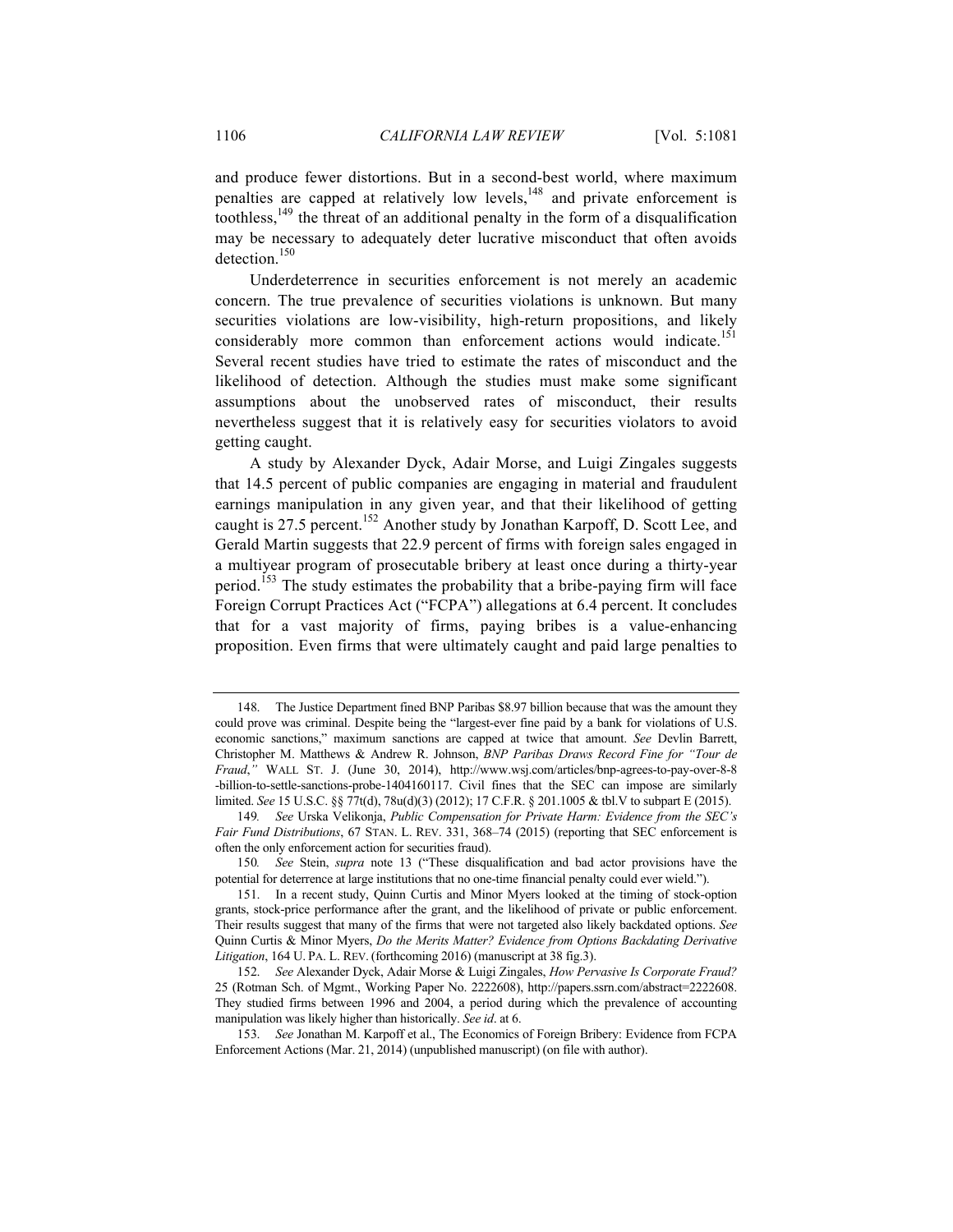settle with the SEC or the Department of Justice paid so little that the firms benefited from bribery.154 To eliminate the profits from paying bribes, "total penalties imposed on bribe payers would have to increase by 9.2 times," assuming no change in the probability of getting caught, or the probability of getting caught would have to increase by 58.5 percent (to 64.9 percent), assuming constant penalties.<sup>155</sup> Finally, a study of residential mortgage-backed securities offerings suggests that misrepresentations of asset quality were "pervasive," including among the "most reputable financial institutions."<sup>156</sup> Underwriters misrepresented 6.4 percent of all non-owner-occupied mortgages as principal residence mortgages, and misreported second liens in 7.1 percent of all underwritten mortgages.<sup>157</sup> The misrepresentations were economically significant because nonowner and second-lien mortgages were far more likely to default.<sup>158</sup> The buyers of the packaged mortgage instruments—mutual funds, pension funds, and other institutional investors—consistently overpaid, yielding underwriters billions in excess revenues.<sup>159</sup> More robust internal risk management did not reduce the likelihood of misrepresentation.<sup>160</sup> The authors conclude that existing market arrangements, coupled with high-powered incentives that are common in financial institutions, have contributed to high rates of misconduct.<sup>161</sup>

The studies identify a clear pattern: relatively high rates of misconduct with moderate rates of detection, coupled with relatively small penalties. Since many of these crimes yield high returns for firms, sanctions would have to be increased considerably for optimal deterrence, which requires larger penalties when the risk of detection is lower. But under many securities provisions, sanctions against entities are capped at relatively low levels.<sup>162</sup> And so, sanction enhancements in the form of disqualifications for the most serious offenses could be a second-best solution to ensure that fraud does not pay.

<sup>154.</sup> *See id.* at 3–4.

<sup>155.</sup> *Id.* at 5.

<sup>156.</sup> Tomasz Piskorski, Amit Seru & James Witkin, *Asset Quality Misrepresentation by Financial Intermediaries: Evidence from the RMBS Market* 31, 34 (Columbia Bus. Sch., Research Paper No. 13-7), http://papers.ssrn.com/abstract=2215422.

<sup>157.</sup> *See id.* at 29.

<sup>158.</sup> *See id.* at 19–25.

<sup>159.</sup> *See id.*

<sup>160.</sup> *See id.* at 34.

<sup>161.</sup> They suggest that firms are unlikely to eliminate misconduct without profound industrywide changes. *See id.* at 31.

<sup>162.</sup> The most recent inflation adjustment authorizes the SEC to fine individuals up to \$160,000 and firms up to \$775,000 for each violation, or the "gross amount of pecuniary gain" from the violation, whichever is greater. 17 C.F.R. § 201.1005 & tbl. V to subpart E (2015). The language authorizing the fine up to the "gross amount of pecuniary gain" authorizes the SEC to impose a civil fine that equals the amount of disgorgement, doubling the total monetary sanction against the defendant, but not more. 15 U.S.C. §§ 77t(d), 78u(d)(3) (2012); 17 C.F.R. § 201.1005 & tbl. V to subpart E (2015).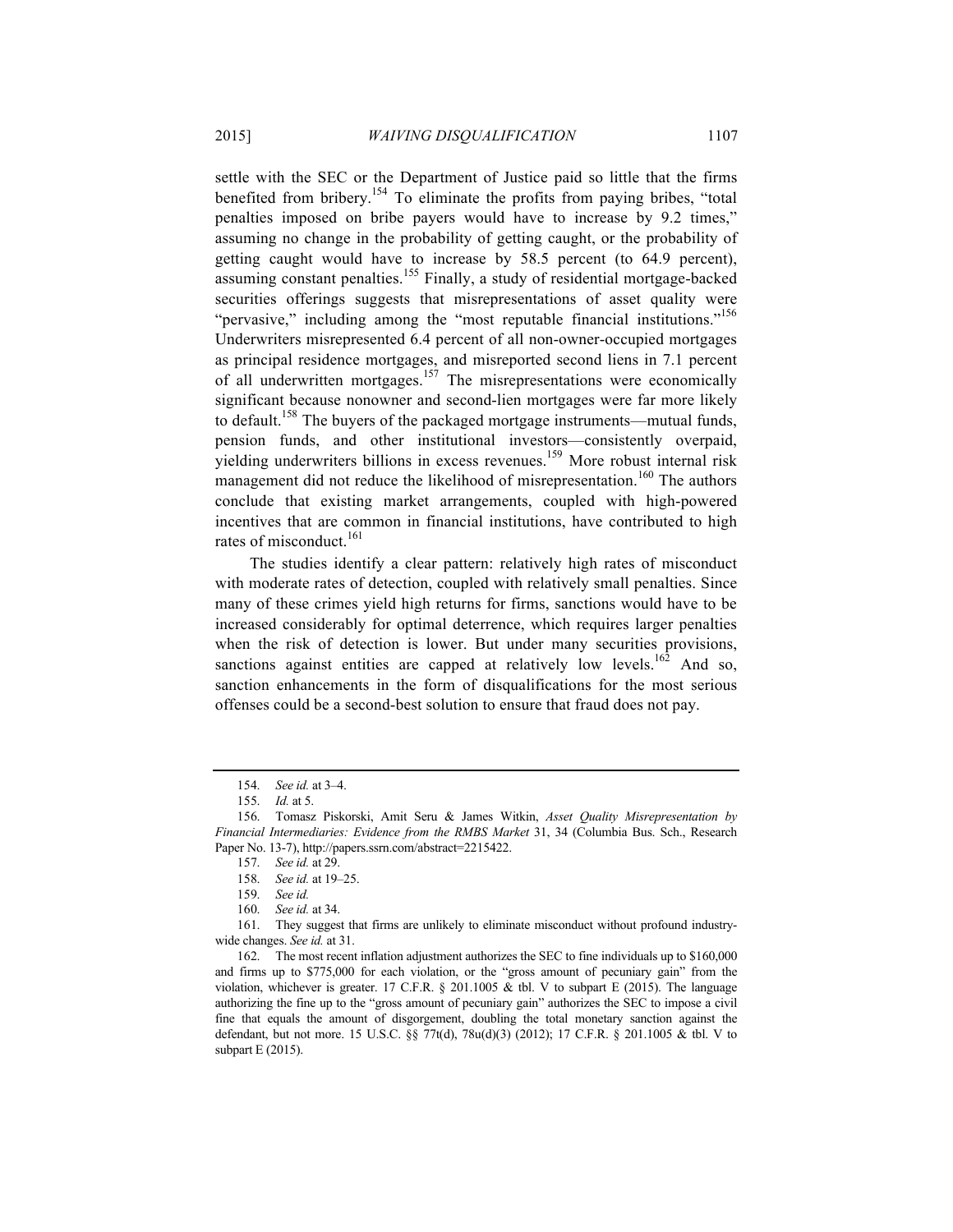Automatic disqualifications enhance sanctions in three ways: by increasing the total cost, by extending the duration of the sanction, and by condemning the defendant in ways a fine does not. First, and most obviously, a bad-actor or ineligible-issuer disqualification increases the cost of raising capital for a firm subject to a disqualification, and thus increases the total cost of the enforcement action to the firm.<sup>163</sup> A disqualification can add bite to the direct sanction where the maximum fine is too low. The Division of Corporation Finance suggests that the Commission consider the cost of the disqualification to the sanctioned entity and weigh it against the severity of the violation to decide whether a sanction enhancement is warranted.<sup>164</sup>

A disqualification can also substitute for the monetary penalty where it is clear that the defendant cannot pay. For example, most defendants charged with Ponzi schemes and affinity frauds cannot pay the monetary penalties that the SEC imposes.<sup>165</sup> But they never receive waivers from disqualification provisions. Relatedly, it is not unusual for the SEC to force large financial firms to pay larger monetary penalties, but waive automatic disqualifications.<sup>166</sup> This pattern suggests the possibility that the Commission might be substituting automatic disqualifications for fines.<sup>167</sup>

<sup>163.</sup> *See, e.g.*, Letter from Craig A. Stewart, Arnold & Porter LLP, to Mary J. Kosterlitz, Chief, Office of Enf't Liaison, Div. of Corp. Fin., SEC, SEC v. GE Funding Capital Mkt. Servs., Inc., No. 2:11-cv-07465-WJM-MF (Jan. 17, 2012), *in* Gen. Elec. Capital Corp., SEC Exemptive Letter attachment at 3 (Jan. 24, 2012), http://www.sec.gov/divisions/corpfin/cf-noaction/2012/gecapital0124 12-405.pdf (explaining that the defendant and the SEC "carefully crafted" the terms of the settlement and that the disqualification would "impose an additional punishment beyond the agreed-upon settlement terms"); Letter from Stephanie Avakian, Wilmer Cutler Pickering Hale & Dorr LLP, to Mary J. Kosterlitz, Chief, Office of Enf't Liaison, Div. of Corp. Fin., SEC, *In re* Certain GIC Brokers, SEC File No. P-01118 (July 6, 2011), *in* JPMorgan Chase & Co., SEC Exemptive Letter attachment at 3 (July 11, 2011), http://www.sec.gov/divisions/corpfin/cf-noaction/2011/jpmorgan071111-405.pdf (same). *See generally* Jennifer Arlen, *Corporate Criminal Liability: Theory and Evidence*, *in* RESEARCH HANDBOOK ON THE ECONOMICS OF CRIMINAL LAW 144, 150 (Alon Harel & Keith N. Hylton eds., 2012) (discussing collateral consequences among nonmonetary sanctions and concluding that they ought to be included in the expected government-imposed penalty).

<sup>164.</sup> *Waivers of Disqualification Under Rules 505 and 506 of Regulation D*, *supra* note 69 ("We will weigh the severity of the impact on the issuer if the waiver request is denied and weigh any such impact against the facts and circumstances relating to the violative or criminal conduct to assess whether the loss of WKSI status would be a disproportionate hardship in light of the nature of the issuer's misconduct.").

<sup>165.</sup> *See, e.g.*, William E. Gibson, *Florida Victims Seek Compensation for Allen Stanford Ponzi Scheme*, SUN SENTINEL (Fort Lauderdale, Fla.) (Mar. 9, 2012), http://articles.sun-sentinel.com/2012 -03-09/business/fl-ponzi-victims-get-relief-20120309\_1\_ponzi-scheme-florida-victims-stanford-

international-bank (noting that the victims of Allan Stanford's Ponzi scheme can expect to recover "less than 5 cents on the dollar" from restitution ordered by a Houston court in a criminal securities action).

<sup>166.</sup> *Cf.* Gadinis, *supra* note 19, at 709–11, 712 (reporting that large broker-dealer firms paid larger penalties than smaller firms, likely due to their greater financial resources, but received fewer and shorter industry bans).

<sup>167.</sup> The Division of Corporation Finance makes waiver determinations independent of the enforcement action. But when the Commission issues a waiver, that determination is invariably tied with the enforcement action. In at least one case, the defendant company conditioned its consent to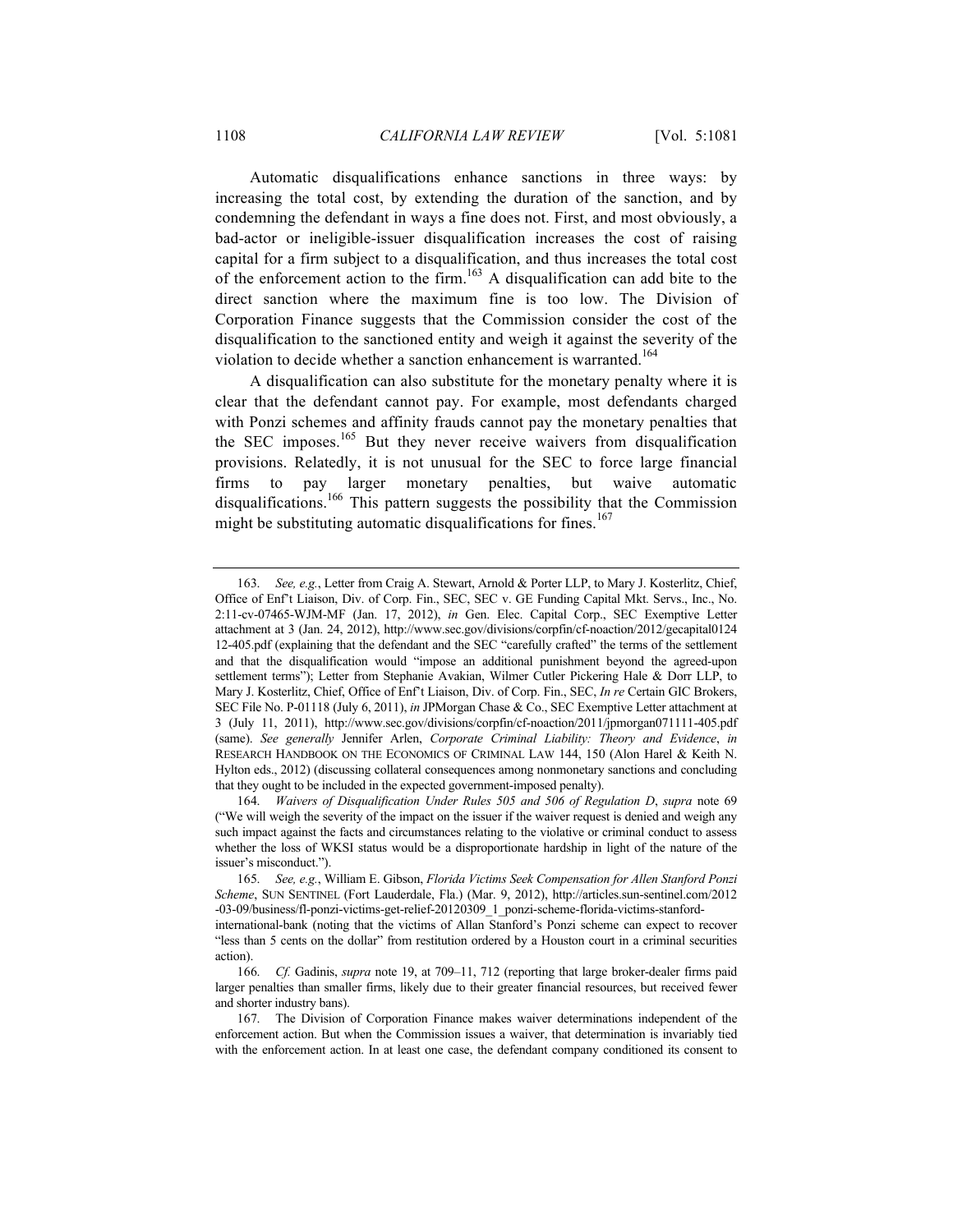Finally, a disqualification is a qualitatively different type of "punishment" than a monetary penalty. It communicates disapproval of the defendant by excluding it from benefits others enjoy, and lets the defendant and the public know that some violations are worse than others. The expressive function of disqualifications can increase the deterrent punch of the penalty beyond the direct financial cost to the sanctioned entity.<sup>168</sup> For example, when BNP Paribas pled guilty to criminal charges for securities violations and agreed to pay a nearly \$9 billion fine, every news story about the settlement mentioned the bank's suspension of its dollar-clearing ability, and most treated the suspension as a more significant part of the punishment than the fine.<sup>169</sup>

But until mid-2014 when SEC Commissioners Aguilar, Gallagher, and Stein took an interest in waivers, the SEC did not have a practice of widely distributing the news that a particular defendant was disqualified as a result of its enforcement action or had received a waiver.<sup>170</sup> Disqualifications are not even mentioned in press releases celebrating large settlements. Except for welladvised defendants and their lawyers, no one apparently knew that a securities enforcement action triggers automatic disqualifications.

## *C. Arguments Against Automatic Disqualifications*

Even if collateral consequences against firms can be effective at reducing recidivism or increasing punishment, or both, their use has been controversial. The first critique is that automatic disqualifications are overbroad.<sup>171</sup> They are imposed automatically upon issuance of certain enforcement orders. A disqualification under Rule 506(d) will bar a company, its parent company (if there is one), and any entity in which the disqualified company owns 20 percent or more of the stock.<sup>172</sup> As a result, disqualification of an investment management firm will also disqualify portfolio companies in which the

settling the enforcement action on receipt of a WKSI waiver. *See* OIG BOFA REPORT, *supra* note 66, at 45–46.

<sup>168.</sup> *See* DAVID GARLAND, PUNISHMENT AND MODERN SOCIETY: A STUDY IN SOCIAL THEORY 252 (1990) (explaining that punishments "communicate[] meaning not just about crime and punishment but also about power, authority, legitimacy, normality, morality, personhood, social relations"); *see also* Dan M. Kahan, *The Secret Ambition of Deterrence*, 113 HARV. L. REV. 413, 419–21 (1999) (providing a normative account of the expressive theory of punishment).

<sup>169.</sup> *See, e.g.*, Protess & Silver-Greenberg, *supra* note 21.

<sup>170.</sup> In fact, only waivers issued as no-action letters appear on the SEC's website. *See Division of Corporation Finance No-Action, Interpretive and Exemptive Letters*, SEC, http://www.sec.gov/divisions/corpfin/cf-noaction.shtml (last visited Aug. 16, 2015). The only way to determine that a firm has been disqualified is by the absence of a waiver when the enforcement action triggered a disqualification. *See* Mary Jo White, Chair, SEC, Understanding Disqualifications, Exemptions and Waivers Under the Federal Securities Laws, Remarks at the Corporate Counsel Institute (Mar. 12, 2015), http://www.sec.gov/news/speech/031215-spch-cmjw.html (noting that Chair White had to request that SEC staff keep track of waiver denials).

<sup>171.</sup> *See* Gallagher, *supra* note 16. The critique applies to collateral consequences generally, not only when imposed against entities. *See also* Grant et al., *supra* note 25, at 1155–59.

<sup>172</sup>*. See* 17 C.F.R. § 230.506(d) (2015).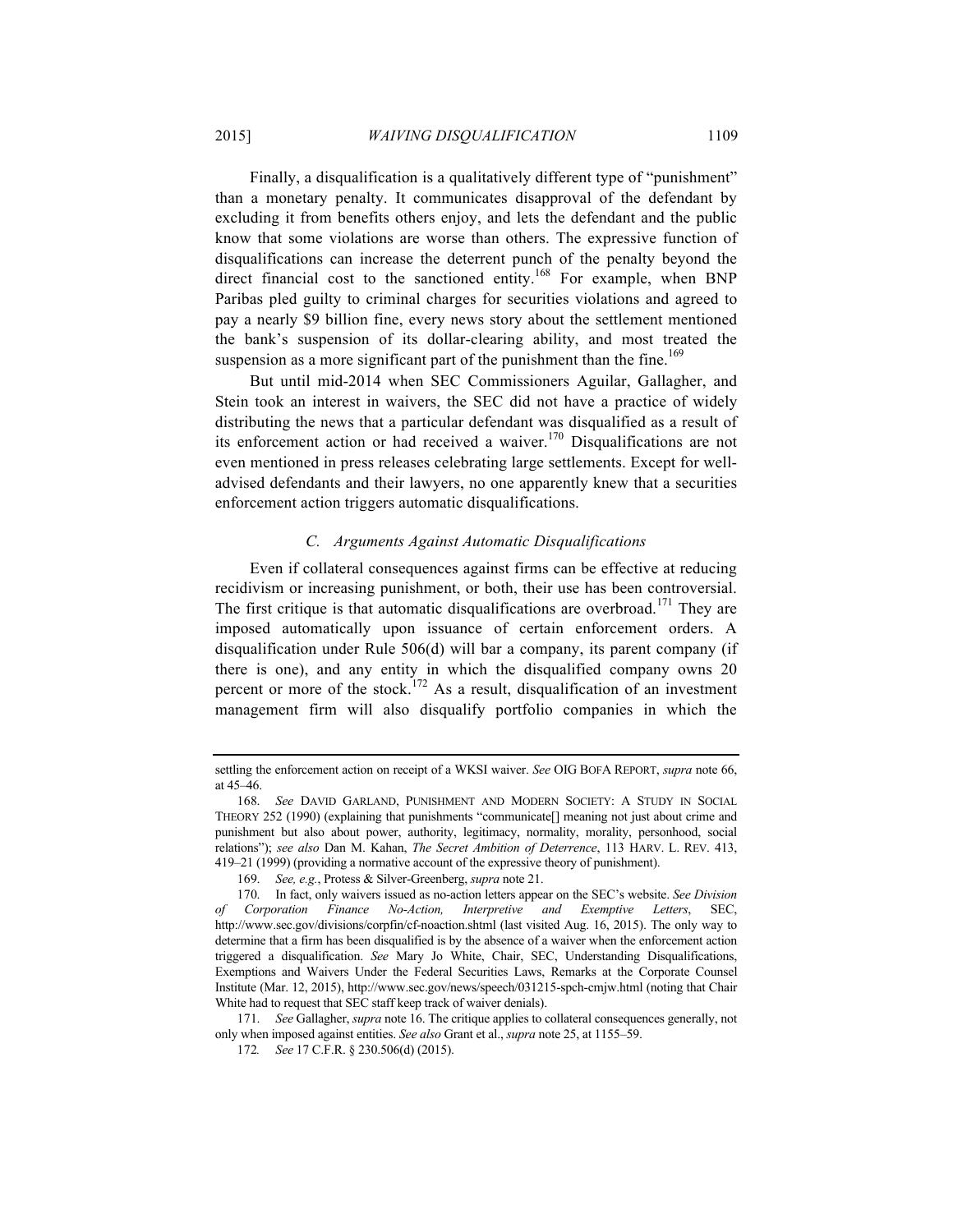investment funds own minority stakes.<sup>173</sup> In some cases, misconduct by a small subsidiary in which the parent holds a minor stake should not raise red flags for recidivism by the parent. In other cases, the cost of disqualification to the defendant firm would be high relative to the severity of the offense.<sup>174</sup>

The second, and more serious critique of using disqualifications against firms is that disqualifications harm third parties that were not involved in the violation, including employees and customers. But all sanctions, direct and collateral, produce third-party effects. The whole family suffers when the breadwinner is convicted of insider trading.<sup>175</sup> An audit firm can dissolve when faced with a large civil settlement, leaving thousands jobless.<sup>176</sup> Collateral consequences are not fundamentally different from direct sanctions. The only real difference is that their ultimate cost may be difficult to ascertain ex ante.<sup>177</sup>

The uncertainty of the cost may explain why the SEC does not appear to consider externalities associated with monetary sanctions, but does consider third-party effects of automatic disqualifications "for the markets as a whole and the investing public" when deciding whether a waiver of a disqualification is appropriate.<sup>178</sup> Still, while the SEC considers third-party effects, there is no evidence that third-party effects have been the primary reason for any waiver. Indeed, waiver justifications offered by defendant firms are generally limited to consequences for their own operations, not those of third parties.<sup>179</sup> Only a handful of waiver requests even mention third-party effects. For example, Jefferies, a brokerage firm fined by the SEC for defrauding the federal Troubled Asset Relief Program,<sup>180</sup> suggested that its disqualification would have "an adverse effect on third parties that have retained, or may retain" Jefferies in the future.<sup>181</sup> What Jefferies is describing is not a third-party effect but rather a direct cost to Jefferies from losing future business.

<sup>173.</sup> *See, e.g.*, *In re* Certain Current Funds, Third Party Issuers & Portfolio Cos. affiliated with Credit Suisse AG, Securities Act Release No. 9589 (May 19, 2014), http://www.sec.gov /rules/other/2014/33-9589.pdf.

<sup>174</sup>*. See, e.g.*, Oppenheimer Waiver Request, *supra* note 75, at 8 (arguing that a disqualification would jeopardize the firm's alternative investment, private client, and investment banking businesses).

<sup>175.</sup> *See, e.g.*, Matthew Goldstein, *Former Trader at SAC Capital Seeks Lenient Sentence for Insider Trading*, N.Y. TIMES, May 29, 2014, at B10 (citing from letters submitted before the sentencing hearing that a long sentence would leave the defendant's stay-at-home wife and three young children without financial support).

<sup>176.</sup> *See* Frederic M. Stiner, Jr., *Bankruptcy of an Accounting Firm: Causes and Consequences of the Laventhol & Horwath Failure*, 3 ECON. & BUS. J. 1, 1–2 (2010) (describing the failure of the seventh-largest accounting firm in the United States as a result of two costly civil settlements).

<sup>177.</sup> *See* Coffee, *supra* note 114, at 401 (noting that the costs of financial penalties against corporations "tend to spill over onto parties who cannot be characterized as culpable"). *See generally*  Urska Velikonja, *The Cost of Securities Fraud*, 54 WM. & MARY L. REV. 1887 (2013).

<sup>178.</sup> *See* Div. of Corp. Fin., Revised Statement, *supra* note 69.

<sup>179.</sup> *See, e.g.*, Oppenheimer Waiver Request, *supra* note 75, at 6–8.

<sup>180.</sup> *See In re* Jefferies LLC, Exchange Act Release No. 71695 (Mar. 12, 2014), https://www.sec.gov/litigation/admin/2014/34-71695.pdf.

<sup>181.</sup> Letter from Paul R. Eckert, Wilmer Cutler Pickering Hale & Dorr LLP, to Sebastian Gomez Abero, Chief, Office of Small Bus. Policy, Div. of Corp. Fin., SEC, In the Matter of Jefferies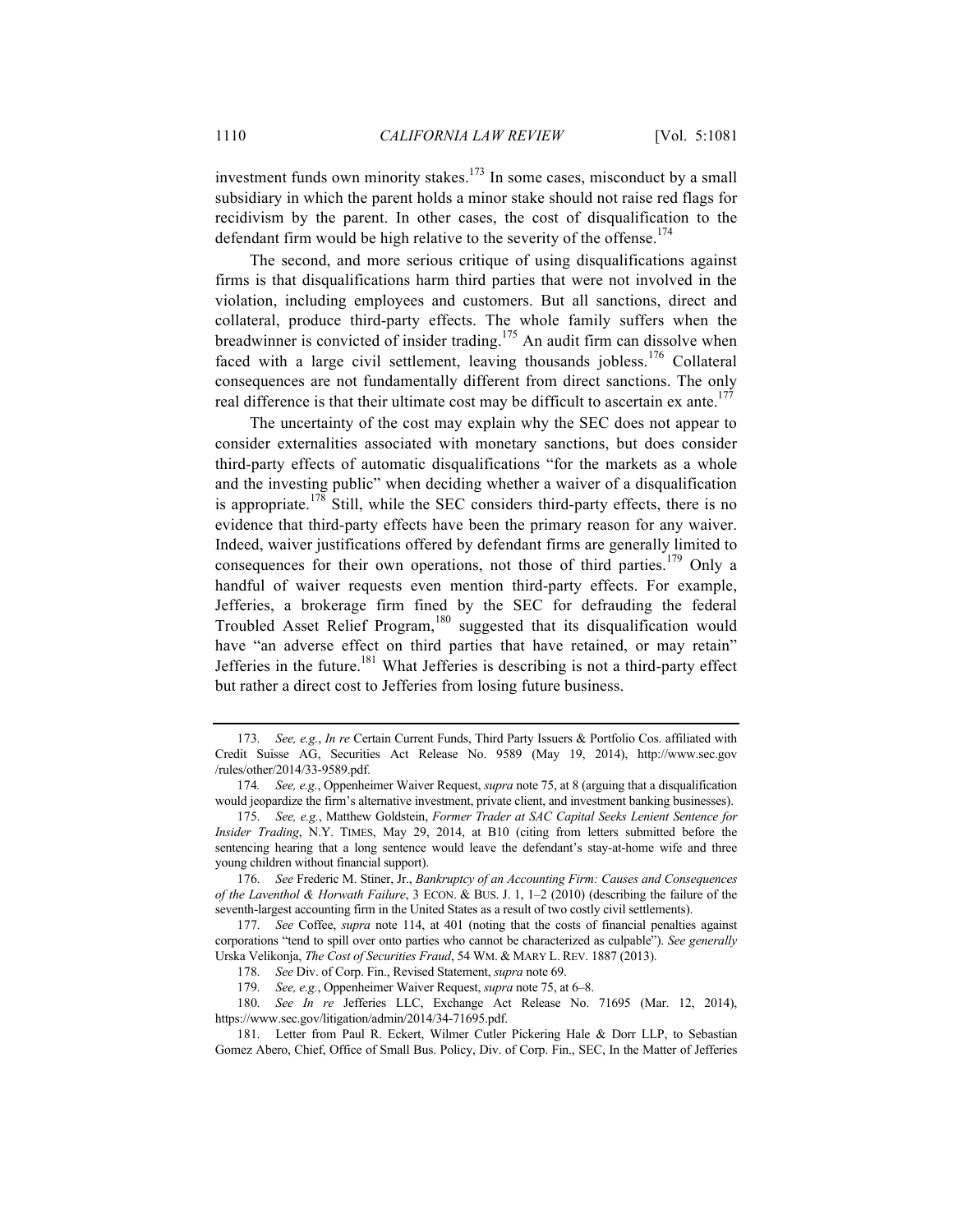Other disqualifications, such as the revocation of a firm's investment adviser or broker registration could have larger third-party effects, but these can easily be overstated. For example, BNP Paribas received a waiver from an automatic disqualification as an investment advisor because a disqualification would be a "death sentence to a fund manager with implications for the fund investors."<sup>182</sup> The disqualification would no doubt have been significant for BNP Paribas. But the only consequence to mutual fund investors would have been that another investment advisory firm, such as Vanguard or Fidelity, would have had to manage those funds, without any obvious additional costs to fund investors. The disqualification would have affected employees of the disqualified investment advisor, but whoever had taken over the fund could have rehired them, or BNP Paribas could have been directed to provide accommodations elsewhere. Where a disqualification is necessary to protect investors, a limited, delayed, or conditional waiver could considerably mitigate third-party losses.

### III.

## DATA, METHODOLOGY, AND OVERVIEW

This Part and Part IV report the results of a review of the SEC's disqualification and waiver practices. This Part explains the source of the data and discusses their many limitations. It then briefly explains the methodology employed and discusses summary findings.

## *A. The Data and Their Limitations*

Bad-actor and ineligible-issuer disqualifications automatically accompany certain criminal and serious civil securities-enforcement actions.<sup>183</sup> The Commission does not keep track of disqualified firms and individuals, and in this study, I did not try to determine how many firms have been disqualified under each provision. Based on findings in the SEC's analysis of triggering events under Rule 506(d) and an analysis of the SEC's annual reports, this study estimates that about 40 to 45 percent of SEC enforcement actions trigger one or more bad-actor and ineligible-issuer disqualifications. These disqualifications affect roughly 30 percent of defendants in enforcement actions.<sup>184</sup> The number of defendants that the SEC charged during the study

LLC; File No. 3-15785, Jefferies LLC, SEC Exemptive Letter attachment at 4 (Mar. 12, 2014), http://www.sec.gov/divisions/corpfin/cf-noaction/2014/jefferiesllc-3b-506d-031814.pdf.

<sup>182.</sup> *See* Sarah N. Lynch, *Exclusive: SEC Official Dissented on BNP Paribas Waiver*, REUTERS (July 2, 2014), http://www.reuters.com/article/2014/07/02/us-bnp-paribas-waiver-exclusive-idUSKBN 0F72DO20140702 (quoting Robert Plaze, former SEC deputy director of the Division of Investment Management).

<sup>183.</sup> *See* discussion *supra* Part I.B.

<sup>184.</sup> The SEC analyzed enforcement actions between 2007 and 2011 and identified 1,485 enforcement actions against 2,578 individuals and entities that would have triggered a disqualification under Rule 506(d). *See* Disqualification of Felons and Other "Bad Actors" From Rule 506 Offerings,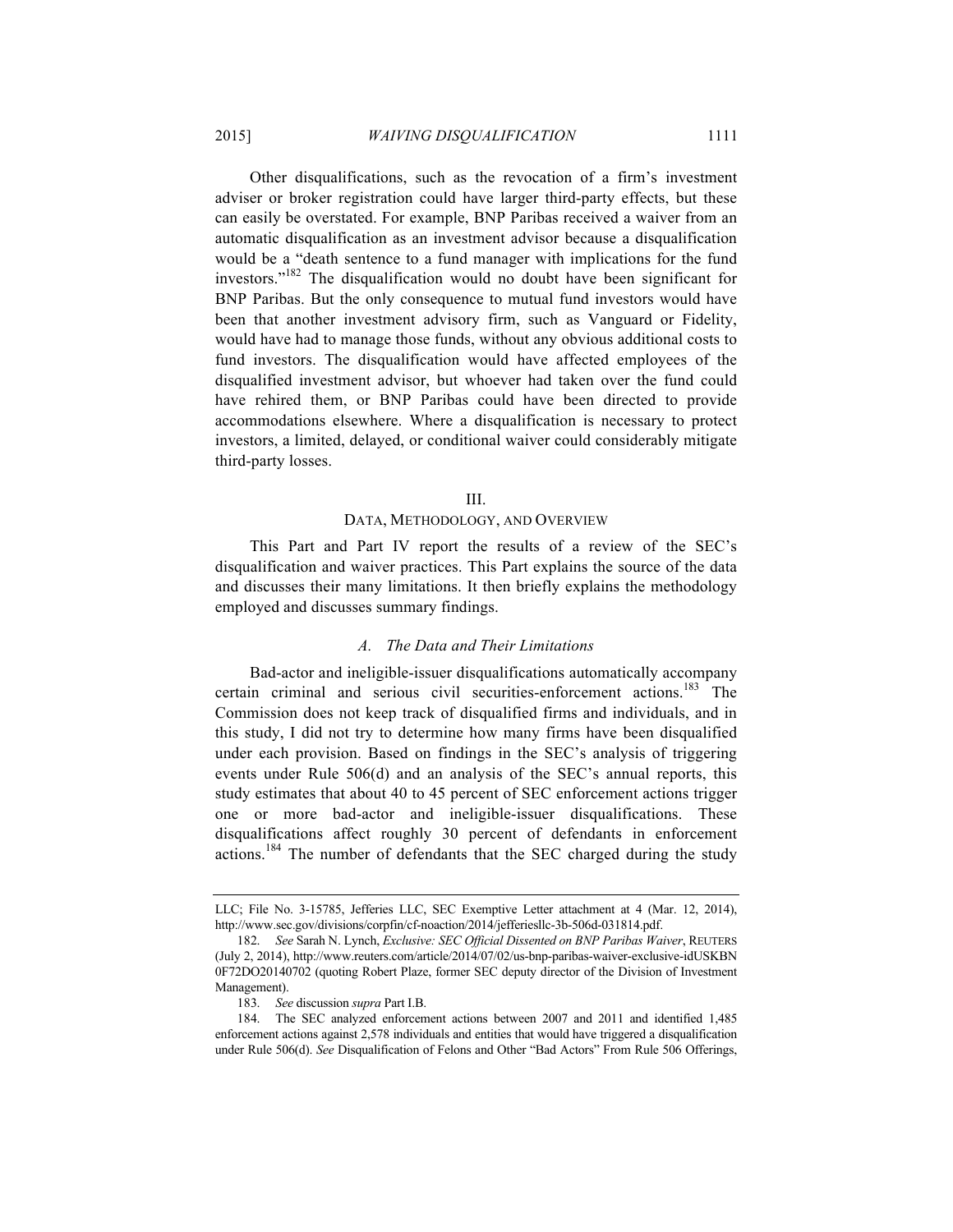period, between 2003 and 2014, has ranged from  $1,163^{185}$  to  $1,861^{186}$ averaging 1,560 per year. This implies that in any given year, somewhere between 350 and 550 individual and entity defendants would be disqualified under Rule  $506(d)$ .<sup>187</sup>

A defendant can request a waiver from disqualification by showing good cause. Individuals almost never receive a waiver. Firms receive waivers somewhat more frequently, but still not often. A very rough back-of-theenvelope calculation suggests that about 10 percent of disqualified firms receive a waiver from a disqualification.<sup>188</sup> This observation contradicts the conventional wisdom that waivers are "numerous"<sup>189</sup> and routine, and "the rule rather than the exception."<sup>190</sup>

This back-of-the-envelope estimate does not imply that 90 percent of waiver requests by firms are routinely denied. Data on waiver requests is

185. SEC, SELECT SEC AND MARKET DATA FISCAL 2006, at 3 (2006), https://www.sec.gov/about/secstats2006.pdf.

186*. Id.*

<sup>78</sup> Fed. Reg. 44730, 44760 (July 24, 2013) (codified at 17 C.F.R. pts. 200, 230, 239 (2015)). The aggregate number of enforcement actions brought between 2007 and 2011 was 3,407, and the aggregate number of individuals and entities targeted in enforcement actions during that period was 8,549. *Id.* Not all of the enforcement actions brought in those years were resolved during that period, and some brought before 2007 settled during the SEC's study period, so the numbers in the SEC Performance and Accountability Reports in the final rule justification are not perfectly comparable. A rough estimate comparing the numbers in both sets of documents suggests that about 43.5 percent of enforcement actions would trigger a disqualification from Rule 506(d), and disqualify about 30 percent of all defendants.

The list of triggering events under Regulation A and Rule 505 is somewhat shorter than the list in Rule 506(d), so one would expect relatively fewer firms to be disqualified. Although arguably more offenses render an issuer ineligible for WKSI status and free writing prospectus rules, fewer firms overall are charged under disqualifying provisions and fewer qualify for WKSI status.

<sup>187.</sup> Although triggering events vary between the bad-actor and ineligible-issuer disqualification provisions, the differences are small. Moreover, in 75 percent of cases, the triggering event was an injunction or a cease-and-desist order that enjoined the person from violating securities laws related to the offer or sale of securities, a false filing with the Commission, or misconduct by the underwriter, broker, dealer, investment adviser, or paid solicitor. *See* Disqualification of Felons and Other "Bad Actors" from Rule 506 Offerings, 78 Fed. Reg. at 44760. The injunction provision in Rules 262, 405, 505, and 506(d) is quite similar. *See* 17 C.F.R. §§ 230.262(a)(4), .405 (paragraph (1)(vi) of the definition of "ineligible issuer"), .505(b)(2)(iii), .506(d)(ii) (2014).

<sup>188.</sup> The SEC's review of enforcement actions concluded in FY 2007–11 reports that of 2,578 disqualified persons, between 70 and 78 percent of triggering events were against individuals, implying that between 22 and 30 percent were against firms. *See* Disqualification of Felons and Other "Bad Actors" from Rule 506 Offerings, 78 Fed. Reg. at 44761. Taking the midpoint figure of 26 percent as an estimate of the average during the study period implies that about 670 firms were disqualified in FY 2007–11. In my review of granted waivers I found that the SEC granted at least one waiver to sixty-three firms and subsidiary groups that settled enforcement actions in FY 2007–11. There are relatively small differences between the events that trigger a disqualification under various rules, *see supra* note 187, small enough that the back-of-the-envelope estimate has some estimation value.

<sup>189.</sup> JAMES D. COX ET AL., SECURITIES REGULATION: CASES AND MATERIALS 303 (7th ed. 2013).

<sup>190.</sup> Ackerman, *supra* note 144 (quoting Senator Sherrod Brown).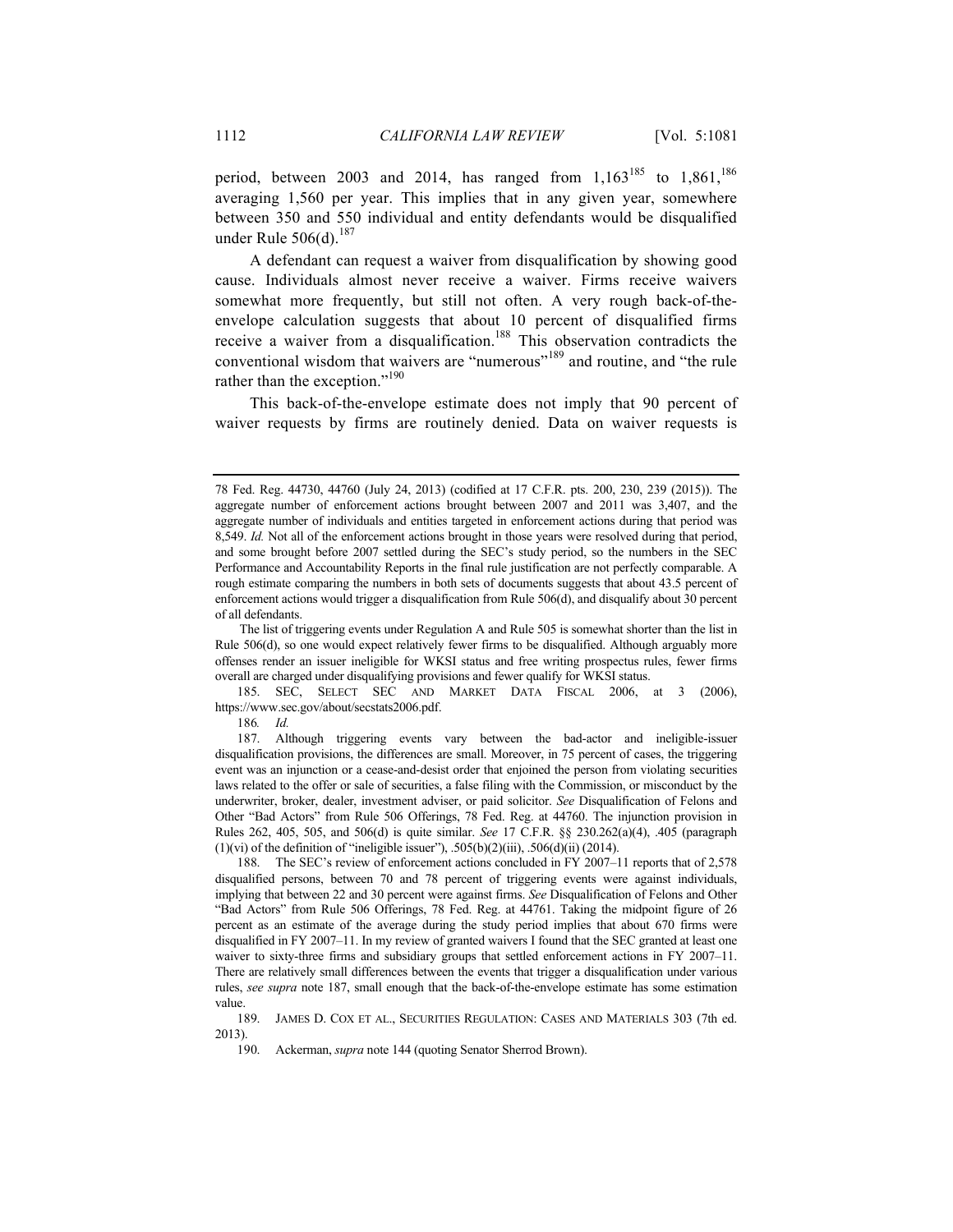unavailable, $191$  but interviews with counsel representing defendant firms and Commission staff suggest that not all disqualified defendants request a waiver,<sup>192</sup> and that some request a waiver from only one disqualification provision, even where the enforcement action triggers multiple disqualifications. The reasons vary. In some cases, defendants and their counsel are not aware that the resolution of an enforcement action triggers a disqualification. In others, it is obvious that a waiver request will be denied.<sup>193</sup> And in yet others, the defendant is not concerned about a disqualification because it does not plan to raise external capital under the disqualified provision.194

At the same time, at least some waiver requests are denied. In a recent address, Chair White explained that in 2014, the Commission denied fourteen of twenty-seven waiver requests from Rule 506(d) disqualification and four of eleven waiver requests from the ineligible-issuer disqualification.<sup>195</sup> A review of individual cases suggests a similar pattern. For example, when Dell settled an enforcement action for accounting fraud in October 2010, it was a WKSI. The settlement triggered old bad-actor and ineligible-issuer disqualifications.

195*. See* White, *supra* note 170.

<sup>191.</sup> I submitted a FOIA request for requested waivers under Rules 262, 505, 506, and 405. I was informed that the Commission did not collect information about requested waivers but only about granted waivers, and I was directed to its website where it collects no-action letters. *See supra* note 20.

<sup>192.</sup> In a comment letter responding to the proposed rule on the Rule 506(d) disqualification provision, Disqualification of Felons and Other "Bad Actors" From Rule 506 Offerings, 76 Fed. Reg. 31518 (proposed June 1, 2011) (codified as amended at 17 C.F.R. pts. 200, 230, 239 (2015)), several law firms expressed concern that disqualifications would serve as a "trap for the unwary." Wilmer Cutler Pickering Hale & Dorr LLP; Cravath, Swaine & Moore LLP; Davis Polk & Wardwell LLP; Gibson, Dunn & Crutcher LLP; and Skadden, Arps, Slate, Meagher & Flom LLP Comment Letter on Proposed Rule on Disqualification of Felons and Other "Bad Actors" from Rule 506 Offerings 3, 13 (July 14, 2011), http://www.sec.gov/comments/s7-21-11/s72111-28.pdf.

<sup>193.</sup> Nearly all granted waivers include a recommendation by the enforcement staff, so it seems likely that without a recommendation, the Division of Corporation Finance does not issue a waiver. *See, e.g.*, Letter from Paul R. Eckert, Wilmer Cutler Pickering Hale & Dorr LLP, to Mauri Osheroff, Assoc. Dir., Div. of Corp. Fin., SEC, SEC v. RBS Sec. Inc., Civ. Action No. 3:13-cv-01643-WWE (D. Conn. Nov. 25, 2013), *in* RBS Sec. Inc., SEC Exemptive Letter attachment at 1 (Nov. 25, 2013), http://www.sec.gov/divisions/corpfin/cf-noaction/2013/rbssecurities-section3(b)-112513.pdf ("The staff of the Division of Enforcement has informed RBS Securities that it does not object to the Commission providing the requested waivers."); Letter from Herbert F. Janick III, Bingham McCutchen LLP, to Gerald J. Laporte, Chief, Office of Small Bus. Policy, Div. of Corp. Fin., SEC, SEC v. J.P. Morgan Sec. LLC, Civ. Action No. 11-CV-4206 (S.D.N.Y. June 21, 2011), *in* J.P. Morgan Sec. LLC, SEC Exemptive Letter attachment at 1 (June 29, 2011), http://www.sec.gov/divisions/corpfin/cf-noaction/2011/jpmorgansecurities062911-505.pdf ("It is our understanding that the Division of Enforcement supports our request for such a determination."). Due to lack of transparency at the SEC, we cannot say anything useful about whether the Division of Corporation Finance denies waivers when enforcement staff recommends it.

<sup>194.</sup> For example, nonfinancial firms might not request certain waivers because the cost of the disqualification is relatively low. For them, the only consequence of a disqualification is that they cannot raise capital under disqualified provisions. But they can still get a loan, conduct a Section 4(a)(2) or Rule 144A offering or a sale to foreign investors under Regulation S, or use cash flow that they generate to fund new investment.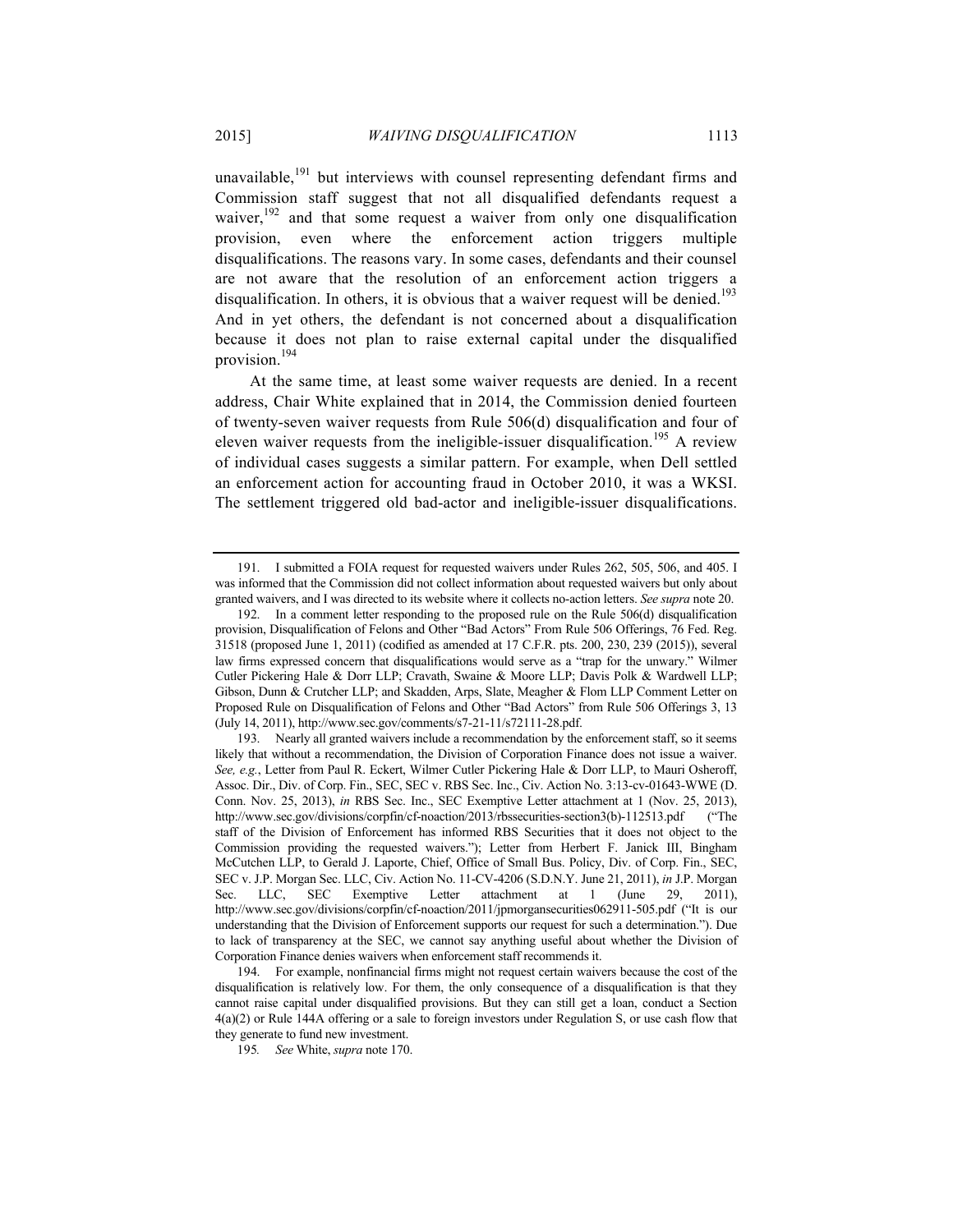Dell received a waiver from the old bad-actor disqualification provisions and remained eligible to raise capital under Regulation A and Rule 505 of Regulation D, but it did not receive a waiver from the ineligible-issuer disqualification under Rule  $405^{196}$  During the five-year period before the settlement, Dell did not rely on Regulations A and D to raise capital, but did file an automatic shelf-registration statement.<sup>197</sup> It is very likely that Dell requested both waivers, but was denied the WKSI waiver.

Because information on requested waivers is not available, we do not know the denominator (the number of requested waivers) to determine how often waivers are granted and whether there is variability in granted waivers depending on the nature of the offense, the size and the industry of the defendant entity, or the size of the penalty, etc. The study thus cannot say whether, as Commissioner Stein suggested, certain firms are systematically and unfairly more likely than other similarly situated firms to receive waivers from disqualifications.<sup>198</sup>

Comparing the number and the type of issued waivers to the number and the categories of enforcement actions is nonetheless useful to reach some general (albeit contingent) conclusions about the SEC's disqualification and waiver practices, and their significance for issuers and other securities market participants. To reach the conclusions reported in this Part and Part IV, I collected all no-action letters waiving bad-actor and ineligible-issuer disqualifications between July 2003 and December 2014.<sup>199</sup> I collected information on the type of waiver (bad-actor disqualification under Rule 505, 262, or 506(d); or ineligible-issuer disqualification under Rule 405); the date of issue of the order imposing sanctions and of the waiver; the nature of the securities violation involved using the SEC's classification published in the *Select SEC and Market Data* reports for the relevant period;<sup>200</sup> information about the size of the civil fine and disgorgement; information about the

<sup>196.</sup> *See* Dell Inc., SEC Exemptive Letter (Oct. 13, 2010), http://www.sec.gov/divisions/corpfin/cf-noaction/2010/dell101310.pdf. Dell is not alone among defendants that received only one waiver when multiple disqualifications were triggered. *See, e.g.*, Am. Int'l Grp., Inc., SEC Exemptive Letter (Feb. 21, 2006), http://www.sec.gov/divisions/corpfin/cf -noaction/aig022106.pdf.

<sup>197.</sup> Dell Inc., Registration Statement Under the Securities Act of 1933, at 2 (Form S-3) (Nov. 4, 2008) ("This prospectus is part of an automatic shelf registration statement that we have filed with the Securities and Exchange Commission, or SEC, as a 'well-known seasoned issuer' as defined in Rule 405 under the Securities Act of 1933.").

<sup>198</sup>*. See* Stein, *supra* note 13.

<sup>199.</sup> Old bad-actor waivers are available from 2003 to present day. The study reviewed WKSI waivers from December 1, 2005, to December 31, 2014, and new bad-actor waivers from September 23, 2013, to December 31, 2014, when each disqualification provision became effective. No-action letters are listed on the SEC's website. *See Division of Corporation Finance: No-Action, Interpretive and Exemptive Letters*, DIV. OF CORP. FIN., SEC (June 18, 2015), http://www.sec.gov/divisions /corpfin/cf-noaction.shtml.

<sup>200.</sup> *About the SEC*, SEC (May 27, 2015), http://www.sec.gov/about.shtml (listing reports from 2004 until 2014).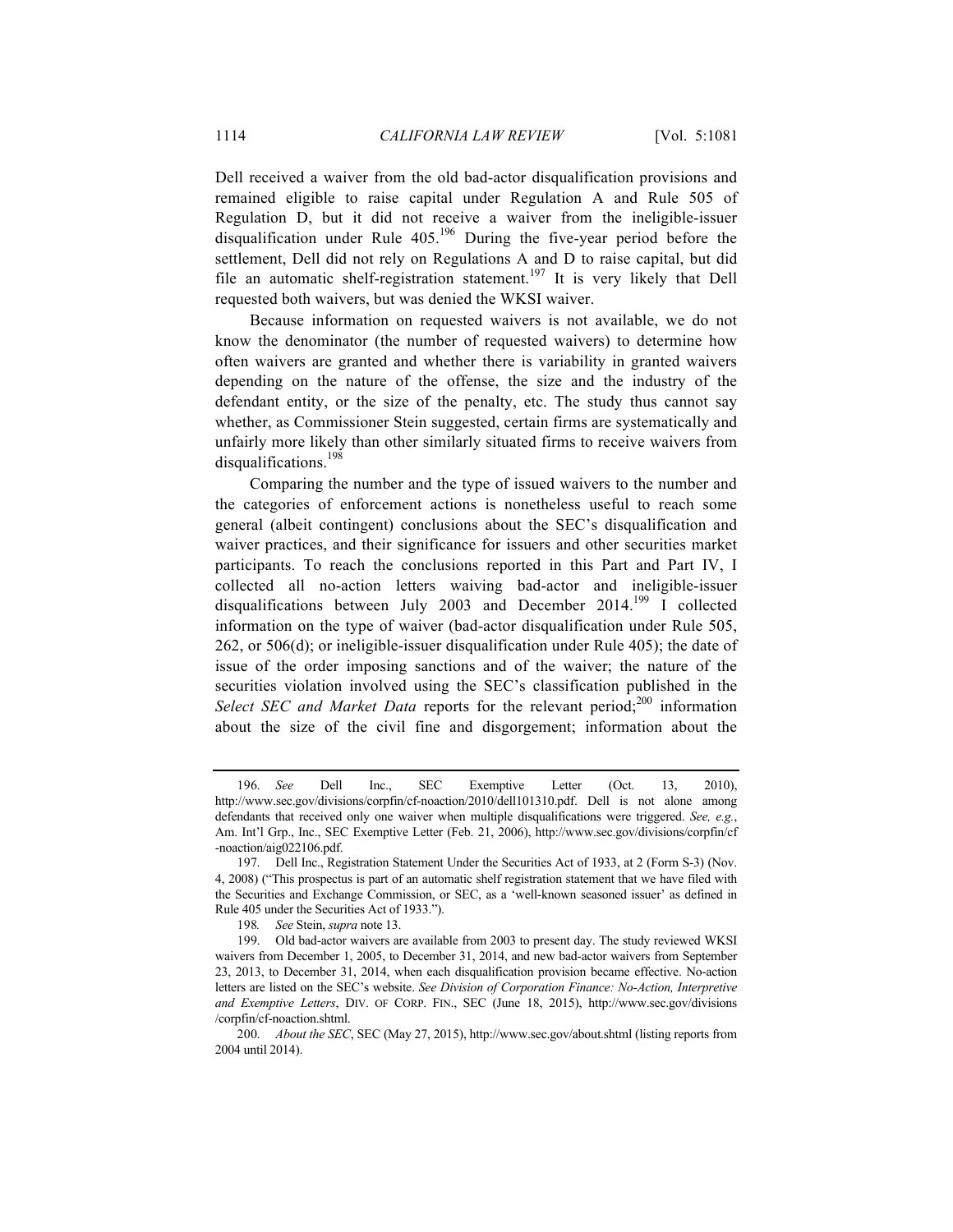recipient of the waiver (i.e., individual or entity, financial or nonfinancial firm); and the number of employees. The following Sections report summary results.

### *B. General Characteristics of Granted Waivers*

The data set includes 201 no-action letters issued to 162 defendants or defendant groups<sup>201</sup> in 145 enforcement actions concluded between July 2003 and December  $2014.<sup>202</sup>$  Only two individual defendants received waivers;<sup>203</sup> firms received all other waivers. Many waiver recipients were large financial institutions and their subsidiaries, mostly household names that include J.P. Morgan Chase, Goldman Sachs, Bank of America, Prudential, UBS, and Citigroup.<sup>204</sup> Large financial firms received 164 of 201 granted waivers (81.6 percent). Sixteen waivers were issued to smaller financial firms, and twentyone waivers were issued to nonfinancial companies (including insurance firms).

More than two-thirds of all waivers, 138 of 201 (68.7 percent), triggered by 111 of 162 enforcement actions (68.5 percent) in which a waiver was issued, were issued to firms that received waivers related to more than one enforcement action during the study period. All but four are large financial firms. The true share of waivers issued to repeat offenders is probably higher because even large financial firms sometimes do not receive a waiver $^{205}$  and because many violations of securities laws do not trigger a disqualification.<sup>206</sup>

<sup>201.</sup> An enforcement action against a subsidiary will trigger disqualification for the entire group, including the parent and other affiliated entities. For example, the settlement and \$10 million fine against Sand Canyon Corporation for misleading investors who bought residential mortgagebacked securities triggered the ineligible-issuer disqualification for the parent company, H&R Block, which is a WKSI, as well as the bad-actor disqualification for the parent and all affiliated entities. The sanctioned subsidiary ceased operations in 2008 and settled the enforcement action that triggered the disqualification in 2012. The SEC waived the ineligible-issuer disqualification for H&R Block, and the bad-actor disqualification for both H&R Block and its financial subsidiary, Block Financial LLC, the direct parent of the sanctioned entity. *See* H&R Block, Inc., SEC Exemptive Letter (May 3, 2012), http://www.sec.gov/divisions/corpfin/cf-noaction/2012/hrblock050312-405.pdf; H&R Block, Inc., SEC Exemptive Letter (May 2, 2012), http://www.sec.gov/divisions/corpfin/cf -noaction/2012/hrblock050212-505.pdf.

<sup>202.</sup> Several enforcement actions involved multiple different defendants and defendant groups.

<sup>203.</sup> Both received waivers from the old bad-actor disqualifications. *See* Pritchard Capital Partners, LLC, SEC Exemptive Letter (Apr. 23, 2008), http://www.sec.gov/divisions/corpfin/cf -noaction/2008/pritchard042308.pdf; Dunham & Assoc. Investment Counsel, Inc., SEC Exemptive Letter (Sept. 22, 2006), http://www.sec.gov/divisions/corpfin/cf-noaction/daic092206-sec3b.pdf.

<sup>204.</sup> The study classifies as large firms those that had more than one thousand employees at the group level during the year in which the action was finalized and as small those that had fewer. Gadinis, *supra* note 19, at 693 & n.70 ("Distinctions between big and small firms are common in the literature.").

<sup>205.</sup> For example, Citigroup settled an enforcement action involving an issuer reporting and disclosure violation, which triggered an ineligible-issuer disqualification. Citigroup did not receive a waiver and was disqualified from using its WKSI status for three years. *See* Ackerman, *supra* note 110.

<sup>206.</sup> *See, e.g.*, OIG BOFA REPORT, *supra* note 66, at 56 (explaining that Bank of America "neither needed nor received the waiver because an antifraud injunction was never entered").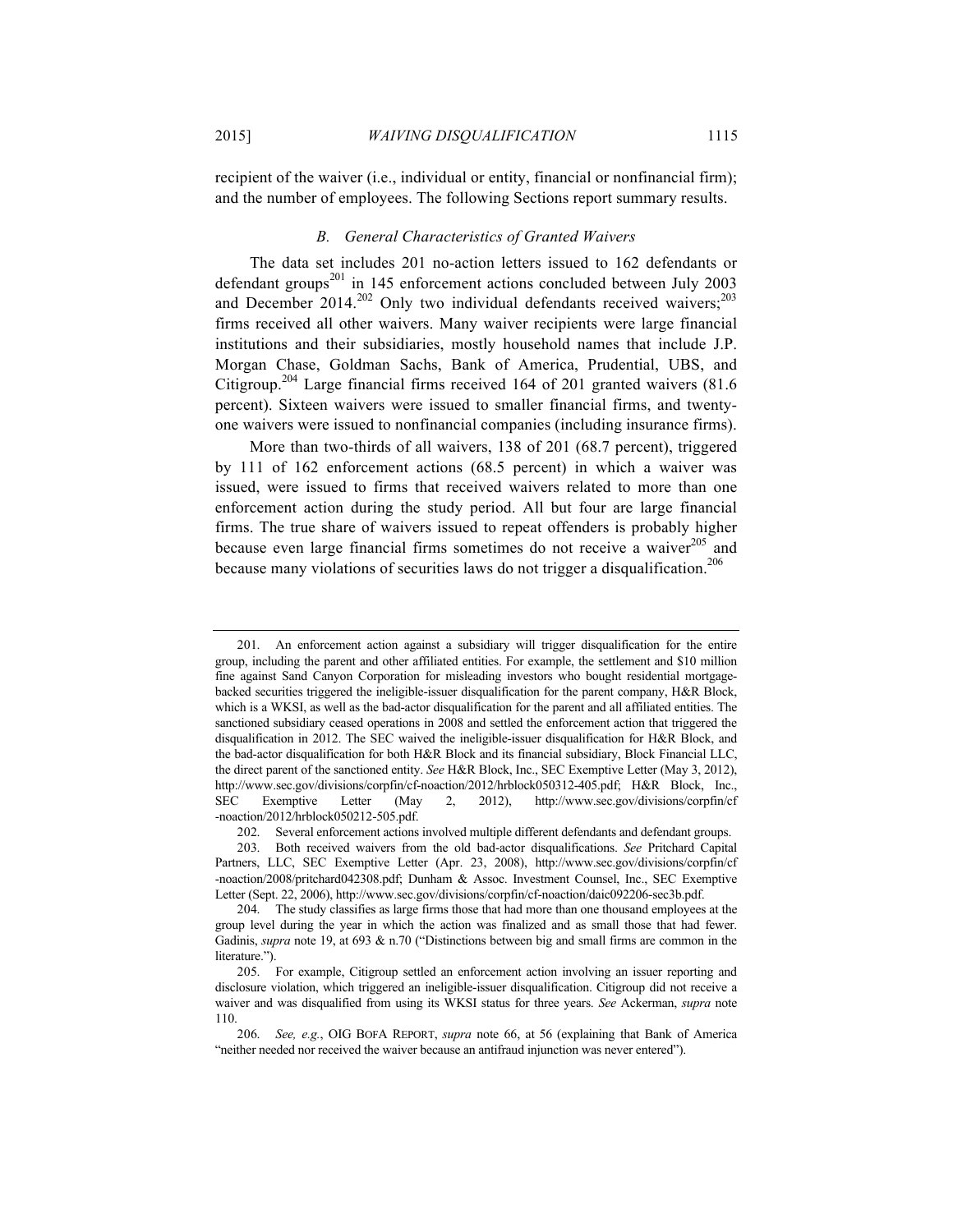## 1116 *CALIFORNIA LAW REVIEW* [Vol. 5:1081

|                         |                                 | Financial   | Financial      |                |              |
|-------------------------|---------------------------------|-------------|----------------|----------------|--------------|
|                         |                                 | (Large)     | (Small)        | Nonfinancial*  | <b>Total</b> |
| Count and               | 505                             | 91          | 12             |                | 110          |
| Percentage of           |                                 | 82.7%       | 10.9%          | 6.4%           |              |
| <b>Waivers by</b>       | <b>WKSI</b>                     | 64          | 3              | 13             | 80           |
| <b>Company Type</b>     |                                 | 80.0%       | 3.7%           | 16.3%          |              |
| (Listed by Count        |                                 |             |                |                |              |
| and Percentage of       | 506(d)                          | $\mathbf Q$ |                |                |              |
| That Type of            |                                 | 81.8%       | 9.1%           | 9.1%           | 11           |
| Waiver)                 | <b>Total Waivers by Company</b> | 164         | 16             | 21             |              |
|                         | Type                            | 81.6%       | $8.0\%$        | 10.4%          | 201          |
| <b>Count and</b>        | More Than One Waiver in         | 33          | $\mathfrak{D}$ | $\mathfrak{D}$ | 37           |
| Percentage of           | a Single Enforcement            | 25.6%       | 14.3%          | 10.5%          | 22.8%        |
| <b>Multiple Waivers</b> | Action                          |             |                |                |              |
| $(N=162)$               | Exactly One Waiver in an        | 96          | 12             | 17             | 125          |
|                         | <b>Enforcement Action</b>       | 74.4%       | 85.7%          | 89.5%          | 77.2%        |
|                         | More Than One                   | 107         | $\mathfrak{D}$ | $\mathfrak{D}$ | 111          |
|                         | <b>Enforcement Action</b>       | 82.9%       | 14.3%          | 10.5%          | 68.5%        |
|                         | Resulting in Waivers            |             |                |                |              |
|                         | <b>Exactly One Enforcement</b>  | 22          | 12             | 17             | 51           |
|                         | Action Resulting in             | 17.1%       | 85.7%          | 89.5%          | 31.5%        |
|                         | Waivers                         |             |                |                |              |
| <b>Total Sanction</b>   | Mean (in $000$ )                | \$64,259    | \$70,968       | \$99,513       | \$63,812     |
| (in 2014 dollars)       | Median (in $000$ )              | \$8,433     | \$23,631       | \$15,000       | \$10,688     |

## TABLE 1. SUMMARY INFORMATION ON THE SEC'S BAD-ACTOR AND INELIGIBLE-ISSUER WAIVERS (2003–2014)<sup>207</sup>

\* The count includes two waivers from Rule 505 automatic disqualification issued to individual defendants.

Analyzing the size of the monetary penalties associated with waivers relative to all enforcement actions is suggestive of when a waiver is more likely. Enforcement actions that resulted in waivers were relatively large, with a mean settlement of \$63.8 million (the median settlement was \$10.7 million).<sup>208</sup> By comparison, during the fiscal year 2011, the mean monetary penalty in all SEC settlements with firms was \$7.8 million (the median settlement was \$1.6 million).<sup>209</sup>

The size of monetary penalties associated with waivers could be read to suggest that the alleged misconduct of firms that received a waiver was more

 <sup>207.</sup> For underlying data, see *Division of Corporation Finance: No-Action, Interpretive and Exemptive Letters*, *supra* note 199.

<sup>208.</sup> In 2014 dollars.

<sup>209.</sup> Both figures are reported in 2014 dollars. *See* ELAINE BUCKBERG ET AL., NERA ECON. CONSULTING, SEC SETTLEMENT TRENDS: 2H11 UPDATE 25 (2012). The overall mean and median were \$4.30 million and \$332,136, respectively. Average and median settlements with individual defendants are smaller, \$2.09 million and \$175,000, respectively. *See id.*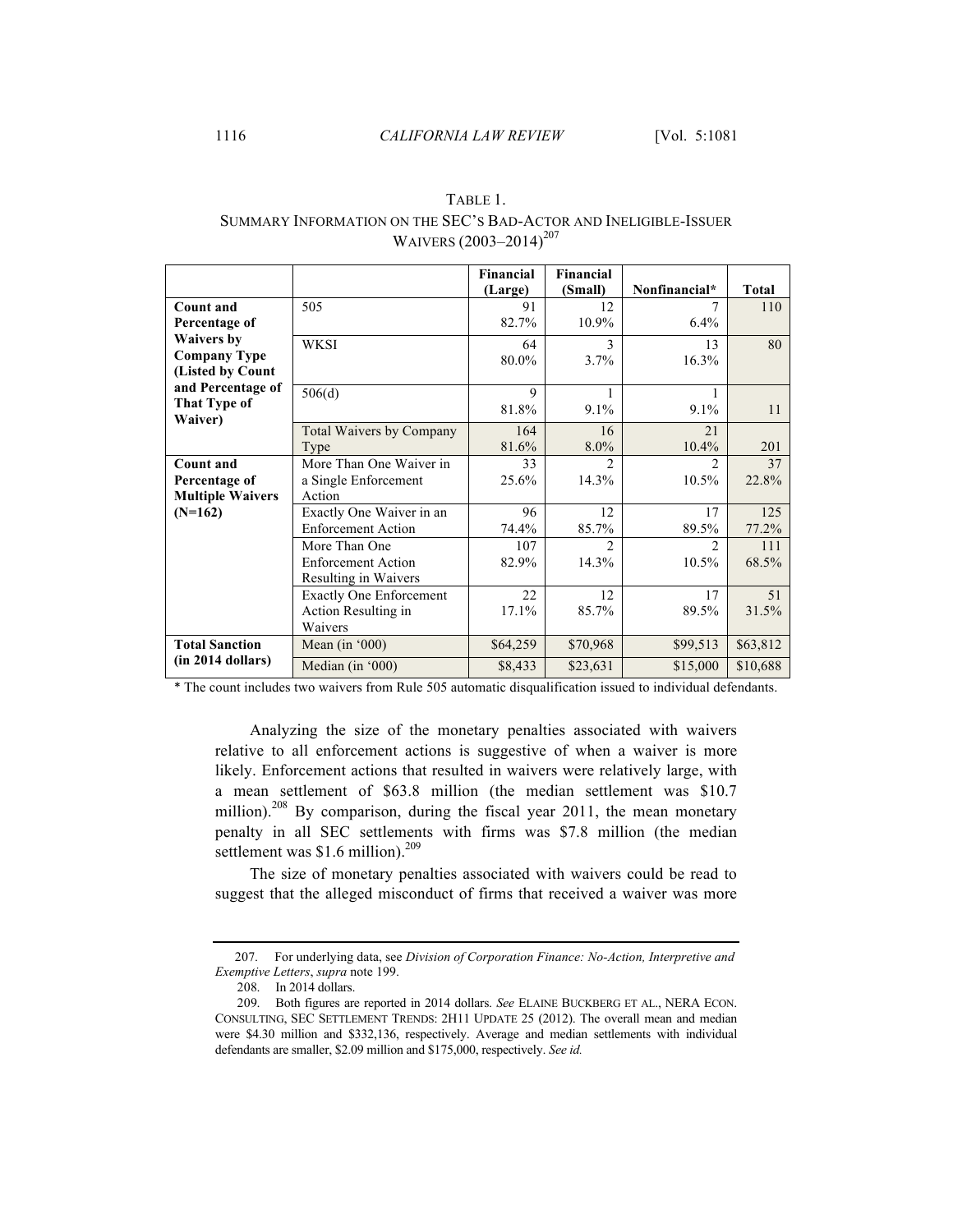serious than by those that did not. However, there are two more plausible explanations. First, waiver recipients are overwhelmingly large companies, and monetary penalties tend to correlate with the size of the respondent and its ability to pay.<sup>210</sup> Second, the large size of monetary penalties associated with waivers could suggest that the SEC is willing to grant a waiver in exchange for extracting a larger fine from defendants.<sup>211</sup> A bad-actor or ineligible-issuer disqualification can increase the cost of raising capital or bar the disqualified firm from offering financial products and services to its client, thus operating as an additional sanction for the misconduct. One way to read this information is that the SEC grants waivers in exchange for a larger fine, at least in cases that do not involve serious accounting manipulation or fraudulent securities offerings.<sup>212</sup> Data limitations make it impossible to analyze this hypothesis in any depth, beyond anecdotes.<sup>213</sup>

Waivers are granted only in cases that are settled, not in those that are adjudicated. Firms that receive waivers receive them promptly, to ensure there is no disruption in their capital-raising activities. A large majority of waivers, 71.1 percent, are issued on the date of the final settlement of the enforcement action that triggers the automatic disqualification.<sup>214</sup> Median and modal delay for granted waivers is thus zero. Where the waiver is not issued on the same day that the settlement is finalized, average delay is fifty-four days. The average is upwardly biased by a handful of cases with delays in excess of one hundred days. The median delay for cases with nonzero delay is nine days; the modal waiver delay is one day. This suggests a high degree of coordination between the Divisions of Enforcement and Corporation Finance, and the SEC's awareness of its pivotal role in the functioning of U.S. capital markets. Contrary to perceptions about government bureaucracies as ignorant, inefficient, and inept, the SEC's waiver practices suggest a hyperawareness of the cost of delay to defendant firms requesting waivers.<sup>215</sup>

<sup>210.</sup> *See* Gadinis, *supra* note 19, at 712 (reporting higher fines against large broker-dealer firms and concluding that they reflect "their larger financial resources").

<sup>211.</sup> The SEC has never said as much. But there is some weak evidence suggesting that disqualifications and monetary penalties are viewed as substitutes. *Cf.* Michaels & Schmidt, *supra*  note 4 (reporting that one Commissioner was "re-evaluating whether he can vote to approve settlements without knowing the status of waivers").

<sup>212.</sup> Accounting-fraud cases and Ponzi schemes are underrepresented in the population of waiver recipients relative to enforcement actions. See discussion *infra* Part IV.A.

<sup>213.</sup> Too few similarly situated public firms have lost WKSI status to conduct a valid regression analysis.

<sup>214.</sup> The Division of Corporation Finance provides a process for requesting a waiver before the Commission's order approving the settlement or the final judgment becomes effective. *See Process for Requesting Waivers*, *supra* note 58 ("[I]f you are negotiating a settlement of a Commission enforcement action and want your waiver to be effective at the same time as the injunction or administrative order settling the matter is issued, you should contact Commission staff by e-mail or telephone as soon as practicable beforehand to discuss your timing requirements . . . .").

<sup>215.</sup> Disqualification of Felons and Other "Bad Actors" from Rule 506 Offerings, 78 Fed. Reg. 44730, 44748 (July 24, 2013) (codified at 17 C.F.R. pts. 200, 230, 239 (2015)) ("We are sensitive to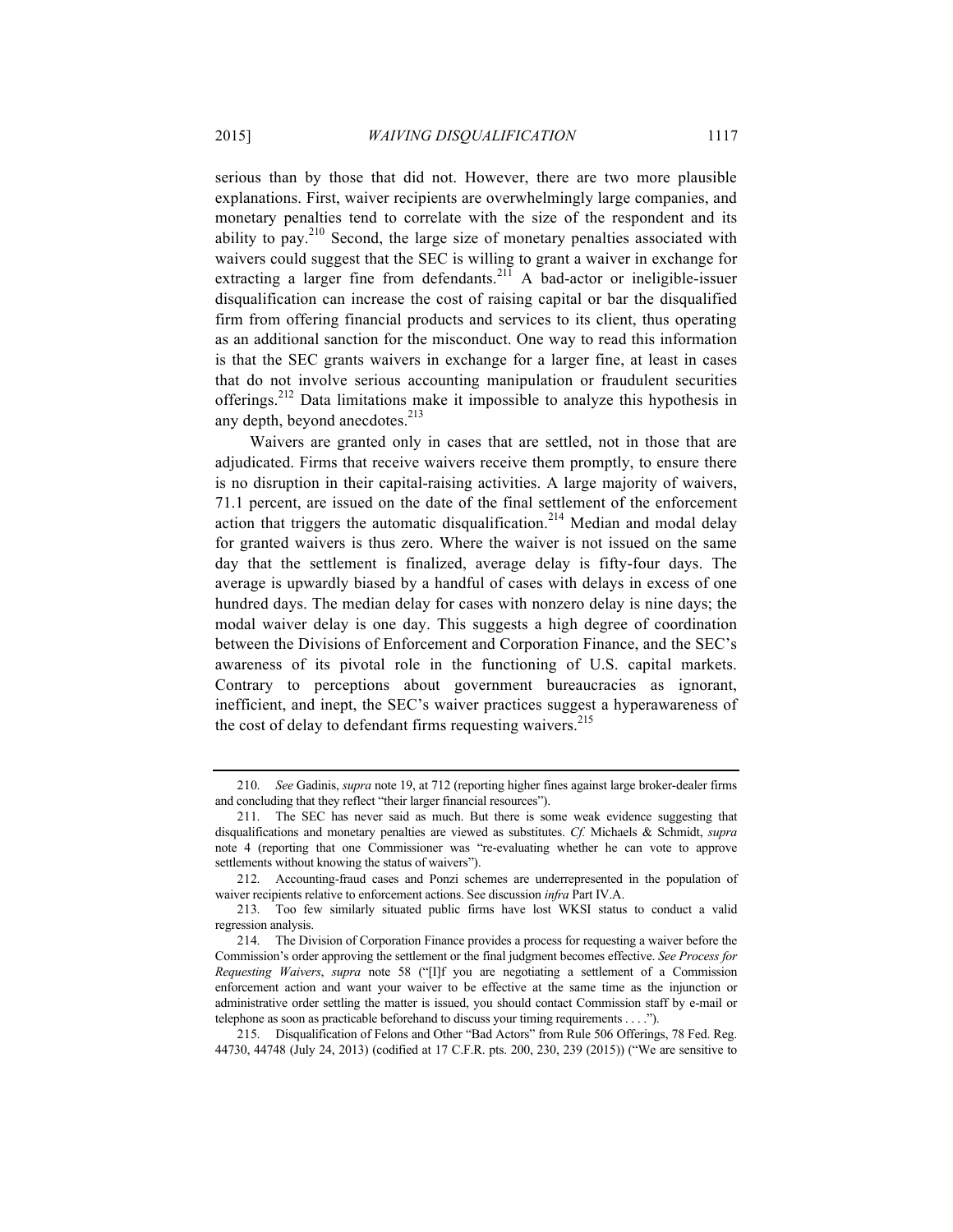#### IV.

## ANALYSIS OF THE SEC'S WAIVER PRACTICES

This Part offers an analysis of how the SEC has exercised its waiver discretion. First, the information on granted waivers suggests that the SEC has rarely, if at all, used disqualifications to enhance sanctions. Section IV.A reports evidence that the SEC grants waivers where it perceives the risk of recidivism to be low. For example, the data reveal that the SEC rarely grants a WKSI waiver to a firm charged with accounting fraud. At the same time, it is not obvious that the SEC has correctly identified the types of offenses that are red flags for future misconduct.<sup>216</sup> This Part proposes at least two additional categories that signal higher risk for recidivism: (1) WKSI disqualification where the defendant subsidiary was charged with securities offering fraud in reliance on the parent company's WKSI status, and (2) bad-actor and WKSI disqualification where the defendant firm's history of various seemingly unrelated securities violations suggests a larger problem with legal compliance. Second, this Part takes a closer look at Commissioner Stein's observation that large firms are systematically more likely than small- and medium-sized firms to receive waivers from automatic disqualifications, and her suggestion that such disparity is unfair.<sup>217</sup> And third, the number of granted waivers has declined over time, reflecting a change in the SEC's approach to disqualifications and waivers going back to at least 2010. Additionally, during the last year, the Commission has granted a handful of limited and conditional waivers, likely foreshadowing its future direction.

## *A. When Are Waivers Granted, and Why?*

Part II of this Article offers two possible justifications for disqualifications: to reduce the risk of recidivism and to enhance the sanction where other penalties do not deter. The Commission has not clearly articulated principled reasons for disqualifications or waivers. It recently offered a laundry list of good causes for granting a waiver—a list that includes factors related to the risk of recidivism and concerns about the appropriate size of penalty.<sup>218</sup> The process for granting or denying waivers from disqualifications remains opaque.

However, an analysis of waivers granted under each disqualification provision—old bad-actor, ineligible-issuer, and the new bad-actor

concerns about delay in the waiver process, and believe that the staff has managed the process of granting waivers from Regulation A and Rule 505 disqualification appropriately in the past.").

<sup>216.</sup> *See* discussion *supra* notes 133–37 and accompanying text.

<sup>217</sup>*. See* Stein, *supra* note 13. Only certain types of violations trigger automatic disqualifications. Because the SEC enforcement staff has discretion on what violations to charge, it is possible that the charging process is biased in favor of large financial firms.

<sup>218.</sup> *Waivers of Disqualification Under Rules 505 and 506 of Regulation D*, *supra* note 69. Concededly, a list of this sort is necessarily somewhat vague. But since the Commission possesses nearly complete discretion to grant waivers and the list is merely guidance, it could provide (1) more specific examples and (2) clear rules that it follows.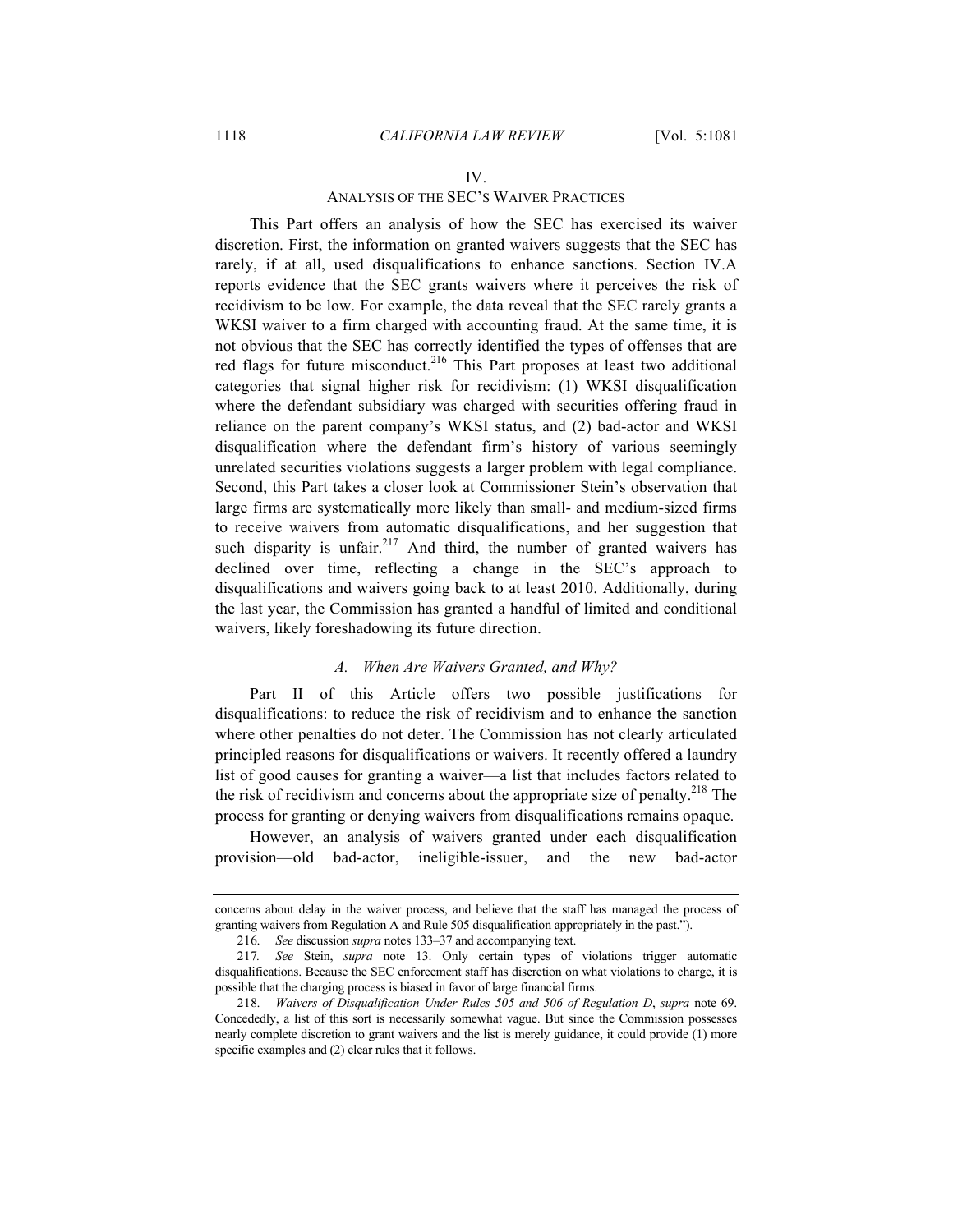disqualification provision in Rule 506(d)—suggests that the Division of Corporation Finance has developed clear principles for granting or denying waivers, and has usually followed them closely. These principles suggest that the Division has historically understood disqualifications as mechanisms to reduce the risk of recidivism for fraud related to a primary offering of securities. At the same time, it is not obvious that the Division's traditional criteria are the best predictors for future fraud.

#### *1. Waivers by Nature of the Securities Violation*

This Section discusses old bad-actor and ineligible-issuer disqualification provisions in the reverse order of their legal and economic significance. Most data is available for the old bad-actor disqualifications, followed by the ineligible-issuer disqualifications. Although triggering events for disqualifications and the specific threats that individual disqualifications are designed to eliminate differ, the lessons about how the SEC and its Division of Corporation Finance have exercised its waiver discretion applies to any individual disqualification provision.

Since July 2003, the Division of Corporation Finance has issued 110 waivers from Rule 262 and Rule 505 automatic-disqualification provisions. Two waivers were issued to individual defendants, and 108 to firm defendants. The Division issued sixty-six waivers (60 percent) in cases charging brokerdealer violations, many of which were trading violations,<sup>219</sup> and twenty (18.2) percent) in cases charging investment adviser violations, such as undisclosed fees and revenue sharing arrangements or market timing. The third and fourth largest categories are issuer reporting and disclosure violations, i.e., accounting fraud, and securities offering violations, in which the Division issued nine and eight waivers, respectively.

<sup>219.</sup> For example, Merrill Lynch settled an enforcement action, and received a waiver, when its traders traded ahead of institutional buyers based on tips they received from the order desk. *See In re*  Merrill Lynch, Pierce, Fenner, & Smith Incorporated, Securities Act Release No. 9016 (Mar. 16, 2009), https://www.sec.gov/rules/other/2009/33-9016.pdf.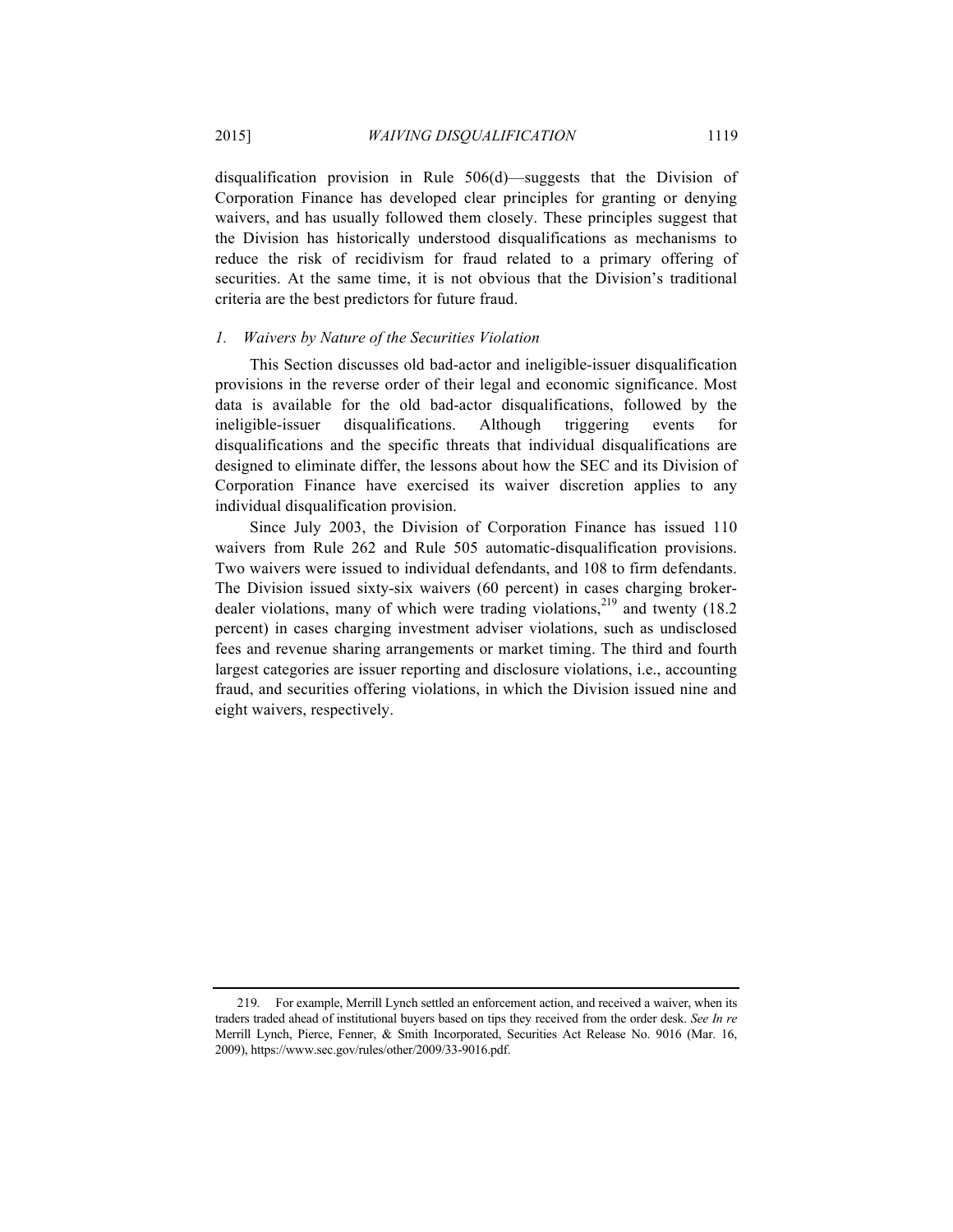|                                  | Number of<br>Waivers<br>$(N=110)$ | Share of<br>Waivers | Share of<br>Defendants <sup>220</sup> | Difference Between<br>Waivers and Defendants |
|----------------------------------|-----------------------------------|---------------------|---------------------------------------|----------------------------------------------|
| Broker-Dealer                    | 66                                | $60.0\%$            | $9.0\%$                               | 51.0%                                        |
| Investment Adviser <sup>a</sup>  | 20                                | 18.2%               | 15.6%                                 | $2.6\%$                                      |
| <b>Issuer Reporting</b>          | 9                                 | $8.2\%$             | 20.8%                                 | $(12.6\%)$                                   |
| Securities Offering <sup>b</sup> | 8                                 | 7.3%                | $32.2\%$                              | $(24.9\%)$                                   |
| Municipal Securities             | 3                                 | $2.7\%$             | $0.8\%$                               | 1.9%                                         |
| Market Manipulation              | $\overline{2}$                    | $1.8\%$             | 10.8%                                 | $(9.0\%)$                                    |
| <b>Insider Trading</b>           |                                   | $0.9\%$             | $10.3\%$                              | $(9.4\%)$                                    |
| <b>FCPA</b>                      |                                   | $0.9\%$             | $0.5\%$                               | $0.4\%$                                      |

## TABLE 2. RULE 262 AND 505 WAIVERS BY NATURE OF VIOLATION (2003–2014)

<sup>a.</sup> Includes transfer agent violations.

<sup>b.</sup> Includes mortgage securities violations.

The second and third columns in Table 2 list by category of violation what share of granted waivers were granted in each category and what share of defendants were charged with each class of violation. The fourth column shows the difference between the share of granted waivers and the share of defendants in each category. A positive number suggests that the violation class is overrepresented among granted waivers, and a negative number, shown in parentheses, suggests that the category is underrepresented—that the Division issues fewer waivers than one would expect given the share of defendants.

The Division issues a lot more waivers in broker-dealer cases than would be expected if waiver grants were random,  $221$  and a lot fewer in securities offering and issuer-reporting cases. The results for WKSI waivers are similar, as reported in Table 3. Since December 2005 when the provision became effective, the Commission has issued eighty waivers from the automatic ineligible-issuer disqualification. As is true for old bad-actor disqualifications, waivers in cases against broker-dealers and investment advisers are overrepresented, while waivers in issuer reporting cases are underrepresented.<sup>222</sup> In other words, defendants charged with accounting fraud are less likely than defendants charged with broker-dealer violations to receive a waiver from the ineligible-issuer disqualification.

 <sup>220.</sup> *About the SEC*, SEC (May 27, 2015), http://www.sec.gov/about.shtml (listing reports from 2003 to 2014). For more about the author's methodology, see Urska Velikonja, *Reporting Agency Performance: Behind the SEC's Enforcement Statistics*, 101 CORNELL L. REV. (forthcoming 2016).

<sup>221.</sup> The two-sided Chi-squared test is highly significant (P=0.0001). I did not control for the frequency of triggering events in each category of enforcement action, or for the different numbers of defendants present in each category. But I expect that the numbers would remain significant.

<sup>222.</sup> The two-sided Chi-squared test is highly significant (P=0.001).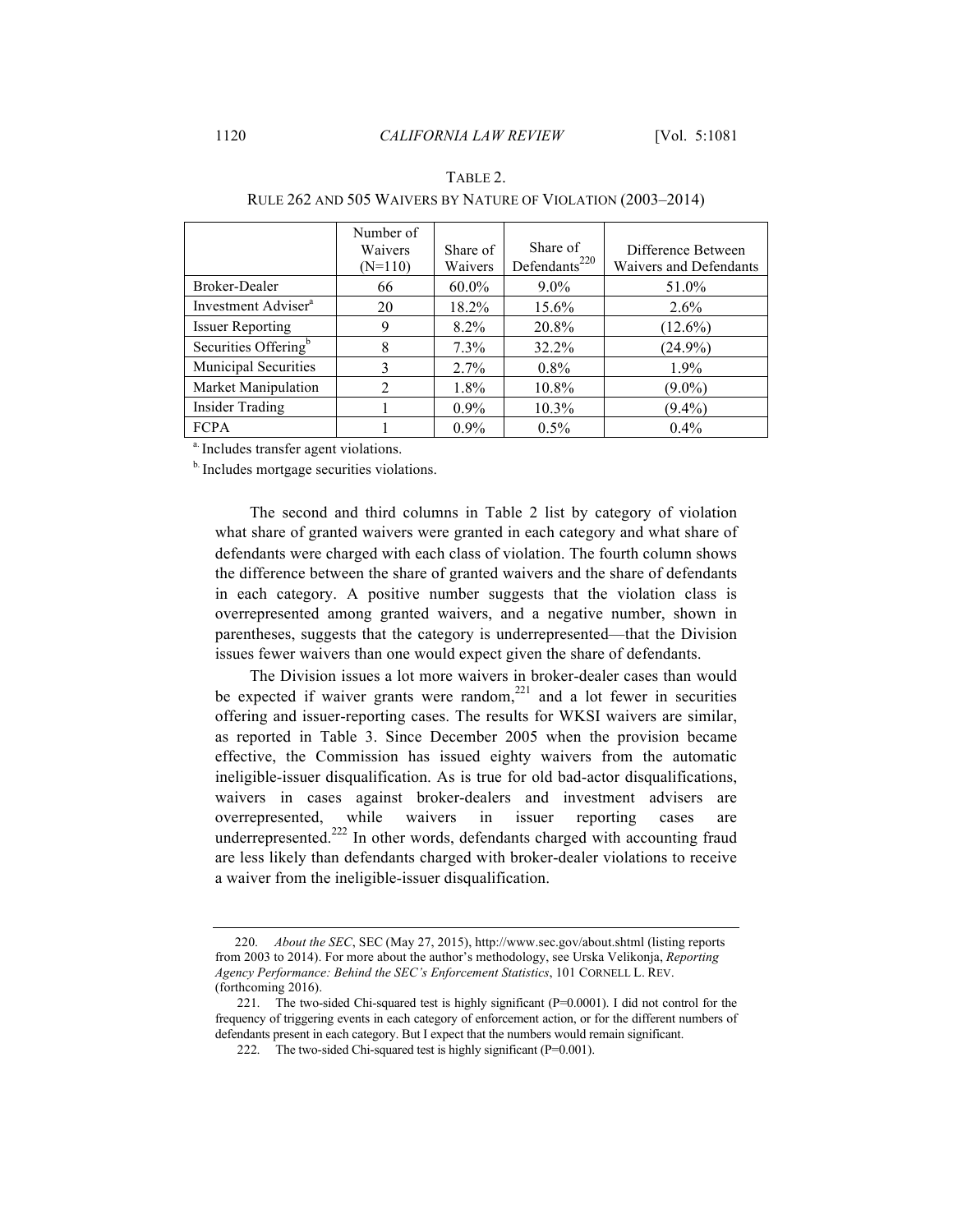|                                  | Number of<br>Waivers $(N=80)$<br>$(N=64)^a$ | Share of<br>WKSI<br>Waivers <sup>b</sup> | Share of<br>223<br>Defendants <sup>®</sup> | Difference<br>Between<br>Waivers and<br>Defendants |
|----------------------------------|---------------------------------------------|------------------------------------------|--------------------------------------------|----------------------------------------------------|
| <b>Broker-Dealer</b>             | 22                                          | 28.2%                                    | 8.5%                                       | 19.7%                                              |
|                                  | 20                                          | 31.2%                                    |                                            | 22.7%                                              |
| <b>Investment Adviser</b>        | 19                                          | 24.4%                                    | 16.4%                                      | 8.0%                                               |
|                                  | 13                                          | 20.3%                                    |                                            | 3.9%                                               |
| Securities Offering <sup>c</sup> | 16                                          | 20.5%                                    | 32.2%                                      | $(11.7\%)$                                         |
|                                  |                                             | 25.0%                                    |                                            | (7.2%)                                             |
| <b>Issuer Reporting</b>          | 11                                          | 14.1%                                    | 19.2%                                      | $(5.1\%)$                                          |
|                                  | 5                                           | 7.8%                                     |                                            | $(11.4\%)$                                         |
| Municipal Securities             | $\overline{7}$                              | $9.0\%$                                  | $1.0\%$                                    | 8.0%                                               |
|                                  |                                             | 10.9%                                    |                                            | 9.9%                                               |
| <b>Insider Trading</b>           | 3                                           | 3.8%                                     | $10.7\%$                                   | $(6.9\%)$                                          |
|                                  |                                             | 4.7%                                     |                                            | $(6.0\%)$                                          |
| Criminal                         | 2                                           |                                          |                                            |                                                    |
| <b>FCPA</b>                      | $\theta$                                    | $0\%$                                    | $0.6\%$                                    | $(0.6\%)$                                          |
| Market Manipulation              | $\theta$                                    | 0%                                       | 11.4%                                      | $(11.4\%)$                                         |

TABLE 3. WKSI WAIVERS BY TYPE OF ENFORCEMENT ACTION (2006–2014)

a. Sixteen of eighty WKSI waivers were granted because the defendant reached the settlement before December 1, 2005, the day that the Securities Offering Reform regulation came into

force, not because of any good cause determination.<br><sup>b.</sup> The percentages do not include waivers in criminal cases because information on the number of defendants is not readily available.

<sup>c.</sup> Includes Securities Offering and Mortgage Securities.

Moreover, of eighty granted WKSI waivers, sixteen were granted because the defendant firm reached a provisional settlement with the SEC before December 1, 2005, when the ineligible-issuer provision became effective.<sup>224</sup> If those waivers are excluded, the differences—reported in italics in Table 3 become larger and more significant: a lot fewer waivers are issued in issuer reporting, market manipulation, insider trading, and, to a lesser extent, securities offering cases.

 <sup>223.</sup> *About the SEC*, *supra* note 220. For more about the author's methodology, see Velikonja, *supra* note 220.

<sup>224</sup>*. See* Securities Offering Reform, 70 Fed. Reg. 44722, 44747 (Aug. 3, 2005) (codified as amended at 17 C.F.R. pts. 200, 228, 229, 230, 239, 240, 243, 249, 274) (providing that "ineligibility based on settlements will apply only to judicial or administrative decrees or orders entered into after the effective date of the new rules").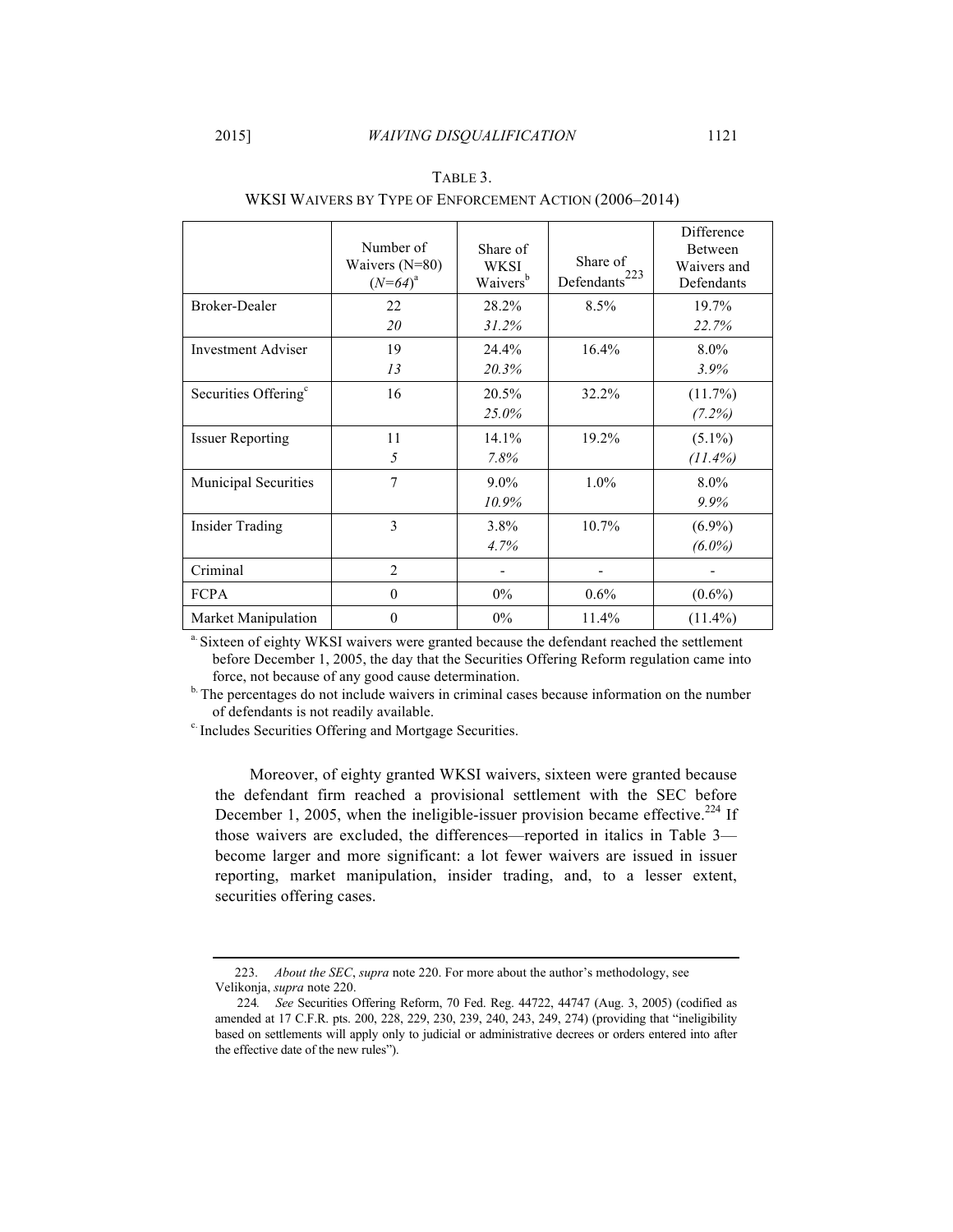#### *2. Are Waivers Granted When the Risk of Recidivism is Low?*

The Commission and Division of Corporation Finance have offered somewhat vague guidance on what justifies granting a waiver from an automatic disqualification. However, the Division's waiver practices discussed above suggest that the Division has developed fairly clear rules for waivers. The Division grants waivers when misconduct does not involve accounting violations, fraud in securities offering, insider trading, or market manipulation. This Section discusses the evidence and suggests that the Division reconsider what factors should be relevant in its assessment of recidivism risk.

### *a. Evidence of Disqualifications as Measures to Reduce Recidivism*

Disqualifications make unavailable four offering types where the combination of speed, low disclosure, and minimal regulatory oversight leaves investors particularly vulnerable. As suggested in Part II.A, any prior securities enforcement action is a risk factor for future securities violations. But the SEC has not adopted a view that broad. Rather, its past pattern of waiver granting suggests that the Commission views some violations to be more risky than others.

According to the SEC, accounting fraud "calls into question the ability of the issuer to produce reliable disclosure currently and in the future." $225$  Data reported in Tables 2 and 3 offers some support for the claim that the Division is unwilling to grant waivers in issuer reporting cases. In addition, the Division has granted few bad-actor waivers in securities offering (many of which are Ponzi (and similar) schemes), insider trading, and market manipulation cases.<sup>226</sup> By contrast, the SEC apparently believes that broker-dealer violations, such as misleading customers about intra-day trades<sup>227</sup> or executing transactions for a customer despite red flags that the customer was overcharging its own clients,<sup>228</sup> do not suggest higher likelihood for fraud in the offering of securities compared with uncharged firms.

The nature of the misconduct is only one factor affecting the likelihood of future securities fraud.<sup>229</sup> Credible remedial steps can also reduce the likelihood of repeat misconduct, as does the existence of an alternative oversight regime,

<sup>225.</sup> *See* Div. of Corp. Fin., Revised Statement, *supra* note 69.

<sup>226.</sup> But, there are exceptions: the SEC sometimes waives automatic disqualifications where the large financial institution did file fraudulent disclosures with the SEC. *See, e.g.*, *In re* UBS Financial Services Inc., Securities Act Release No. 9318, Exchange Act Release No. 66893, 103 SEC Docket 1821 (May 1, 2012), https://www.sec.gov/litigation/admin/2012/33-9318.pdf (finding that the defendant made fraudulent disclosures to numerous customers regarding valuation and liquidity of its funds).

<sup>227</sup>*. See, e.g.*, Jefferies LLC, *supra* note 181.

<sup>228</sup>*. See* Instinet, LLC, SEC Exemptive Letter (Dec. 26, 2013), http://www.sec.gov/divisions /corpfin/cf-noaction/2013/instinet-122613-505.pdf.

<sup>229</sup>*. See* discussion *supra* Part II.A.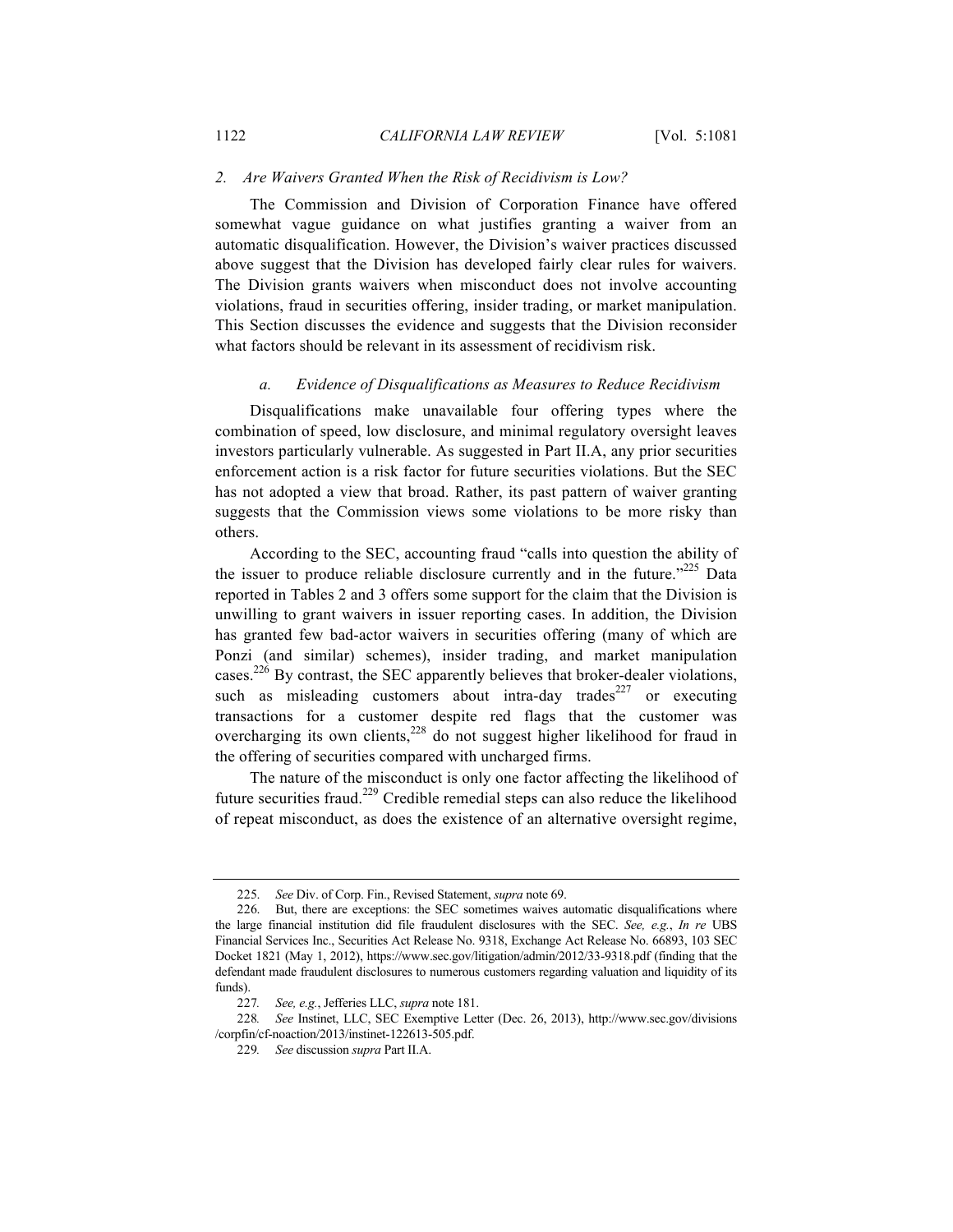such as the imposition of an external monitor, $^{230}$  or closer SEC oversight. Many waiver requests list measures that firms have taken to prevent repeat misconduct.<sup>231</sup> For example, in 2005 the SEC issued a waiver from the old badactor disqualification to CIBC Mellon Trust Company, whose employees on behalf of a client issued restricted securities in an unregistered offering without

complying with securities laws.<sup>232</sup> The firm's misconduct is precisely the sort of misconduct that the SEC asserts is correlated with the risk of future offering fraud. But CIBC Mellon Trust is a large financial firm that had "undertaken to engage an independent consultant"—a monitor—to review its procedures to presumably reduce the risk of recidivism.233 Moreover, CIBC Mellon Trust had resources that appeared to make its commitment to self-police credible.<sup>234</sup> CIBC Mellon Trust also promised to register with the SEC as a transfer agent and subject itself to closer scrutiny.<sup>235</sup>

But even where a firm lists remedial measures that it has taken, not all measures are effective. The large share of repeat offenders in the census of waiver recipients could suggest that the SEC lets large financial firms off easy, despite the high risk of repeat misconduct. Moreover, the Division takes the firms' assertions about remedial steps at face value. For example, when the Division granted a waiver to CIBC Mellon Trust, it assumed, but did not verify, that its remedial steps would likely be effective.

## *b. Are Traditional Waiver Criteria Appropriate?*

A close look at issuer and reporting cases reveals that the Commission considers a charge of accounting fraud and securities-offering violations to be

<sup>230</sup>*. See, e.g.*, *In re* Bank of Am., Securities Act Release No. 9682 (Nov. 25, 2014), http://www.sec.gov/rules/other/2014/33-9682.pdf.

<sup>231</sup>*. See, e.g.*, Letter from Gail S. Ennis, Wilmer Cutler Pickering Hale & Dorr LLP, to Lona Nallengara, Deputy Dir., Div. of Corp. Fin., SEC, SEC v. J.P. Morgan Sec. LLC; EMC Mortgage, LLC; Bear Stearns Asset Backed Sec. I, LLC; Structured Asset Mortgage Invs. II, Inc.; SACO I, Inc.; and J.P. Morgan Acceptance Corp. I, Civ. Action No. 1:12-cv-01862 (D.D.C. Nov. 16, 2012), *in*  JPMorgan Chase & Co., SEC Exemptive Letter attachment at 3–4 (Jan. 8, 2013), http://www.sec.gov/divisions/corpfin/cf-noaction/2013/jpmorgan-chase-010813-405.pdf ("The Defendants have taken steps to address the conduct alleged in the Complaint. . . . to prevent recurrence of the conduct alleged in the Complaint. Investors will be protected by these remedial activities taken by JPMC."); Letter from Peter H. Bresnan, Simpson Thacher & Bartlett LLP, to Lona Nallengara, Deputy Dir., Div. of Corp. Fin., SEC, Credit Suisse HO-11546, *in* Credit Suisse AG, SEC Exemptive Letter attachment at 3 (Nov. 16, 2012), http://www.sec.gov/divisions/corpfin/cf-noaction/2012/credit -suisse-ag-111612-405.pdf ("The Settling Firms have taken steps to prevent conduct of the type alleged in the Order.")

<sup>232.</sup> *See* CIBC Mellon Trust Company, SEC Exemptive Letter (Mar. 2, 2005), http://www.sec.gov/divisions/corpfin/cf-noaction/cibc030205.pdf.

<sup>233.</sup> Letter from Paul R. Eckert, Wilmer Cutler Pickering Hale & Dorr LLP, to Gerald J. Laporte, Chief, Office of Small Bus. Policy, Div. of Corp. Fin., SEC, In the Matter of Pay Pop, HO-7503 (Mar 2, 2005), *in* SEC Exemptive Letter attachment at 3 (Mar. 2, 2005), http://www.sec.gov/divisions/corpfin/cf-noaction/cibc030205.pdf.

<sup>234.</sup> *See* CIBC Mellon Trust Co., *supra* note 229.

<sup>235</sup>*. See id.*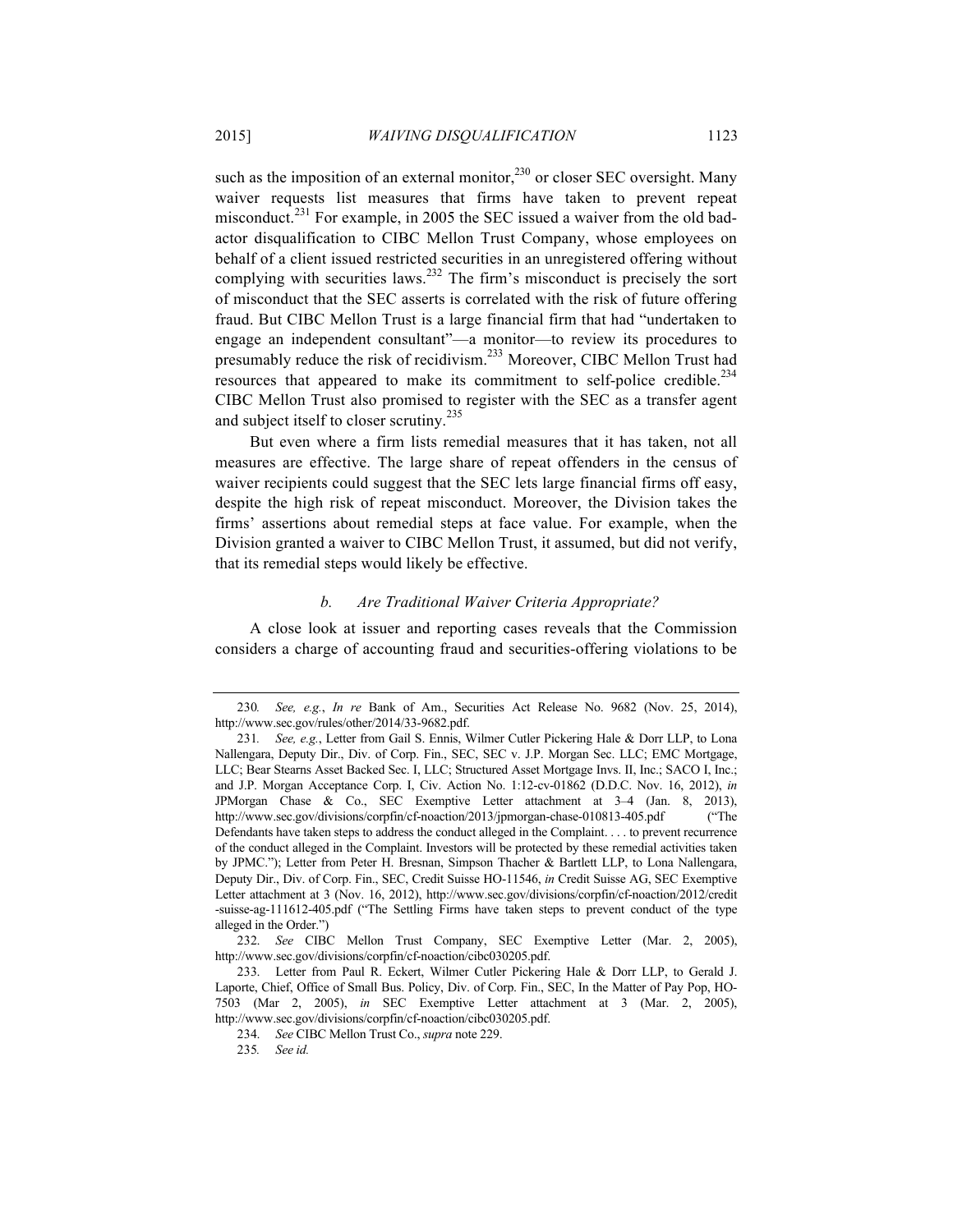highly correlated with future risk of disclosure fraud. Between 2006 and 2011, over 150 companies were sanctioned for accounting fraud,<sup>236</sup> yet during that period the SEC issued only nine bad-actor and ten ineligible-issuer waivers to affected firms (one was granted in 2013). Of eleven ineligible-issuer waivers that have been granted in accounting fraud cases since 2006, six were granted to clarify that the disqualification did not apply to settlements reached before December 1, 2005, when the ineligible-issuer disqualification became effective.<sup>237</sup> Of the remaining five, two were issued to large firms that acquired disqualified entities that did not otherwise qualify for WKSI status; $^{238}$  one to a firm sanctioned for backdating executive stock options, a violation that is widely perceived as less serious than earnings manipulation; $^{239}$  and one to a firm that had cooperated with the SEC during the investigation, had taken extensive remedial steps, and was in poor financial health due to large penalties it paid to settle enforcement actions.240 IBM received a waiver after it helped another corporation, Dollar General, to manipulate its earnings, presumably because aiding and abetting another did little to increase the risk that IBM would manipulate its own earnings. $^{241}$ 

A review of individual waivers reveals two additional criteria for denying waiver requests that the Division should consider. The first observation is that the Division and the Commission have issued a relatively high number of WKSI waivers in securities offering cases. Twenty-five percent of substantive waivers—i.e., not including cases that settled before December 1, 2005—were issued in cases related to securities offerings; such cases represent 18.7 percent of enforcement actions and 29 percent of defendants. The relative share of waivers is smaller than the relative share of defendants, but higher than one

<sup>236.</sup> *See* BUCKBERG ET AL.,*supra* note 208, at 16. Not all were WKSIs.

<sup>237.</sup> *See* Raytheon Co., SEC Exemptive Letter (Oct. 5, 2006), http://www.sec.gov/divisions /corpfin/cf-noaction/raytheon100506.pdf; MBIA Inc., SEC Exemptive Letter (Jan. 29, 2007), http://www.sec.gov/divisions/corpfin/cf-noaction/2007/mbia012907-405.pdf; Nicor, Inc., SEC Exemptive Letter (Mar. 29, 2007), http://www.sec.gov/divisions/corpfin/cf-noaction/2007/nicor032 907-405.pdf; RenaissanceRe Holdings Ltd., SEC Exemptive Letter (Apr. 27, 2007), http://www.sec.gov/divisions/corpfin/cf-noaction/2007/renaissancere042707-405.pdf; Cardinal Health, Inc., SEC Exemptive Letter (Aug. 7, 2007), http://www.sec.gov/divisions/corpfin/cf-noaction/2007 /cardinalhealth080707-405.pdf.

<sup>238.</sup> *See* O'Reilly Automotive, Inc., SEC Exemptive Letter (May 26, 2009), http://www.sec.gov/divisions/corpfin/cf-noaction/2009/oreillyautomotive052609-405.pdf; Hewlett Packard Co., SEC Exemptive Letter (July 20, 2007), http://www.sec.gov/divisions/corpfin/cf -noaction/2007/hp072007-405.pdf.

<sup>239.</sup> *See* Analog Devices, Inc., SEC Exemptive Letter (May 30, 2008), http://www.sec.gov/divisions/corpfin/cf-noaction/2008/analogdevices053008-405.pdf.

<sup>240.</sup> *See* Tenet Healthcare Corp., SEC Exemptive Letter (Apr. 19, 2007), http://www.sec.gov/divisions/corpfin/cf-noaction/2007/tenet041907-405.pdf. The waiver was controversial and many at the Division of Corporation Finance and the SEC believed that the waiver should not have been issued. *See* OIG BOFA REPORT, *supra* note 66, at 53 (reporting on the Division of Corporation Finance's displeasure with the Commission overruling its waiver decisions).

<sup>241.</sup> *See* Int'l Bus. Machs. Corp., SEC Exemptive Letter (June 26, 2007), http://www.sec.gov/divisions/corpfin/cf-noaction/2007/ibm062607-405.pdf.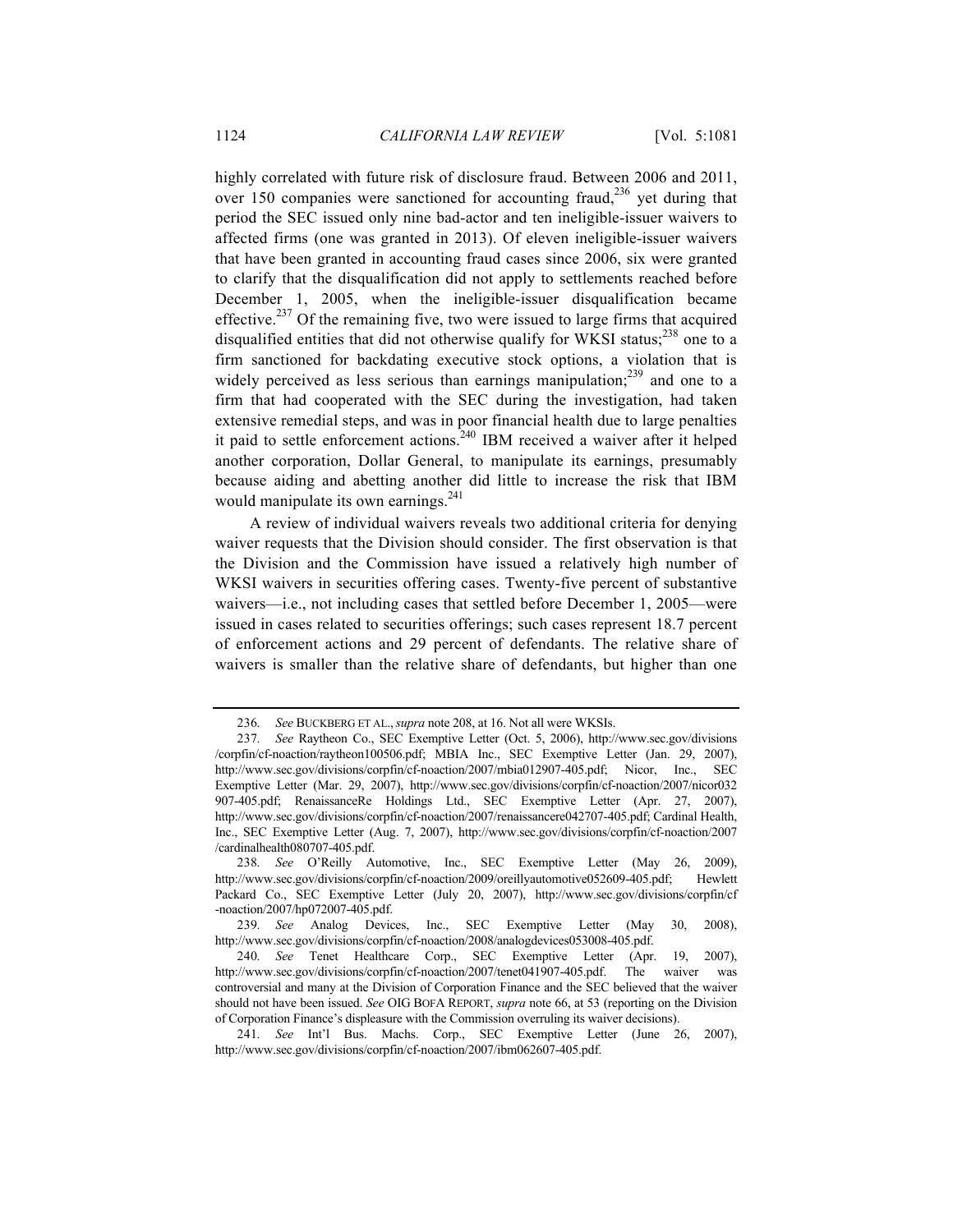would expect since the misconduct—offering fraud—is often closely related to WKSI disqualification. Several of the cases where firms received ineligibleissuer waivers involved false disclosures in offering documents and prospectuses for RMBS, CDO, and other mortgage securities; $^{242}$  one involved a Ponzi scheme. In sixteen securities-offering cases that resulted in a WKSI waiver, the SEC ordered firms to disgorge more than \$1.2 billion in profits. Disgorgement orders are based on the benefit from the violation that the SEC can prove, suggesting that these cases produce large losses to the victims. In several of these cases, the defendant firm relied on the parent company's WKSI designation to issue securities. $243$  In most, the transaction likely would not have gone through at all, or not under the same terms but for the parent company's WKSI status. If the Division of Corporation Finance is concerned that an issuer or its subsidiary would misuse its WKSI status—a concern about recidivism at least a limited WKSI disqualification in such cases would appear appropriate to reduce the risk of offering fraud.

The second observation is related to the high number of firms that receive waivers from disqualifications resulting from multiple enforcement actions. Several had five or more enforcement actions and associated waivers during the study period. For example, Bank of America has received a bad-actor or WKSI waiver every year since 2006, with the exception of 2012. Although most of Bank of America's violations did not involve issuer-reporting or securities-offering violations, the high number of enforcement actions suggests a larger problem with legal compliance and thus a higher risk of any violation of securities laws. And so, the risk that Bank of America will be involved in fraud in a public or private offering due to its inadequate compliance could justify at least a limited disqualification or, alternatively, closer agency or other external oversight to reduce that risk.<sup>244</sup>

## *3. Are Waivers Denied to Enhance Sanctions?*

Some triggering events for bad-actor and ineligible-issuer disqualifications are related to convictions for securities and financial crimes, many of which have little to do with the quality of a company's disclosures, suggesting a possible sanctioning rationale for disqualifications. Unfortunately,

<sup>242</sup>*. See, e.g.*, Complaint, SEC v. J.P. Morgan Sec. LLC, 1:11-cv-04206-RMB (S.D.N.Y. June 21, 2011); Complaint, SEC v. Mizuho Sec. USA Inc., 1:12-cv-05550-RA (S.D.N.Y. July 18, 2012); Credit Suisse AG, *supra* note 173.

<sup>243</sup>*. See, e.g.*, Complaint, SEC v. Citigroup Global Mkts. Inc., No. 1:11-cv-07387-JSR, 827 F. Supp. 2d 328, 330 (S.D.N.Y. 2011), *vacated and remanded*, 752 F.3d 285 (2d Cir. 2014).

<sup>244.</sup> In fact, the Bank of America settlement related to mortgage securities described in the Introduction to this Article. Robert Schmidt & David Michaels, *Bank of America Granted Penalty Relief in SEC Mortgage Case*, BLOOMBERG BUSINESS (Nov. 20, 2014, 7:31 PM), http://www.bloomberg.com/news/articles/2014-11-20/bank-of-america-granted-penalty-relief-after -sec-compromise ("The commission also refused to halt a punishment that precludes the bank from raising capital without jumping through regulatory hoops.").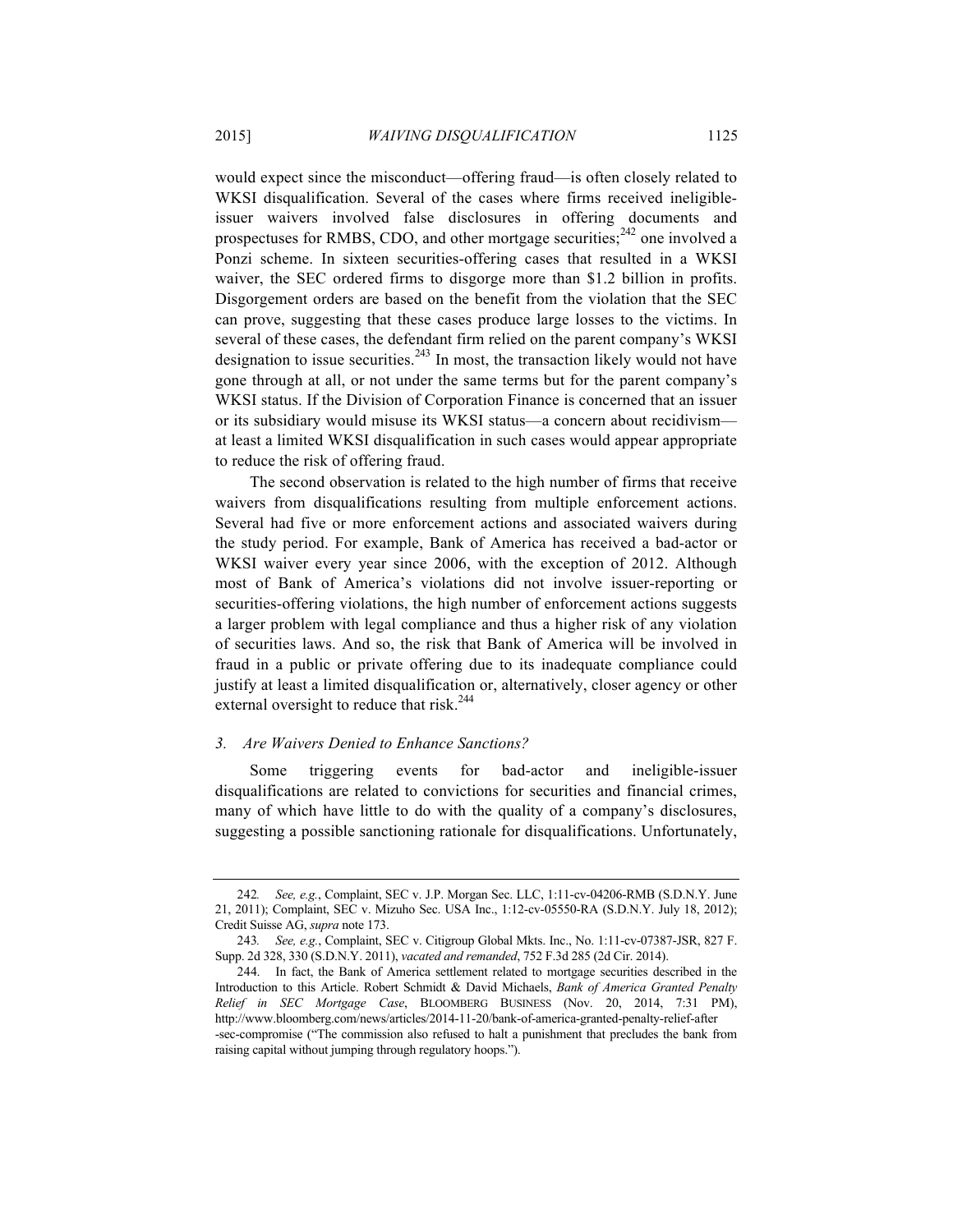without information on denied waivers, one can say very little that is useful about whether the SEC uses (and should use) disqualifications to increase the deterrent punch of its enforcement in situations where maximum penalties are effectively capped. This Section offers a few pieces of circumstantial evidence suggesting that disqualifications are not used to enhance the sanction.

If disqualifications were used only, or primarily, to enhance sanctions, one would expect to see more disqualifications and fewer waivers in cases that do not otherwise signal recidivism risk but where maximum penalties are effectively capped at a low level. Securities laws cap civil fines for firms at \$775,000 per violation, or at the amount of the illicit benefit—a relatively low figure.<sup>245</sup> The statutory ceiling on fines does not have much bite in accounting fraud cases, where courts have defined illicit benefit as the amount by which the issuer overstated its earnings, and have authorized the SEC to order civil fines in excess of \$10 billion.<sup>246</sup> Conversely, in broker-dealer and investment adviser cases the statute caps the total monetary sanction against the defendant at double the benefit. That the share of broker-dealer and investment adviser waivers in the study is considerably higher than their relative share of enforcement actions suggests that disqualifications are not commonly used as sanction enhancements.<sup>2</sup>

On the other hand, there is some evidence suggesting that at least sometimes disqualifications are used to enhance the sanction. For one, the Commission has rarely granted waivers to a defendant firm that pleaded guilty or was convicted.<sup>248</sup> Perhaps criminal firms present a higher risk for fraudulent disclosures, but that is not obvious. Perhaps criminal charges are categorically different from civil charges and a larger sanction is appropriate, including a disqualification. In a dissent to a waiver granted to a defendant firm that pleaded guilty to financial crimes, Commissioner Stein wrote that disqualification provisions "have the potential for deterrence at large institutions that no one-time financial penalty could ever wield."<sup>249</sup>

Relatedly, at least to a settling defendant firm, a disqualification looks very much like an additional sanction. Well-advised firms usually negotiate settlements and waivers concurrently, weighing the costs of both at the same time. Many waiver requests assert that failure to issue the waiver would result in an additional penalty to the firm. At least defendants thus perceive both disqualifications and monetary penalties as sanctions.

<sup>245.</sup> Maximum fines in accounting fraud cases are much higher. *See, e.g.*, SEC v. WorldCom, Inc., 273 F. Supp. 2d 431, 434–36 (S.D.N.Y. 2003) (acknowledging that the SEC could seek a fine between \$10 billion and \$17 billion, but authorizing \$2.25 billion due to bankruptcy law restrictions).

<sup>246</sup>*. See id.*

<sup>247.</sup> This is a weak suggestion. I infer that observed waiver grants reveal something about unobserved disqualifications.

<sup>248.</sup> The Commission granted its first such waiver in a criminal action in September 2013. *See* Stein, *supra* note 13.

<sup>249</sup>*. Id*.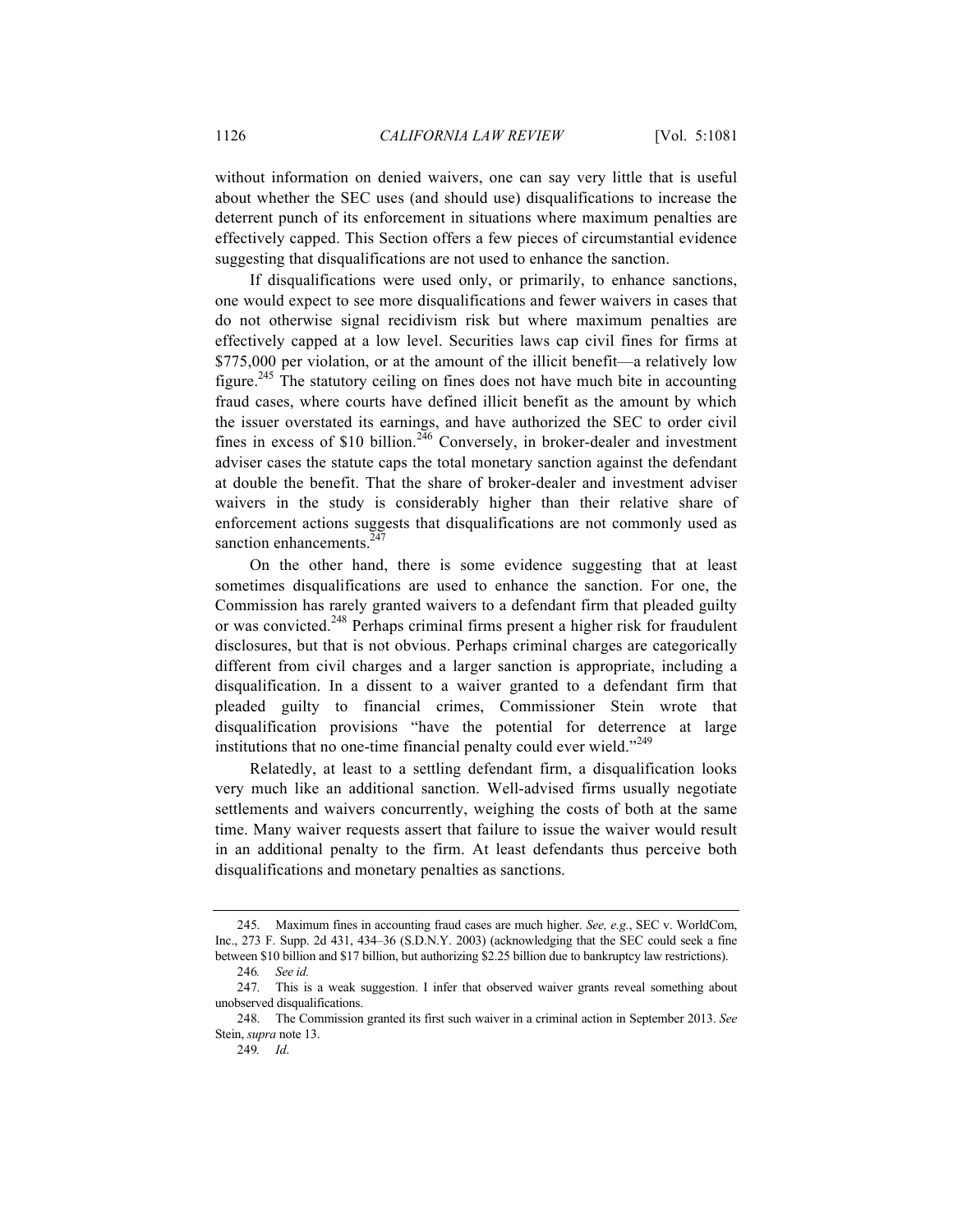Finally, guidance on WKSI waivers includes as one of three relevant factors in favor of waiver "hardship in light of the nature of the issuer's misconduct."<sup>250</sup> This suggests that the SEC considers the proportionality of the disqualification to the underlying offense—a concern that is largely about the appropriate size of sanctions, not about the risk of recidivism. Beyond these observations, however, there is no evidence that the Commission consciously denies waivers to increase the sanction for serious securities violations.

## *B. Are Disparities Between Large Financial Firms and Others Inherently Unfair?*

Table 1 reports that large financial firms receive 81.6 percent of all waivers. They were much more likely than nonfinancial firms and smaller financial firms to receive waivers in more than one enforcement action during the study period.<sup>251</sup> Large financial firms were also somewhat more likely than nonfinancial firms and smaller financial firms to receive more than one waiver triggered by a single enforcement action, though the difference was not statistically significant. In her dissent to the waiver granted to the Royal Bank of Scotland following its guilty plea for manipulating the LIBOR, Commissioner Stein noted the disparity and criticized it as inherently unfair.<sup>252</sup>

The data that the SEC has made available does not make it possible to analyze empirically Commissioner Stein's concern. It is certainly possible that the Division of Corporation Finance treats large firms, in particular large financial institutions, favorably. A review of enforcement actions for securities offering fraud between 2008 and 2012 did not identify a single enforcement action against a large financial firm that was accompanied by an ineligibleissuer disqualification. The omission is conspicuous in that the SEC itself deems securities offering fraud to signal high risk of future offering fraud.<sup>253</sup>

But there are several other plausible explanations for the high share of large financial firms among waiver recipients. First, the ineligible-issuer disqualification has two prongs relevant for issuers and securities-market participants. The first prong makes unavailable the free-writing-prospectus provisions, which issuers and underwriters widely use to generate interest in public offerings.<sup>254</sup> The second prong renders the disqualified firm (and its subsidiaries) ineligible for WKSI status. Because only large publicly traded firms are eligible for WKSI status, only they will be affected by both prongs of

<sup>250</sup>*. See* Div. of Corp. Fin., Revised Statement, *supra* note 69.

<sup>251.</sup> The two-sided Chi-squared test was significant at the 1 percent level.

<sup>252.</sup> Stein, *supra* note 13.

<sup>253.</sup> *See* Div. of Corp. Fin., Revised Statement, *supra* note 69.

<sup>254</sup>*. See, e.g.*, Letter from Paul S. Maco, Vinson & Elkins, to Gerald J. Laporte, Chief, Office of Small Bus. Policy, Div. of Corp. Fin., SEC, Auction Rate Securities Practices (File No. HO-09954), *in* First Sw. Co., SEC Exemptive Letter (May 27, 2008), http://www.sec.gov/divisions/corpfin/cf -noaction/2008/firstsouthwest052708-2.pdf (requesting a waiver from the ineligible-issuer disqualification relating to the free writing prospectus rules).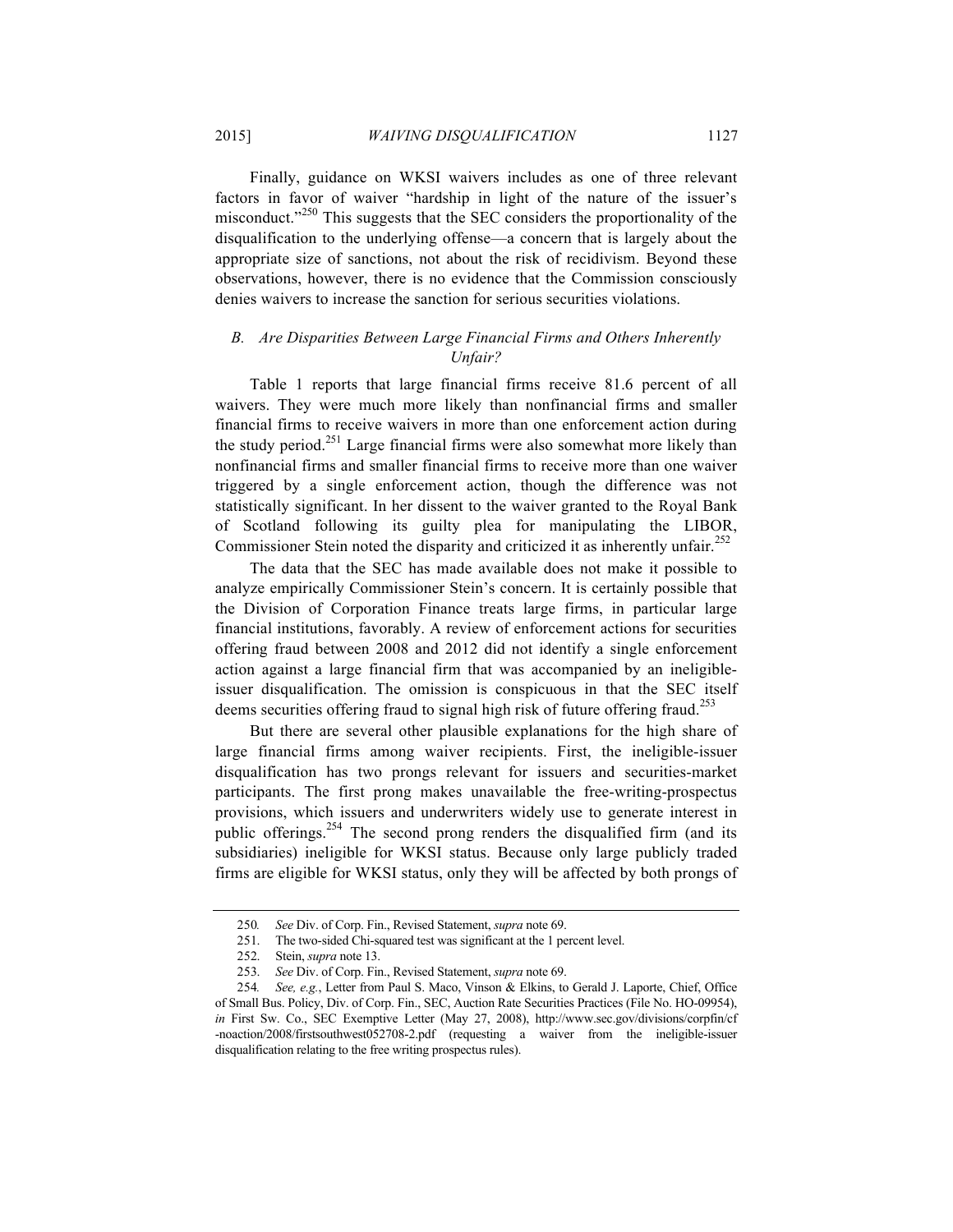the ineligible-issuer disqualification. Thus, it is reasonable to expect large firms, both financial and nonfinancial, to comprise the universe of WKSI waiver recipients.

Second, large financial firms usually have thousands of employees, diverse business lines and many subsidiaries, and are subjected to closer SEC oversight than smaller financial firms and nonfinancial firms. The SEC regularly inspects large financial intermediaries, such as broker-dealers and investment advisers, which increases the likelihood of enforcement actions and thus waivers, even if the rate of misconduct is the same.<sup>255</sup> Moreover, financial firms' capital-raising, as well as their customer relationships, is regulated: the SEC oversees Goldman Sachs' sales of structured investment products, but does not regulate General Electric's sales of washing machines. Assuming similar rates of misconduct, one would expect more SEC enforcement actions against a large financial firm than against a nonfinancial firm or a smaller financial firm, and hence more waivers.

Third, and relatedly, nonfinancial firms are charged almost exclusively with issuer-reporting and disclosure- and securities-offering violations, which, between 2003 and 2014, amounted to about 45 percent of all enforcement actions and 37 percent of defendants. Financial firms, on the other hand, appear in all categories of securities violations. All else being equal, one would expect nonfinancial firms to receive fewer waivers than financial firms. In addition, as the analysis in Part IV.A suggests, the SEC deems accounting fraud and securities-offering violations red flags for future offering fraud. Consistent with the SEC's view of indicators for recidivism, one would expect fewer nonfinancial firms among waiver recipients—an intuition confirmed by this study.

Fourth, the fact that large financial firms receive a disproportionate share of waivers from automatic disqualifications does not imply that the SEC treats them with kid gloves. Large financial institutions tend to rely on exemptions from securities laws to raise capital,  $256$  to sell financial products, and to provide services for their clients.<sup>257</sup> A disqualification affecting a financial institution that manages private funds can also implicate the portfolio companies in which those funds invest.<sup>258</sup> A Rule  $506(d)$  bad-actor or ineligible-issuer disqualification will affect multiple different lines of their business, which is often not the case with smaller, specialized financial firms. Moreover, an enforcement action against a subsidiary, such as a majority-owned brokerdealer firm, will trigger a WKSI disqualification for the parent holding company or investment bank. This is so even if the parent company is not

<sup>255.</sup> *See* Gadinis, *supra* note 19, at 686–87.

<sup>256.</sup> *See, e.g.*, OIG BOFA REPORT, *supra* note 66, at 45, 53–54 (showing that Bank of America needed a waiver to raise capital quickly).

<sup>257</sup>*. See, e.g.*, Oppenheimer Waiver Request, *supra* note 75, at 7–8.

<sup>258.</sup> *See Report of the Task Force on SEC Settlements*, 47 BUS. LAW. 1083, 1153 (1992).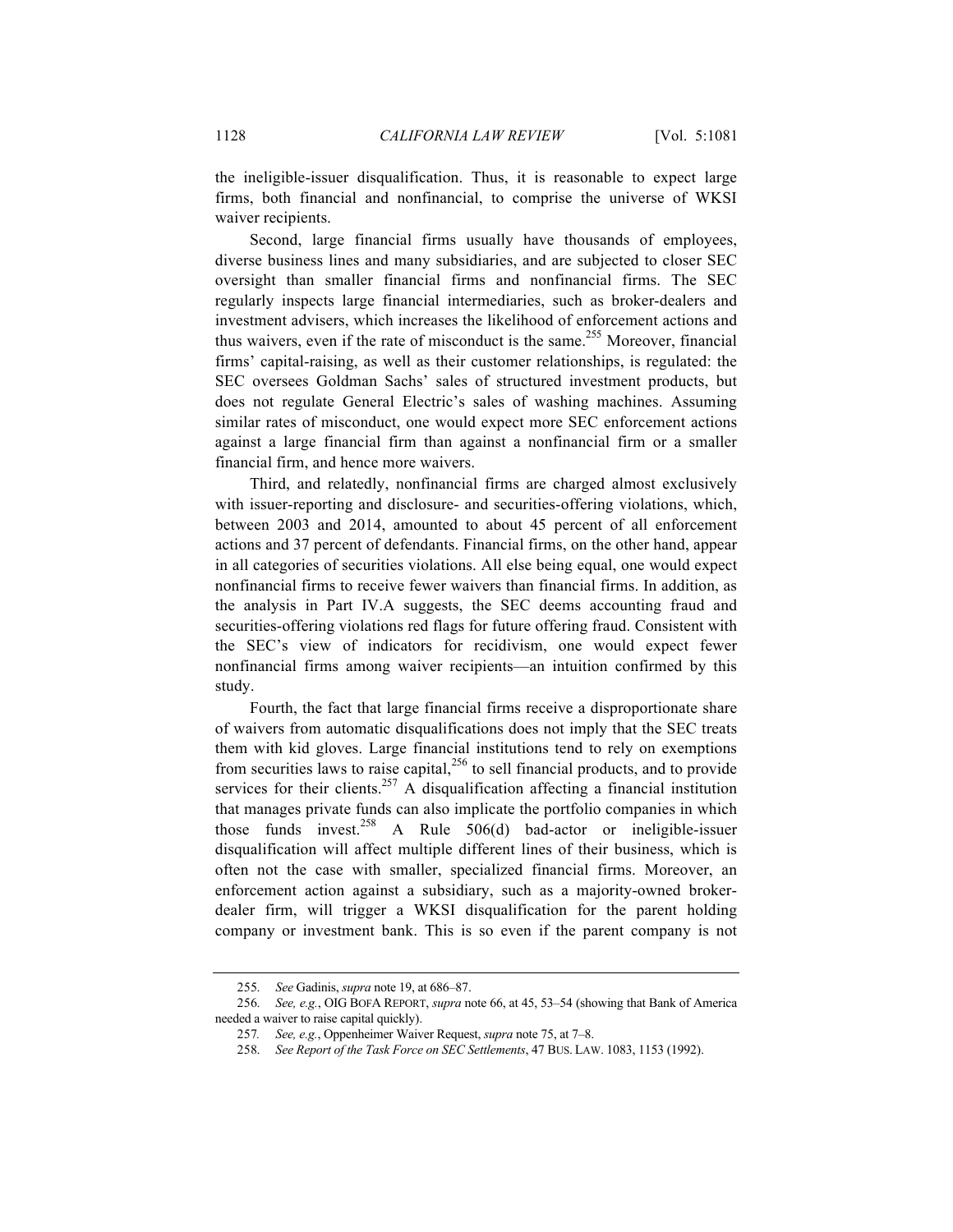aware of the misconduct at the subsidiary, and even where the subsidiary's contribution to the bottom line is small. Because larger financial firms tend to be more diversified than smaller financial firms, one would expect that larger financial firms would more easily make the good-cause showing required to receive a waiver—especially since larger financial firms would bear greater hardship if a waiver were denied.

Fifth, since the principal purpose of disqualification is to reduce the risk of recidivism, the presence of alternative mechanisms that reduce the likelihood of repeat misconduct would reduce the need for a disqualification. One such mechanism is closer regulatory oversight. For example, every year, the SEC inspects the twenty largest broker-dealer firms, including their internal controls and risk-management practices. <sup>259</sup> Another such mechanism is selfpolicing. Large financial firms certainly have the resources to implement an effective internal compliance regime that would reduce the risk of offering fraud. However, whether their willingness to self-police is considerably better than the ability of smaller firms to do so is an open question. Even if larger firms have the resources to self-police, they may not have the incentive to do so. Larger firms also have the capacity to do considerably more harm than smaller firms, as a simple function of their size.

Finally, it is possible that the SEC has allowed large-firm defendants to pay higher monetary settlements in lieu of disqualifications. Large financial firms often refuse to settle unless they receive a waiver.<sup>260</sup> Even if the practice of fine-and-waive satisfies all involved parties, it raises two concerns from a public policy perspective. First, where large firms repeatedly violate securities laws, alternative policing methods clearly have failed. In cases of serious and repeated misconduct, disqualifications ought to be used against defendant firms regardless of size. And second, even if justified, disparate practices undermine the SEC's image as a fair enforcer of securities laws. In the face of disparate outcomes, this Article recommends that waiver grants and denials be thoroughly explained.

## *C. Have Waiver Practices Changed over Time?*

This three-year moving average for old bad-actor disqualifications has declined from 12.7 waivers per year from 2003 to 2005 to 5.3 waivers per year from 2012 to 2014. Indeed, the Division of Corporation Finance did not grant a single waiver from Rule 262 and 505 disqualifications between March 2014 and June  $2015.<sup>261</sup>$ 

<sup>259.</sup> U.S. GOV'T ACCOUNTABILITY OFFICE, GAO-07-1053, SECURITIES AND EXCHANGE COMMISSION: STEPS BEING TAKEN TO MAKE EXAMINATION PROGRAM MORE RISK-BASED AND TRANSPARENT 8 (2007), http://www.gao.gov/assets/270/265445.pdf.

<sup>260</sup>*. See, e.g.*, OIG BOFA REPORT, *supra* note 66, at 46–47 (noting that firms would make their settlement contingent on receiving a waiver).

<sup>261.</sup> *See* Div. of Corp. Fin., *Division of Corporation Finance*, *supra* note 199.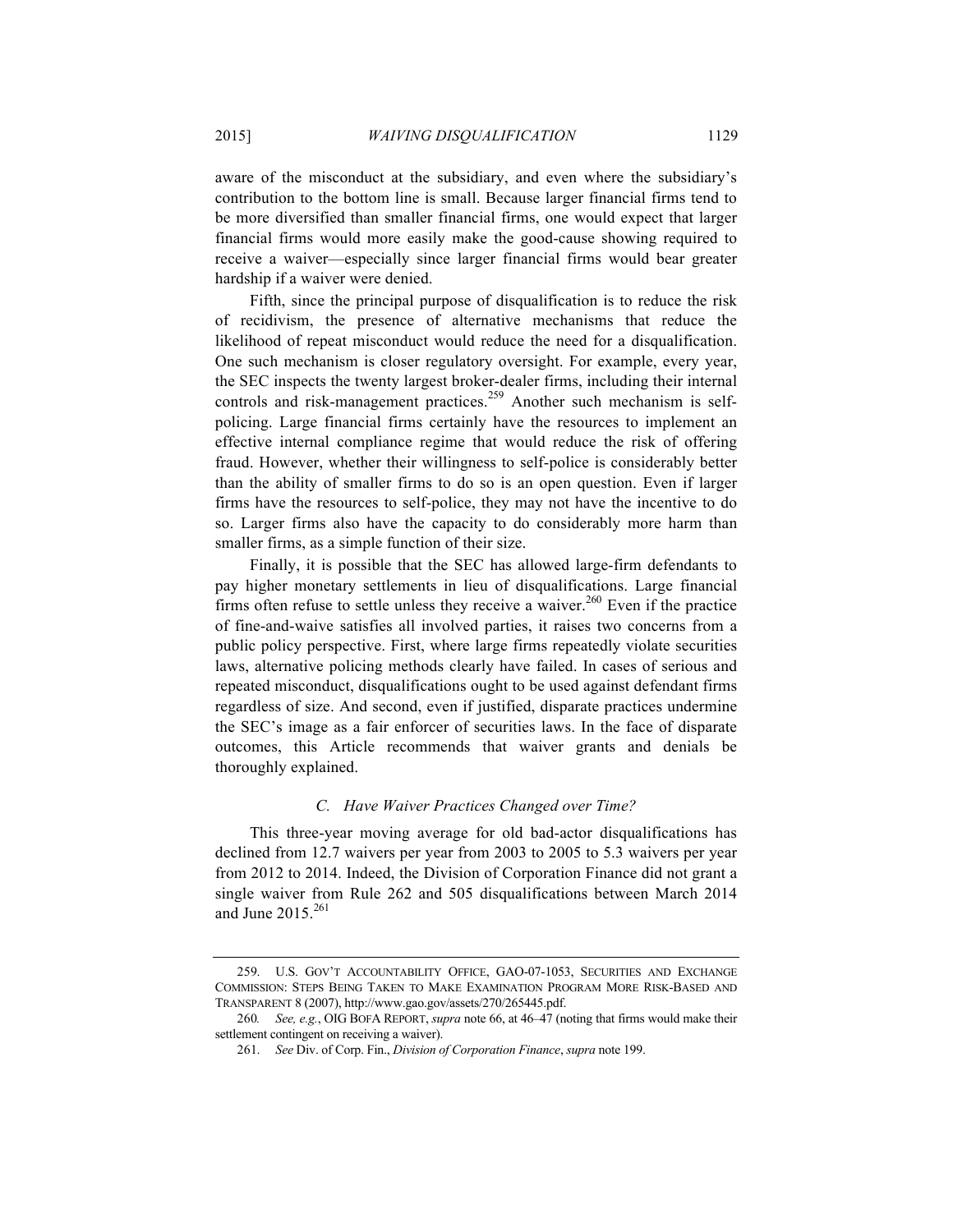FIGURE 1. RULE 262 AND 505 WAIVERS (2003–2014)



The Division has not given a reason for the decline. Interviews with SEC staff indicate that the Division of Corporation Finance used to grant waivers from Rule 262 and 505 disqualification provisions almost prophylactically, whenever defendant firms requested a waiver, so long as the charged violation was not related to securities offerings or disclosure obligations.<sup>262</sup> Faced with greater scrutiny over the exercise of waiver discretion,  $^{263}$  the Division has likely decided to interpret the "good cause" requirement<sup>264</sup> more rigidly. The market for offerings under Regulation A and Rule 505 of Regulation D is currently very small, less than \$1 billion per year.<sup>265</sup> Since the cost of the disqualification is thus likely very small for defendant firms, the most plausible explanation for the decline in granted waivers is a stricter application of the requirement to show good cause.

<sup>262.</sup> Interview with SEC official. The official provided this information on the condition that he or she not be identified.

<sup>263.</sup> Commissioner Stein first publicly dissented from a grant of waiver at the end of April 2014. *See* Stein, *supra* note 13. But waiver practices had been scrutinized earlier, most publicly in the Office of Inspector General report. *See* OIG BOFA REPORT, *supra* note 66.

<sup>264.</sup> 17 C.F.R. § 230.262 (2015) (requiring that the defendant requesting a waiver show "good cause"); *see also* OIG BOFA REPORT, *supra* note 66, at 53 (reporting that the Division of Corporation Finance followed objective criteria when deciding whether to grant a waiver).

<sup>265.</sup> *See* IVANOV & BAUGUESS, *supra* note 11, at 3, 7 & fig.3. That will likely change after amendments to Regulation A become effective.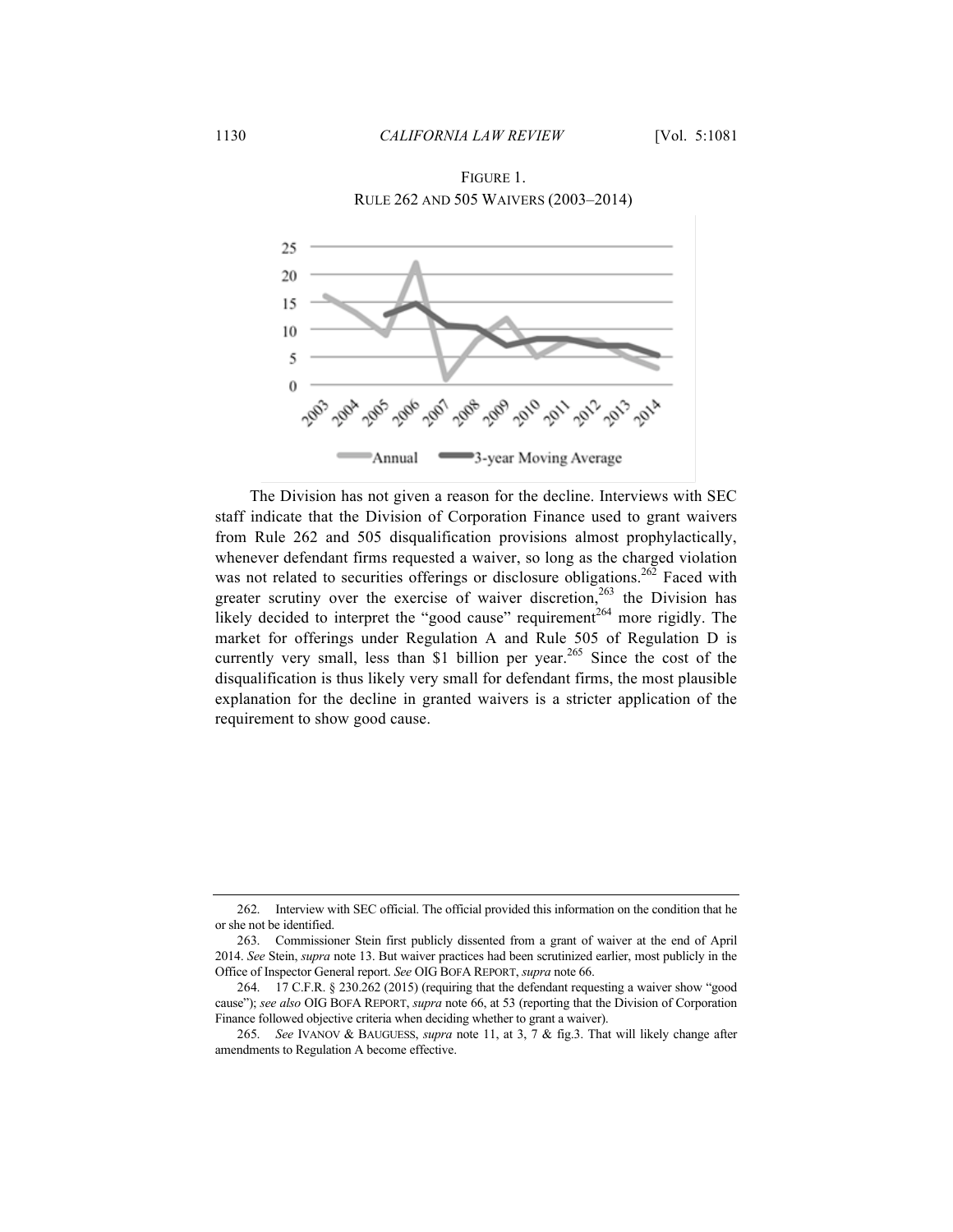

The SEC has also granted fewer WKSI waivers over time (see Figure 2). The trend is somewhat less pronounced and the reasons for the decline even harder to identify. The case mix has changed from the period between 2006 and 2009 to the period between 2011 and 2013; there have been fewer accounting fraud cases in the latter period, and more cases against broker-dealers and investment advisers. As a result, assuming all else remained equal, one would expect the number of granted waivers to increase, not decrease. Closer external scrutiny of the Commission's practices could be one likely explanation. Bank of America's pursuit of a WKSI waiver related to proxy fraud in 2010 was controversial and led to an internal investigation by the Office of the Inspector General.<sup>266</sup> Public scrutiny increased in 2014 when Commissioner Stein first publicly dissented from a waiver grant.<sup>267</sup> Half of the WKSI waivers issued in 2014, three of six, were issued by a Commission order, rather than by the Division of Corporation Finance, suggesting that at least one Commissioner believed that the waiver decision required further discussion. Indeed, many of the votes granting waivers were by a three-to-two Commission vote and several generated public statements by dissenting Commissioners.<sup>268</sup> Public dissents are not pleasant for the Commissioners, nor should they be pleasant for rational

<sup>266.</sup> OIG BofA Report, *supra* note 66.

<sup>267.</sup> *See* Public Statement, Comm'r Kara M. Stein, SEC, Dissecting Statement in the Matter of the Royal Bank of Scotland Group, PLC, Regarding Order Under Rule 405 of the Securities Act of 1933, Granting a Waiver from Being an Ineligible Issuer (Apr. 28, 2014), http://www.sec.gov/News/PublicStmt/Detail/PublicStmt/1370541670244.

<sup>268.</sup> *See, e.g.*, David Michaels, *Ghosts of 2008 Haunt SEC's 'Outsider' Pushing Tough Rules*, BLOOMBERG (July 21, 2014, 3:00 AM), http://www.bloomberg.com/news/articles/2014 -07-21/ghosts-of-2008-haunt-sec-s-outsider-pushing-tough-rules; Andrew Ackerman, *SEC Turned 'Blind Eye' to Oppenheimer's Failures, Democrats Say*, WALL ST. J. (Feb. 4, 2015, 4:13 PM), http://www.wsj.com/articles/sec-turned-blind-eye-to-oppenheimers-failures-democrats-say -1423084427.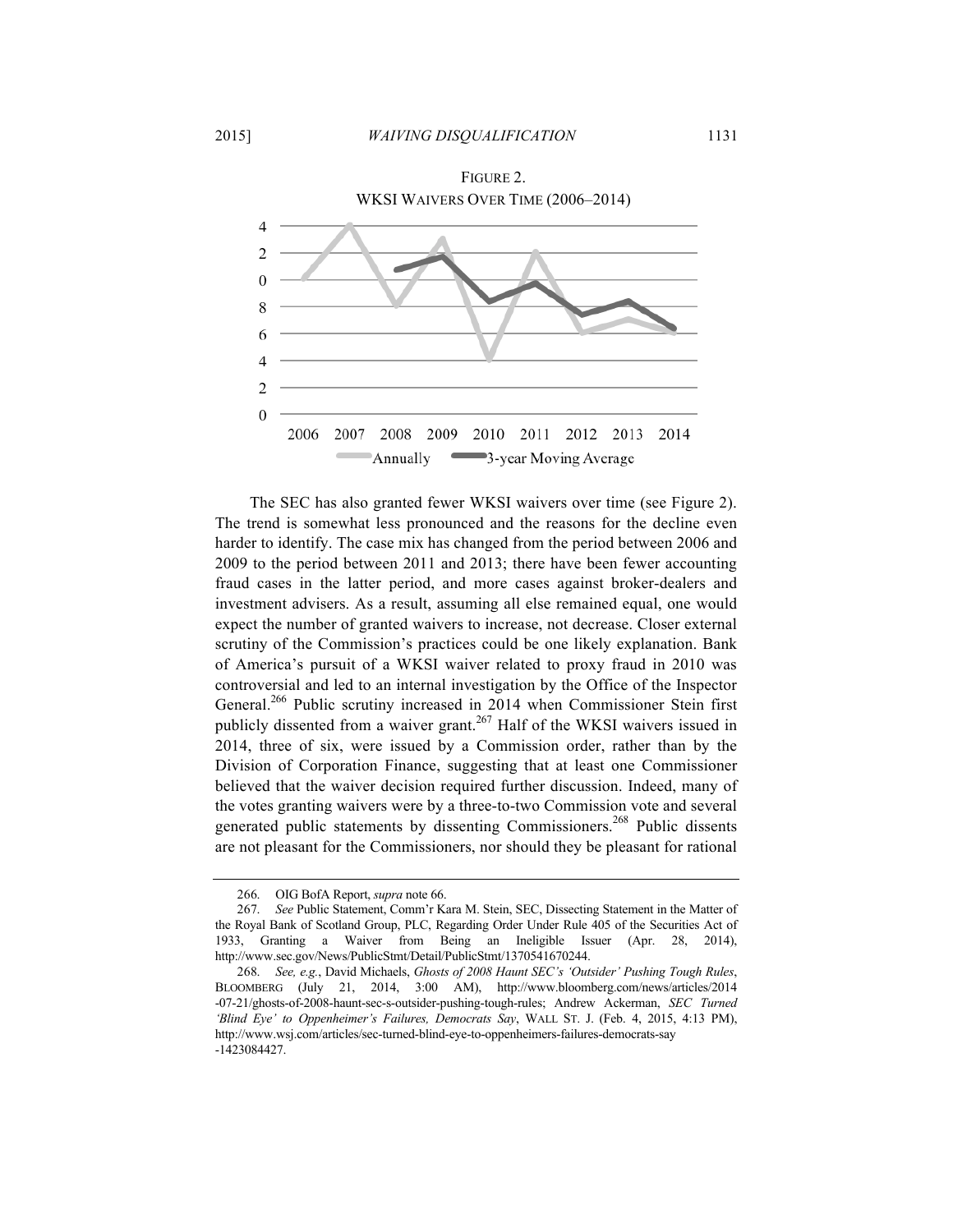decision makers. Even if the voting coalition is stable, one would expect that rational decision makers prefer to avoid a contentious vote that is required to grant a waiver. As a result, one would expect the number of granted waivers to decline.

That fewer waivers have been granted is not necessarily significant. The underlying enforcement actions may have changed.<sup>269</sup> If they have not, the decline is not necessarily a good development. If the Division previously employed waiver criteria that were too lax, or if the defendant firms today pose a higher risk of securities fraud, fewer waivers are appropriate. But if neither, it is just as likely that the Commission and the Division have issued too few waivers in recent years.

The most significant change in waiver practices is not related to their timing, but to their substance. Until very recently, waivers were either granted in full or denied. The first partial waiver on record is a Rule 506(d) waiver granted to Credit Suisse in May  $2014$ .<sup>270</sup> The Commission has since issued two more conditional Rule  $506(d)$  waivers,<sup>271</sup> requiring requesting firms to retain an independent consultant or a law firm to review the defendant firm's practices related to securities offerings.<sup>272</sup>

This development is not surprising. Unlike old bad-actor and, to a lesser extent, ineligible-issuer disqualifications, Rule 506(d) disqualification is very significant for a considerable number of defendant firms. This has created tension between the principled approach of denying a waiver to a defendant whose misconduct indicates high recidivism risk, and the defendant's need to receive a waiver to be competitive. Given the increased controversy surrounding waivers and the financial significance of the Rule 506(d) disqualification provision, more partial waivers are likely forthcoming.

<sup>269.</sup> In the first nine months of fiscal 2015, the SEC has granted ten ineligible-issuer waivers (one waiver to Deutsche Bank AG is a temporary waiver to give the Commission additional time to decide), a considerable increase over prior years. Of the ten, eight disqualifications had been triggered by criminal convictions and pleas. *See No-action, Interpretive and Exemptive Letters*, DIV. OF CORP. FINANCE, SEC, http://www.sec.gov/divisions/corpfin/cf-noaction.shtml. The increase is due to the change in the practice of the Attorney General to demand guilty pleas from large financial institutions. *See* Ben Protess & Jessica Silver-Greenberg, *Justice Department Is Seeking Guilty Pleas by Big Banks in Foreign Currency Inquiry*, N.Y. TIMES (Feb. 9, 2015, 10:00 PM), http://dealbook.nytimes.com/2015/02/09/u-s-is-seeking-felony-pleas-by-big-banks-in-foreign-currency inquiry.

<sup>270</sup>*. See* Credit Suisse AG, *supra* note 173 (exempting only certain funds managed by investment advisers wholly owned by Credit Suisse holding company, minority-owned subsidiaries, and certain portfolio companies of the funds—Credit Suisse AG, the parent, and subsidiaries in which it holds a controlling stake, are disqualified).

<sup>271</sup>*. See* Bank of Am., *supra* note 227 (conditioning the thirty-month waiver issued to Bank of America on its compliance with monitoring and reporting on its progress); *In re* Oppenheimer & Co., Inc., Securities Act Release No. 9712 (Jan. 27, 2015), http://www.sec.gov/rules/other/2015/33 -9712.pdf.

<sup>272</sup>*. See* Bank of Am., *supra* note 227; Oppenheimer & Co., Inc., *supra* note 266.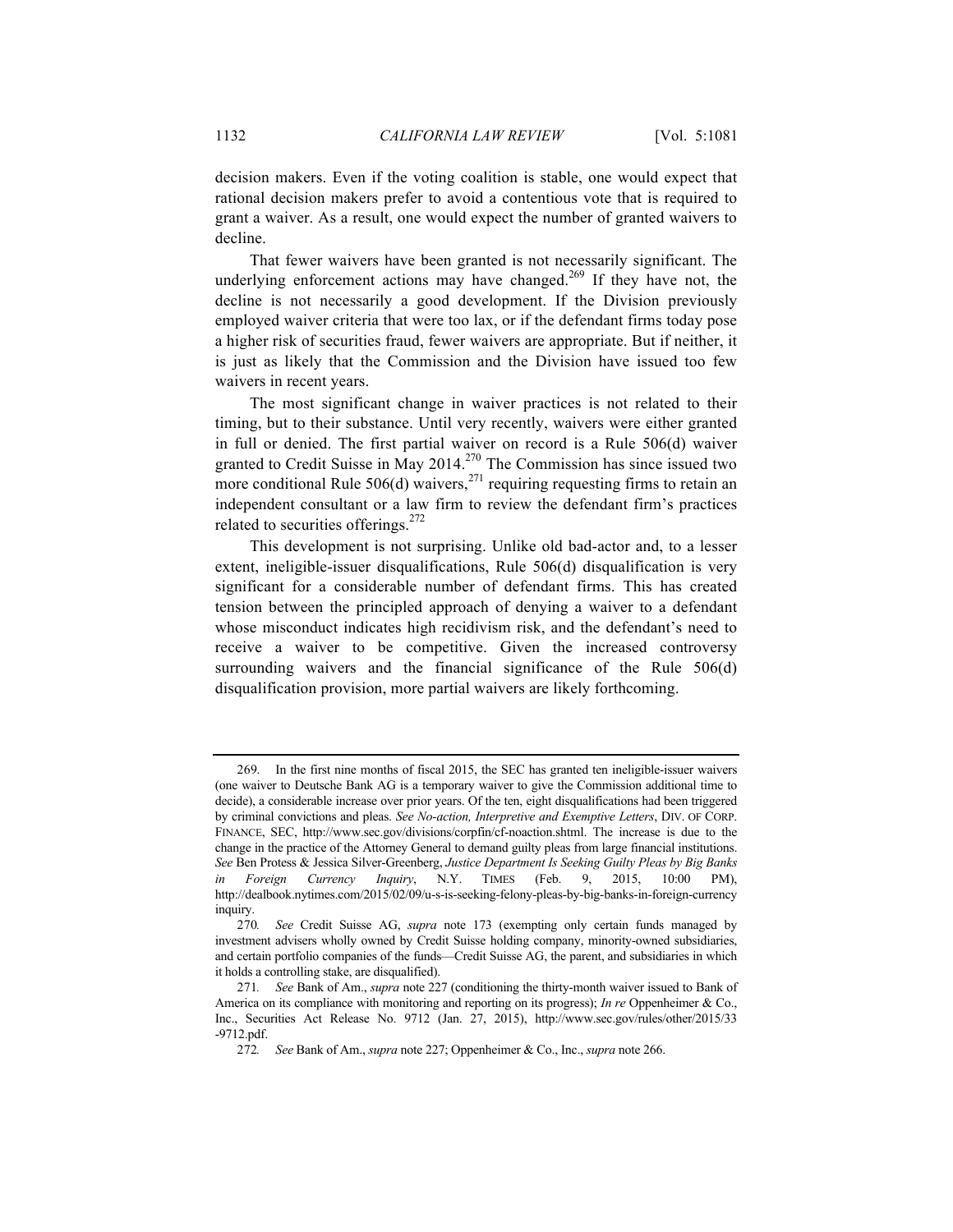#### V.

## IMPROVING DISQUALIFICATIONS AND WAIVERS

The law and policy underlying automatic disqualifications in securities laws is underdeveloped. Historically, the dominant justification for disqualifications triggered by serious securities violations has been the concern about the risk of fraud where potential victims are the most vulnerable. In 1940, when the original bad-actor disqualification was added to Regulation A, that regulation was the most important mechanism to sell securities without registration. Over time, the significance of Regulation A has declined, and with it, the importance of automatic disqualifications in securities laws.

During the past decade, disqualifications have experienced a revival first with the ineligible-issuer disqualification in 2005, and recently with the Rule 506(d) bad-actor disqualification in 2013. One additional disqualification provision is already in the hopper. The data presented and analyzed in this Article suggests some patterns in waiver practices: large financial firms receive a disproportionate share of waivers, but waivers in issuer reporting and disclosure cases, as well as in securities-offering cases are rare. The lack of available information from the SEC makes a more thoughtful analysis of its practices difficult, though what is available suggests several avenues for improving issued disqualifications and waivers. This Part makes four sets of recommendations.

## *A. Disqualified Offerings and Triggers*

Assuming that disqualifications are an effective tool to reduce the risk of fraud—an assumption that this Article does not investigate—they should accompany offering types that pose the highest risk of fraud, and should be triggered by events that are most highly correlated with offering fraud. The current regime lacks consistency. Disqualifications are included in only some registration and disclosure exemptions: Regulations A and D, and the automatic shelf registration rules. Even firms convicted of securities fraud remain eligible to make a Rule 144A offering or to use regular shelf registration under Rule  $415(a)(1)(x)$ . Issuers raise nearly \$1 trillion dollars per year in reliance on these two rules where SEC oversight is as low as in offerings with disqualifications. Since all of these provisions are based on trusting the firm to comply with the law, it seems difficult to justify that only some are accompanied by disqualifications. If a defendant firm's disclosures cannot be trusted to raise capital under Rule 506 or automatic shelf registration, it is not obvious why regular shelf registration or Rule 144A should be available. If the Commission takes its mission seriously, it should consider adding disqualification provisions to all high-risk safe harbors and registration exemptions.

The second recommendation that would require a rule change relates to events that trigger disqualifications. The lists of triggering events under bad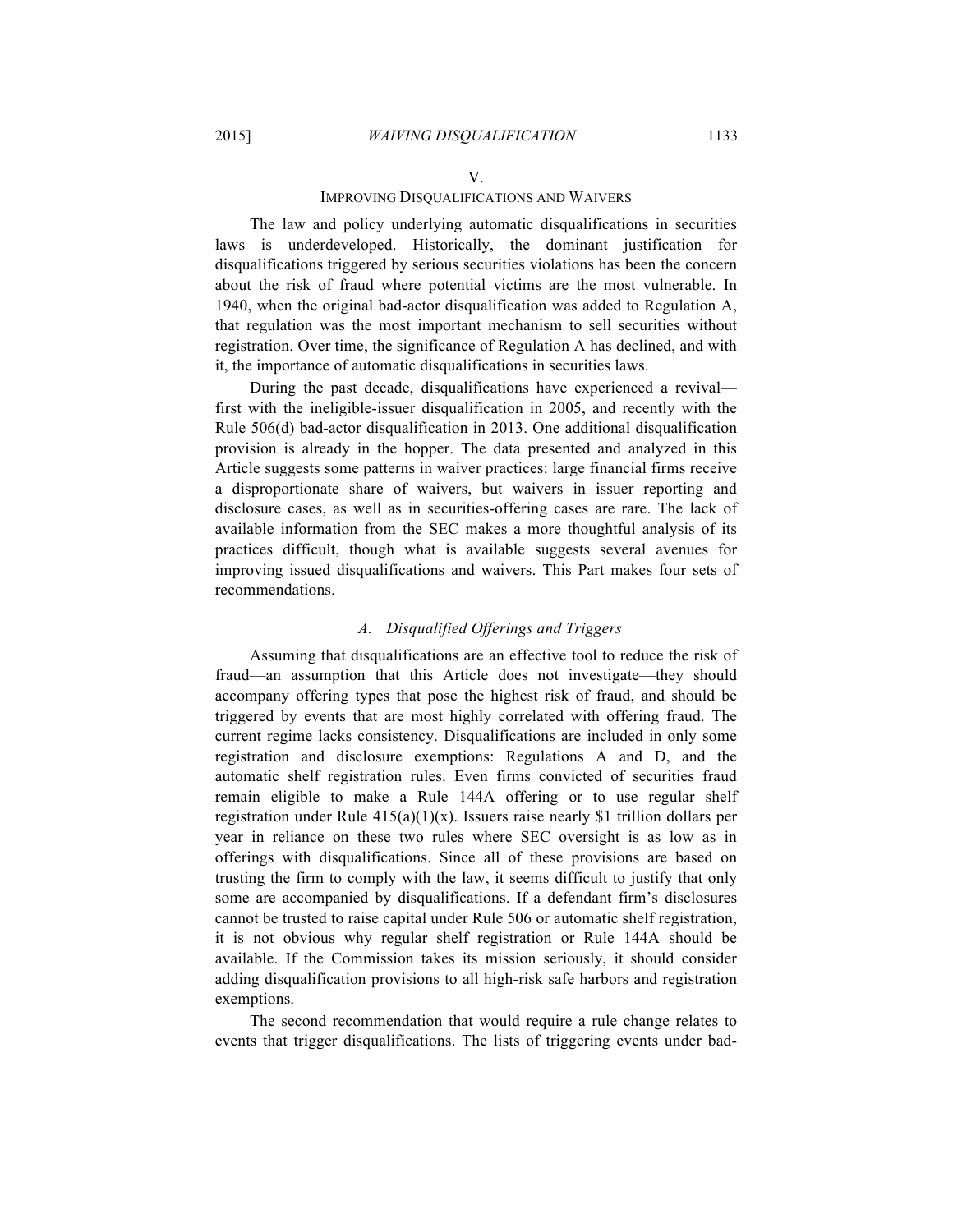actor and ineligible-issuer disqualification provisions are different, without good reason. This can lead to some results that cannot easily be defended. For example, an injunction that relates to a false filing with the Commission will trigger Rule 505 and 262 disqualifications but not an ineligible-issuer disqualification.<sup>273</sup> This is true even where the violation alleged in the complaint amounts to accounting manipulation.<sup>274</sup> Since fraud risks for different offerings are very likely correlated, it would make sense to make triggering provisions similar across disqualifications.

Before adding more disqualification provisions, the Commission would be well-advised to evaluate empirically which triggering events are correlated with future offering fraud and which offering exemptions are the most vulnerable to fraud. The Commission already has a solid track record with the empirical approach. It recently implemented an automated system for detecting accounting violations.<sup>275</sup> Similarly, the Public Company Accounting Oversight Board has long been working on audit quality indicators, which are measures that provide insight into the quality of financial statements and audits.<sup>276</sup> The SEC's newly strengthened Division of Economic and Risk Analysis certainly has the brain and the computing power to assist with the task.<sup>277</sup>

## *B. Waivers for Good Cause*

Ideally, triggering events could be defined so narrowly as to disqualify only truly risky firms, but that is unlikely. Waivers are the Commission's response to soften the bright lines of disqualifications. The decision to grant a waiver from automatic disqualification is related to the decision of when to disqualify. Waiver is appropriate where the risk of recidivism is sufficiently low to warrant it.

The analysis in Parts III and IV of this Article suggests that large financial firms receive a disproportionate share of waivers. This is not necessarily problematic. But the fact that large financial firms often receive waivers year

<sup>273.</sup> Assurant, Inc., SEC Exemptive Letter (Jan. 26, 2010), http://www.sec.gov/divisions /corpfin/cf-noaction/2010/assurant012610-3b.pdf; *In re* GE Funding Capital Mkt. Servs., Inc., Securities Act Release No. 9297, Exchange Act Release No. 66289, 102 SEC Docket 3319 (Feb. 1, 2012), https://www.sec.gov/litigation/admin/2012/33-9297.pdf.

<sup>274</sup>*. See* SEC, SEC Charges Assurant, Inc. with Improper Reinsurance Accounting, Litigation Release No. 21388, Accounting & Auditing Enforcement Release No. 3109 (Jan. 21, 2010), https://www.sec.gov/litigation/litreleases/2010/lr21388.htm.

<sup>275.</sup> Craig M. Lewis, Chief Econ. & Dir., Div. of Risk, Strategy & Fin. Innovation, SEC, Risk Modeling at the SEC: The Accounting Quality Model (Dec. 13, 2012), http://www.sec.gov/News /Speech/Detail/Speech/1365171491988.

<sup>276</sup>*. See, e.g.*, Memorandum, Pub. Co. Accounting Oversight Bd., Standing Advisory Group Meeting, Discussion—Audit Quality Indicators (May 1, 2013), http://pcaobus.org/news/events /documents/05152013\_sagmeeting/audit\_quality\_indicators.pdf.

<sup>277.</sup> The Division of Economic and Risk Analysis was created in September 2009 to provide economic analysis necessary to conduct the SEC's activities. *See Economic and Risk Analysis*, DIV. OF ECON. & RISK ANALYSIS, SEC (Apr. 16, 2015), http://www.sec.gov/dera.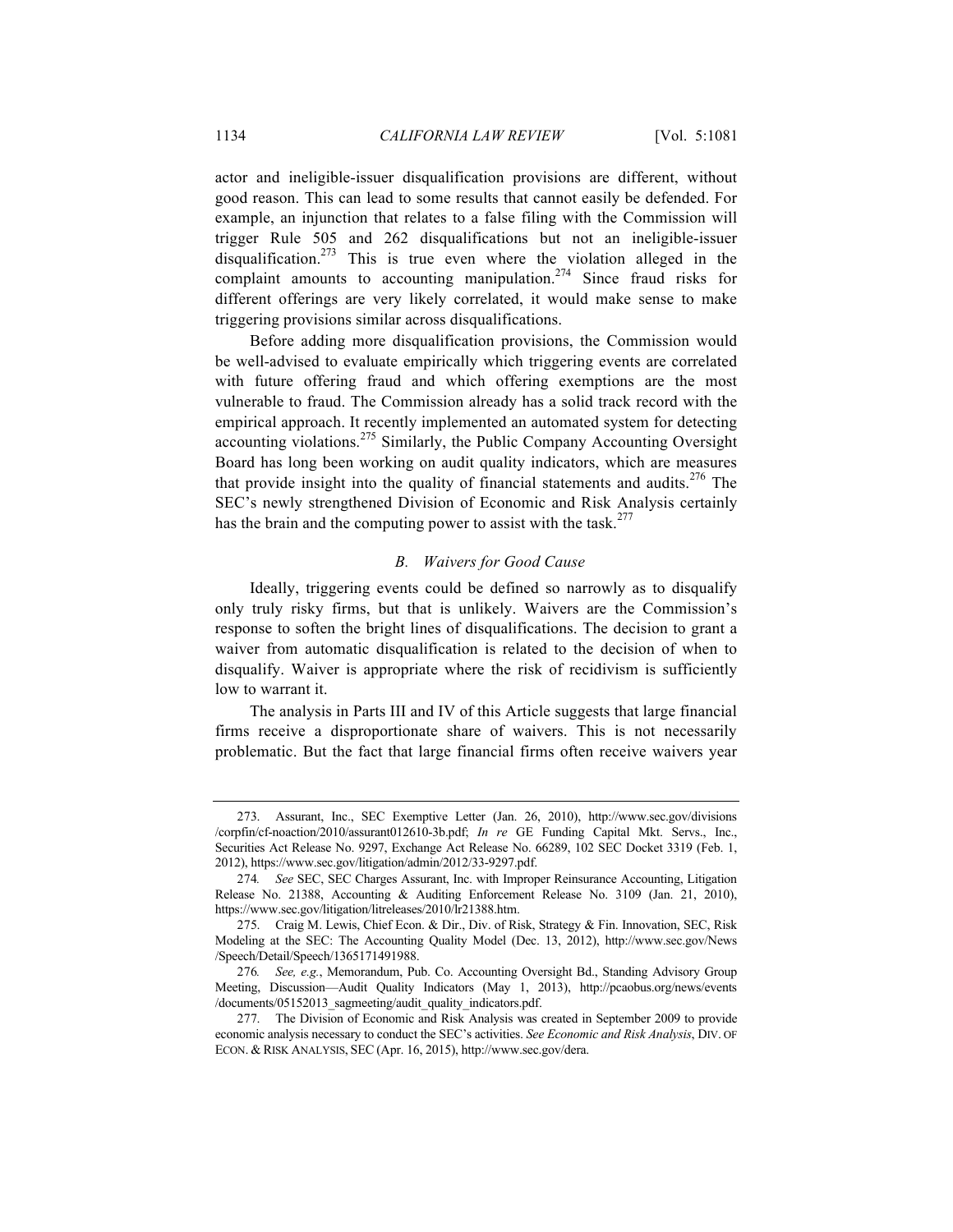after year, including when the underlying violation is related to a securities offering, is a cause for concern. At the least, it makes the Commission look insincere and captured, since it has pledged to maintain uniform standards and to apply disqualification provisions fairly.<sup>278</sup>

In order to grant a waiver, the Commission should insist on credible remedial steps that make disqualification unnecessary. Most waiver request letters describe such steps, but there is no evidence that the SEC verifies whether the representations are true. Where a defendant firm's history of enforcement actions suggests lax internal controls and poor self-policing, the charge to the SEC to protect investors requires more.

#### *C. The Process for Disqualifications and Waivers*

Disqualifications are automatic, but waivers are not. Currently, the Commission and the Division of Corporation Finance share the task of making decisions regarding waivers. If the rationale for disqualification is minimizing the risk of fraud, then the office with the best information should decide whether or not to grant a waiver. The Division of Corporation Finance's primary function is to oversee issuers' capital-raising activities and to review registration statements, and so it is likely in the best position to assess the risk of offering fraud.

Unlike the Division of Corporation Finance, the Commission usually considers waivers in conjunction with the settlement of the enforcement action. Because of competing considerations the Commission must consider—the desire to secure a settlement that may be contingent on waivers and the statutory command to protect investors from fraud—there is a risk that the Commission's decisions on waivers will not be dispassionate and principled. If, however, the reason for the disqualification is to punish, then the Commission or federal prosecutors should make the ultimate determination regarding the issuance of a disqualification or waiver, not the Division of Corporation Finance. Moreover, if disqualifications are meant to punish, they ought to be imposed in a manner similar to industry bars. Industry bars are direct sanctions, meaning that they (1) are included in the order or judgment, (2) follow a court hearing or an administrative proceeding before an administrative law judge, and (3) include notice and the opportunity to be heard. To better comport with the punishment-based rationale for disqualifications, a similar process should be used to increase the odds that disqualifications will be applied uniformly and fairly.<sup>279</sup>

<sup>278.</sup> Disqualification of Felons and Other "Bad Actors" from Regulation D Offerings, 78 Fed. Reg. 44730, 44747–44748 (July 24, 2013) (codified at 17 C.F.R. pts. 200, 230, 239 (2015)).

<sup>279.</sup> Nevertheless, existing empirical work suggests that large financial firms are much less likely to receive temporary or permanent industry bans from the securities industry than smaller firms, despite having caused comparable levels of harm. *See* Gadinis, *supra* note 19, at 683.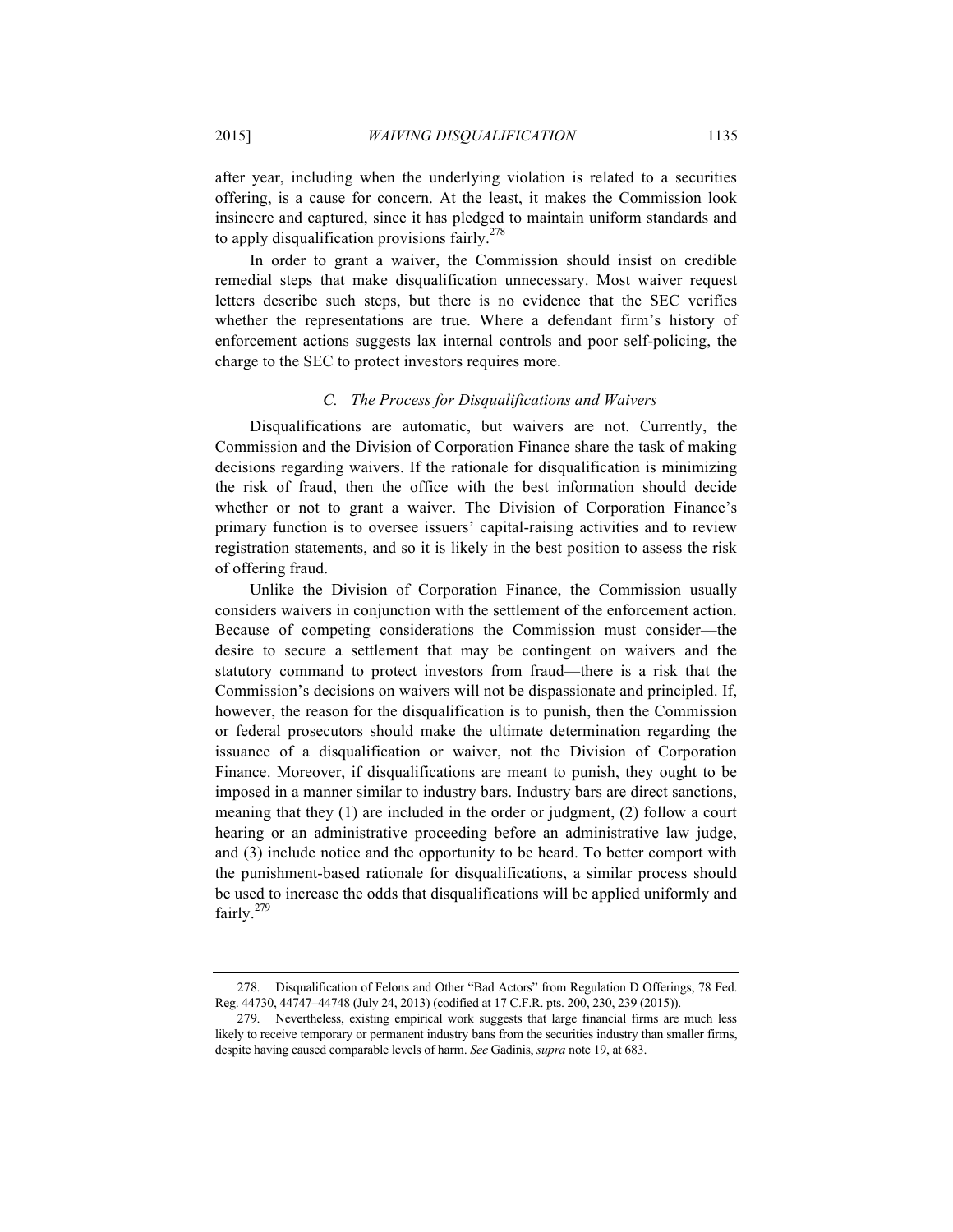Regardless of what office decides on waivers, currently the process is opaque. Only waiver grants are made available to the public. Waiver denials and inquiries regarding waivers are not published. Waiver justifications are formulaic and do not suggest that the SEC or the Division conduct a separate investigation into the waiver justifications that the defendant offers. No party other than the defendant and the Division (or the Commission) can participate in the waiver process. The process is shrouded in secrecy. And finally, while waiver grants are published, disqualifications are not. Triggering events are sufficiently vague that an outsider cannot always tell whether an enforcement action triggers disqualification. If disqualifications are to be effective, the SEC should create a centralized database identifying all disqualified individuals and entities. This has not been the practice. The information is necessary both to protect investors from bad actors and to reassure honest companies that they have not inadvertently hired a disqualified firm to assist in their offering.

## *D. Tailoring Disqualifications*

Although most waiver decisions in the last twelve years have been all-ornothing, the SEC clearly has the authority to issue less than a full waiver. $^{280}$ Where disqualification is otherwise appropriate to reduce the risk of fraud, but is overbroad, a waiver can be tailored to limit a disqualification in scope or duration, to condition it on the implementation of risk-reduction mechanisms. These options may also be combined.

In fact, the Commission recently granted three partial waivers from Rule 506(d) disqualification. Credit Suisse received a waiver that lifted disqualification for some affiliated companies, but not for the parent company and majority-owned subsidiaries.<sup>281</sup> Bank of America's waiver is contingent on a satisfactory report by an independent consultant.<sup>282</sup> And Oppenheimer agreed to hire a law firm to evaluate its practices to receive a waiver.<sup>283</sup> In addition, instead of barring a defendant from conducting private placements under Rule 506, the Commission could require the defendant to pre-clear offerings or provide additional information to investors before completing a Rule 506 private offering, or it could limit the disqualification to the defendant's own capital-raising but not that of its clients, even though generally applicable rules on private placements include no such requirements.

All these and other possible limitations on waivers are available to the SEC under current law. This Article proposes that the Commission seriously

<sup>280.</sup> In fact, the SEC has issued conditional waivers in the past. *See, e.g.*, Synergistics, Inc., SEC No-Action Letter, 1981 WL 22803 (May 28, 1981) (waiving Regulation A disqualification for failure to file periodic reports on the condition that the issuer file an annual report for the prior fiscal year, which includes a comprehensive discussion of the issuer's activities for the missing years, and respond to SEC staff comments before commencing the offering).

<sup>281</sup>*. See* Credit Suisse AG, *supra* note 173.

<sup>282</sup>*. See* Bank of Am., *supra* note 227.

<sup>283</sup>*. See* Oppenheimer & Co., Inc., *supra* note 266.